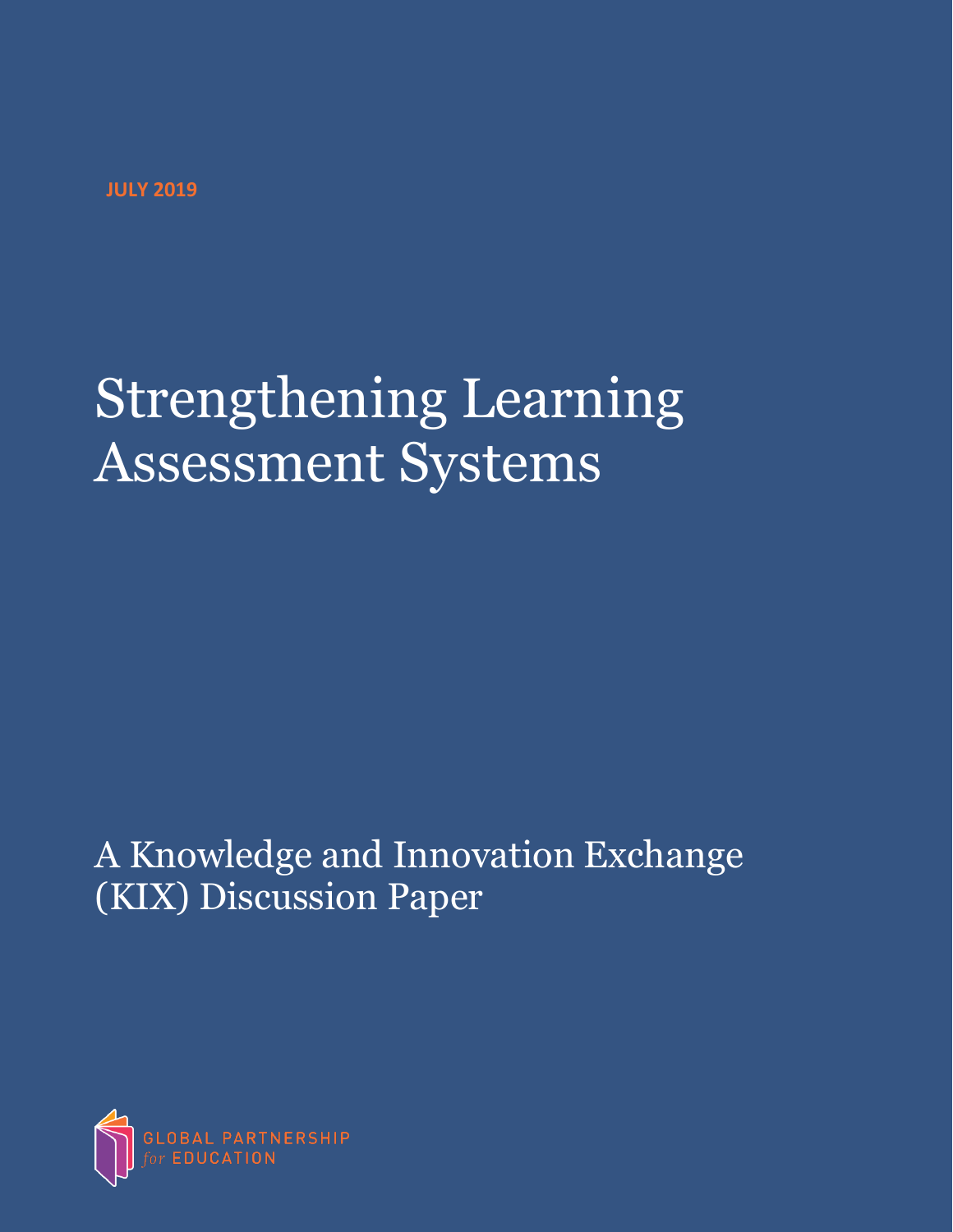## **Acknowledgments**

This paper was written by Kate Anderson, independent consultant and founder at Unbounded Associates, under the guidance of Ramya Vivekanandan, Senior Education Specialist and Thematic Lead for Learning Assessment Systems at the GPE Secretariat.

The inputs and feedback of the following individuals who reviewed this paper are gratefully acknowledged: Hassane Djibo Adamou, Ray Adams, Michelle Belisle, Jean-Marc Bernard, Chris Berry, Suman Bhattacharjea, Moritz Bilagher, Ryan Burgess, Manuel Cardoso, Esther Care, Talia de Chaisemartin, Marguerite Clarke, Luis Crouch, Dirk Hastedt, Sarah Hennell, Hilaire Hounkpodoté, Baela Raza Jamil, Luke Justice, Anil Kanjee, Joseph François Désiré Kauphy, Janeanne Kiviu, Asefa Leta, Silvia Montoya, Karen Mundy, Abdulkadir Yusuf Nuh, Eileen O'Malley, Folake Olatunji-David, Atilio Pizarro, Caroline Pontefract, Sara Ruto, Mioko Saito, François Sawadogo,Ursula Schwantner, Ernesto Trevino, Dan Wagner, Michael Ward and Camilla Woeldike.

In addition, we would like to acknowledge UNESCO Dakar (Secretariat of the Teaching and Learning Educators' Network for Transformation – TALENT) and UNESCO Bangkok (Secretariat of the Network on Education Quality Monitoring in the Asia-Pacific – NEQMAP) for allowing us to organize consultation sessions to gather feedback on this paper during the TALENT and NEQMAP regional workshops which were held in Dar es Salaam, Tanzania in July 2018 and in Penang, Malaysia in September 2018, respectively. Through these consultations, representatives from the following countries provided useful feedback on the paper: Australia, Bangladesh, Benin, Bhutan, Burkina Faso, Burundi, Cambodia, Central African Republic, Chad, Comoros, Ethiopia, Fiji, The Gambia, Iran, Kyrgyzstan, Lao PDR, Lesotho, Liberia, Malawi, Malaysia, Maldives, Mali, Mongolia, Myanmar, Nepal, Niger, Papua New Guinea, Philippines, Senegal, South Sudan, Sri Lanka, Tanzania, Thailand, Timor Leste, Uganda, Uzbekistan, Vietnam and Zimbabwe.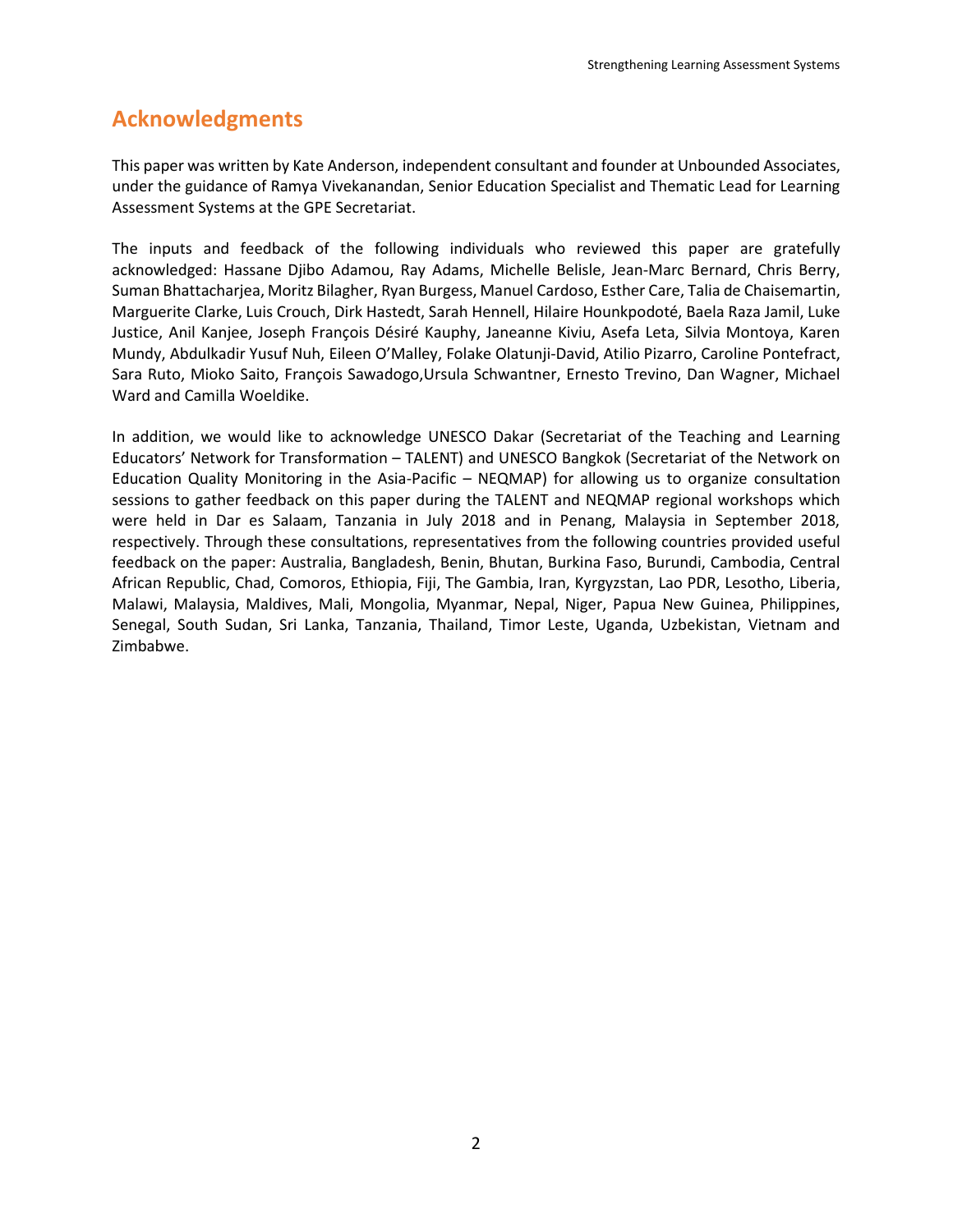## **Table of Contents**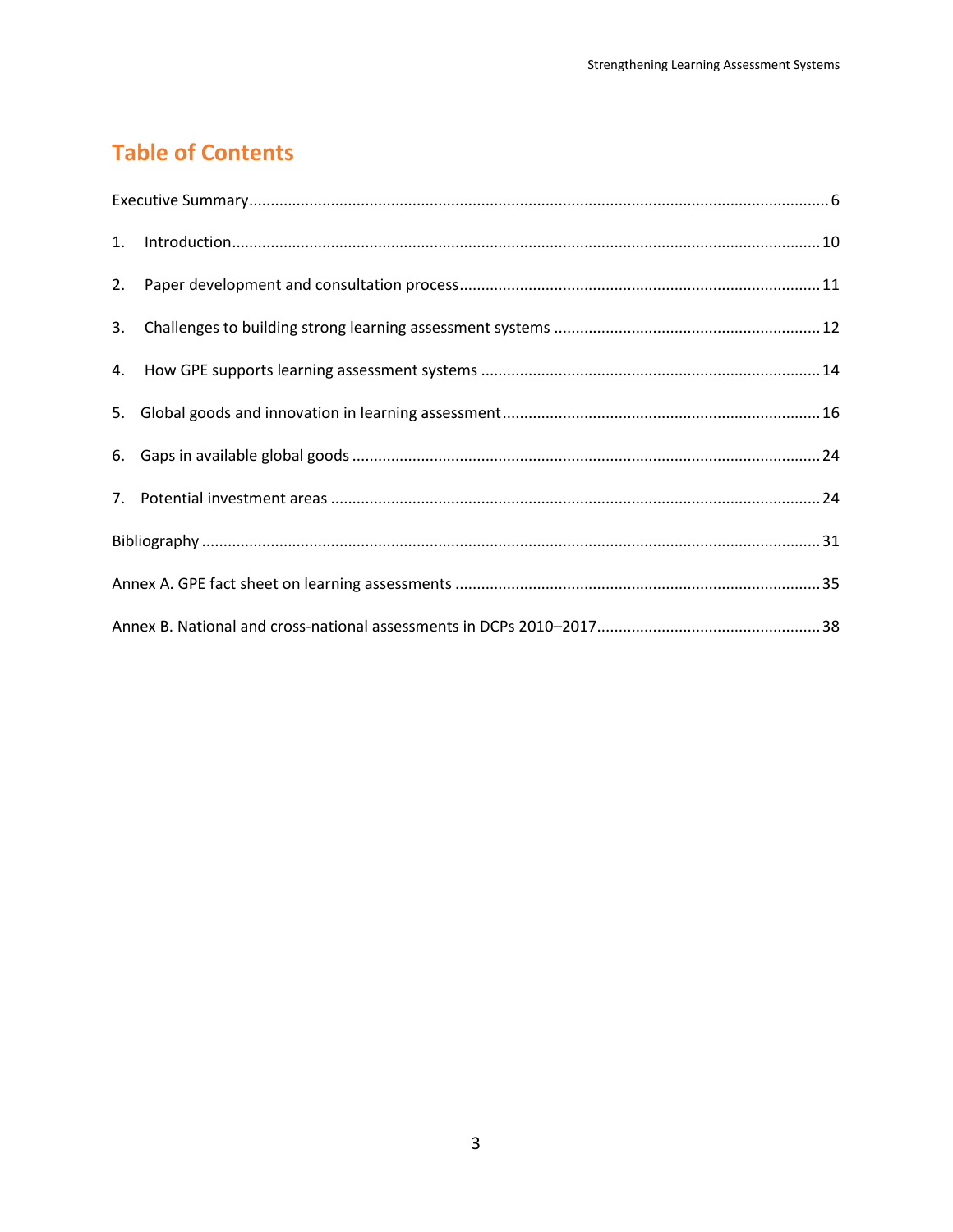### **A note on the KIX consultation process**

The Global Partnership for Education's Knowledge and Innovation Exchange (KIX) thematic funding will support global and regional initiatives that use knowledge exchange, evidence and innovation to help developing countries solve critical educational challenges. It will support:

- **Capacity development and knowledge exchange among developing countries**: activities that strengthen national capacity through peer review and exchange; creation of learning modules and diagnostic tools, and face-to-face exchange
- **Evidence and evaluation**: activities that aim to consolidate and/or extend knowledge about how to improve educational outcomes and national education systems
- **Innovation pilots**: Piloting of approaches, methods, tools or products that solve persistent educational challenges

Investments will be guided by the priorities of developing country partners and allocated through a competitive process managed by an independent grant agent. Knowledge products, innovation pilots, and related tools developed through KIX funding will be shared through the Learning Exchange to amplify their uptake.

The purpose of this paper is to describe the current landscape in strengthening learning assessment systems and spark discussion and debate around potential areas for KIX investment. The paper is part of a series of discussion papers, drafted to support the engagement and consultation of developing country partners and technical experts in the initial design of the GPE Knowledge and Innovation Exchange. The ideas presented in the initial version of the paper served as a starting point for discussion and were modified significantly based on the consultation process, thereby resulting in this updated version.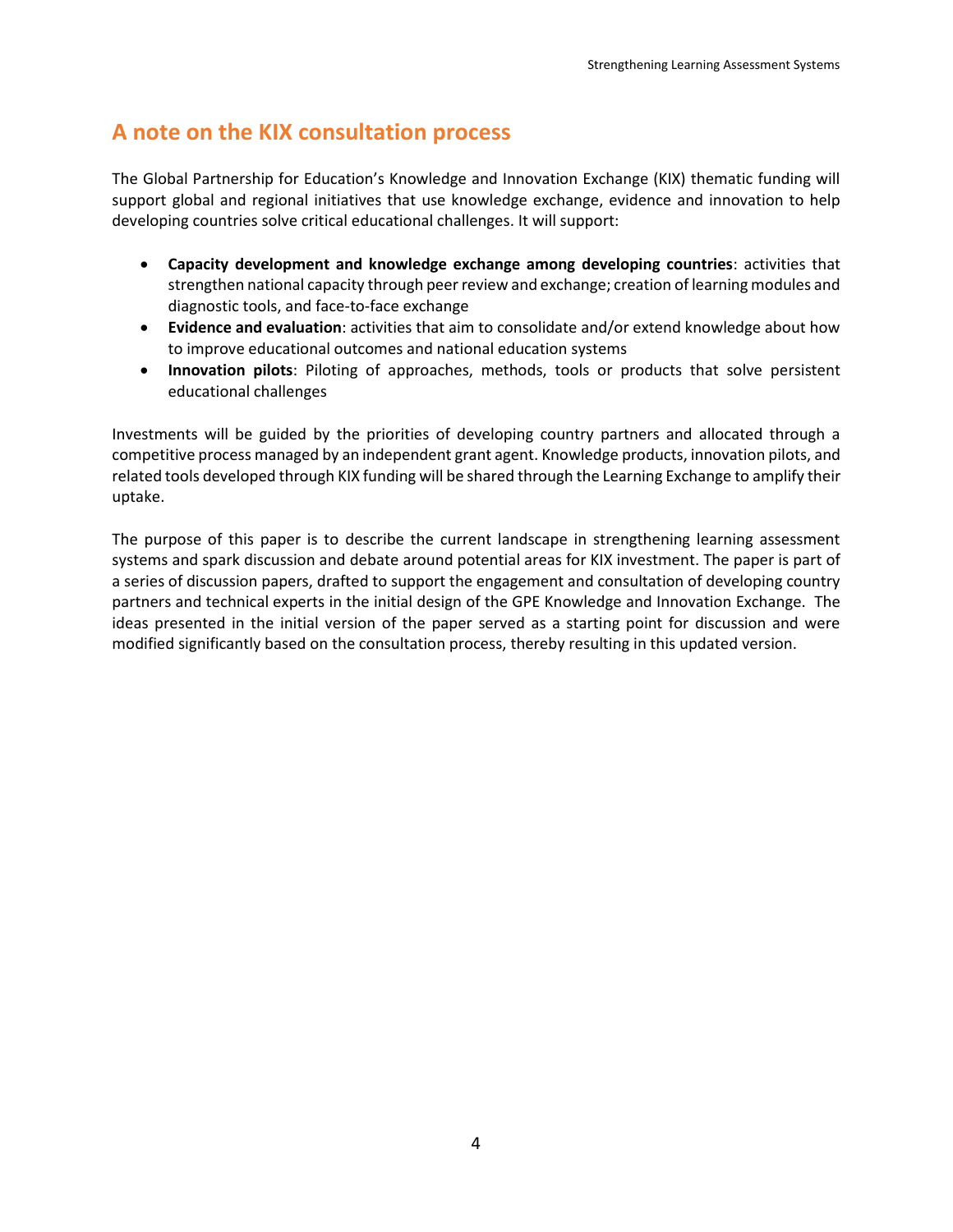## **Acronyms and Abbreviations**

| A4L           | Assessment for Learning                                                   |
|---------------|---------------------------------------------------------------------------|
| <b>ADFA</b>   | Association for the Development of Education in Africa                    |
| AEAA          | Association for Educational Assessment in Africa                          |
| <b>ANLAS</b>  | Analysis of National Learning Assessment Systems                          |
| <b>ASER</b>   | Annual Status of Education Report                                         |
| <b>CLA</b>    | citizen-led assessment                                                    |
| <b>DCP</b>    | developing country partner                                                |
| EGMA          | Early Grade Mathematics Assessment                                        |
| <b>EGRA</b>   | <b>Early Grade Reading Assessment</b>                                     |
| <b>EMIS</b>   | education management and information systems                              |
| EQAP          | <b>Educational Quality and Assessment Programme</b>                       |
| <b>ESPIG</b>  | education sector program implementation grant                             |
| <b>FCAC</b>   | fragile and conflict-affected countries                                   |
| <b>GAML</b>   | <b>Global Alliance to Monitor Learning</b>                                |
| <b>GPE</b>    | <b>Global Partnership for Education</b>                                   |
| GP-LA         | Good Practices in Learning Assessment                                     |
| <b>GRA</b>    | <b>Global and Regional Activities</b>                                     |
| <b>IAEA</b>   | <b>International Association for Educational Assessment</b>               |
| IEA           | International Association for the Evaluation of Educational Achievement   |
| <b>IIEP</b>   | International Institute for Education Planning                            |
| KIX           | Knowledge and Innovation Exchange                                         |
| LACI          | Learning Assessment Capacity Index                                        |
| LaNA          | <b>Literacy and Numeracy Assessment</b>                                   |
| <b>LLECE</b>  | Laboratorio Latinoamericano de Evaluación de la Calidad de la Educación   |
| <b>MICS</b>   | Multiple Indicator Cluster Survey                                         |
| <b>NALA</b>   | Network for African Learning Assessment                                   |
| NGO           | non-governmental organization                                             |
| <b>NCME</b>   | National Council on Measurement in Education                              |
| <b>NEQMAP</b> | Network on Education Quality Monitoring in the Asia-Pacific               |
| <b>OECD</b>   | Organisation for Economic Cooperation and Development                     |
| <b>PASEC</b>  | Programme d'Analyse des Systèmes Educatifs de la CONFEMEN                 |
| <b>PILNA</b>  | Pacific Islands Literacy and Numeracy Assessment                          |
| <b>PIRLS</b>  | Progress in International Reading Literacy Study                          |
| <b>PISA</b>   | Programme for International Student Assessment                            |
| PISA-D        | PISA for Development                                                      |
| <b>SABER</b>  | Systems Approach to Better Education Results                              |
| SACMEQ        | Southern and Eastern Africa Consortium for Monitoring Educational Quality |
| <b>SDG</b>    | Sustainable Development Goal                                              |
| SEA-PLM       | Southeast Asia Primary Learning Metric                                    |
| <b>SIDS</b>   | small island developing states                                            |
| <b>TALENT</b> | Teaching and Learning: Educators' Network for Transformation              |
| <b>TERCE</b>  | Tercer Estudio Regional Comparativo y Explicativo                         |
| <b>TIMSS</b>  | Trends in International Mathematics and Science Study                     |
| <b>UIS</b>    | <b>UNESCO Institute for Statistics</b>                                    |
| <b>UNESCO</b> | United Nations Education, Cultural and Scientific Organization            |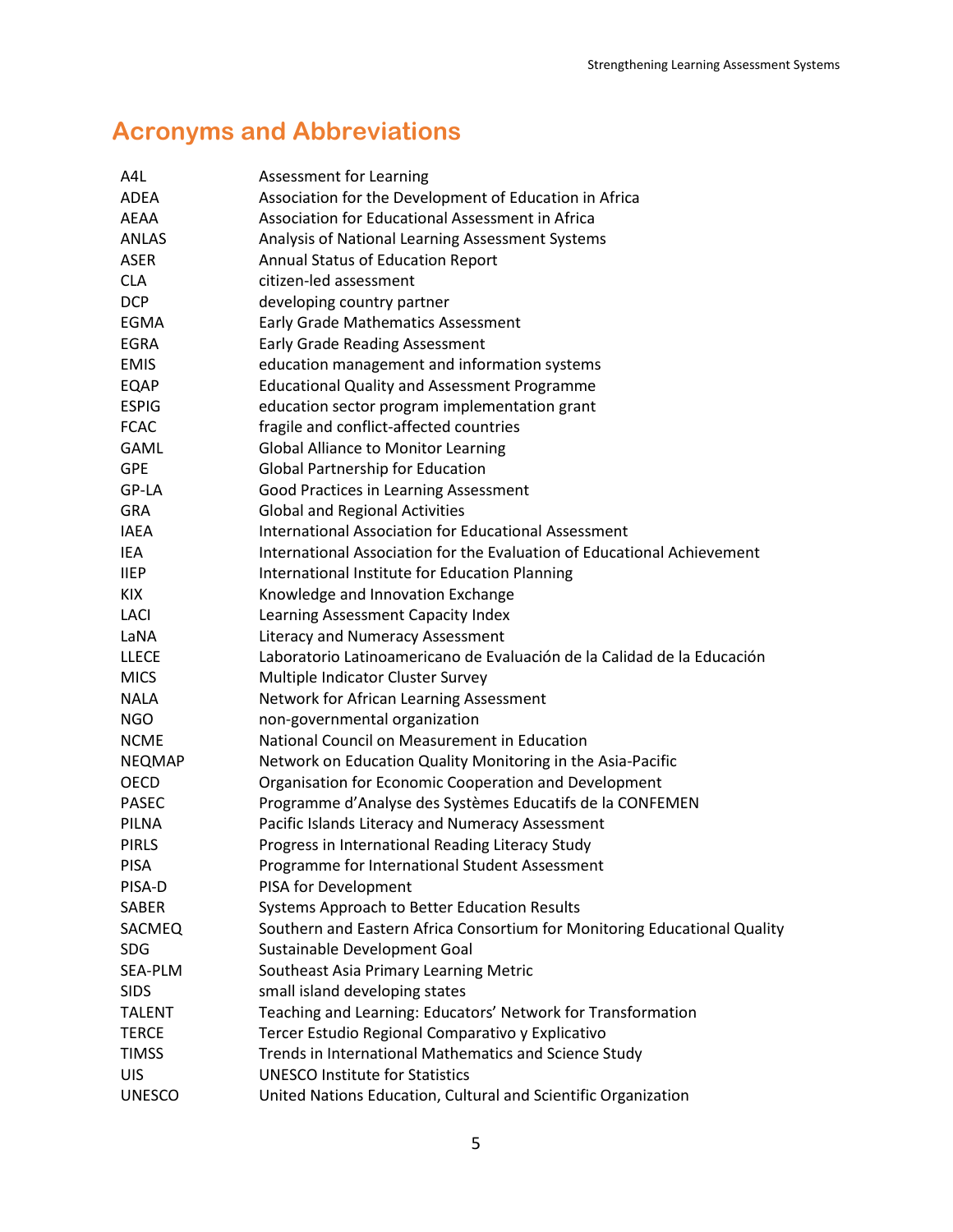#### **Key Terms**

Learning assessment. The process of gathering and evaluating information on what learners know, understand and can do.

Learning assessment system. The policies, institutions, assessment tools and practices that contribute to gathering and using information on how students are learning in the education system.

Classroom-based assessment. Assessments used to obtain evidence on the knowledge, skills and attitudes of learners for use by teachers to improve learning and teaching.

Examinations. Assessments undertaken to determine an individual student's mastery of specific knowledge and skills for the primary purpose of selection.

Large-scale assessments. These are system-level assessments for monitoring and providing policy makers and practitioners with information on the overall performance levels of education systems, changes in those levels, and related or contributing factors.

Sources: Clarke (2012), Wagner (2012).

## **Executive Summary**

 $\overline{a}$ 

#### **The importance of learning assessment systems**

The effective use of assessment data is fundamental to education systems. Without data on how students are learning, it is impossible to know whether a country is succeeding in providing quality education to all its citizens. Learning assessments when analyzed with contextual data can be powerful tools for improving national education systems. A learning assessment system encompasses the policies, institutions, assessment tools and practices that contribute to gathering and using information on how students are learning in the education system.<sup>1</sup> It can include assessments designed and by teachers to inform their instruction, national examinations taken by all students, and sample-based assessments used primarily for policy making. A strong learning assessment system can help students, their parents, teachers, and school administrators track progress, and for intervening in cases where a child's learning is off track.

Learning outcomes are central to the global education agenda set out in the Sustainable Development Goals (SDGs) and the Education 2030 Framework for Action, so the measurement of these outcomes is also a global priority. SDG 4<sup>2</sup> lays out ambitious targets that include improving learning outcomes for all, from early childhood to adulthood. Half of the 10 education targets in SDG 4 relate to learning and skills.<sup>3</sup> Despite the benefits of monitoring learning outcomes, many countries do not have high-quality, relevant learning assessment systems. This is especially true in low-income countries, fragile and conflict-affected countries (FCACs), and small island developing states, many of which are Global Partnership for Education (GPE) developing country partners (DCPs).

#### **Challenges to building strong learning assessment systems**

Four main challenges to building a strong learning assessment system emerged from a desk review and consultations with DCPs and international experts: (1) quality of the assessment tools and the lack of technical expertise for assessment design, administration and analysis; (2) alignment across the various

<sup>1</sup> Clarke, Marguerite. "What Matters Most for Student Assessment Systems: A Framework Paper." Washington DC: World Bank, 2012.

<sup>&</sup>lt;sup>2</sup> SDG 4: Ensure inclusive and equitable quality education and promote lifelong learning opportunities for all.

<sup>3</sup> SDG targets 4.1, 4.2, 4.4, 4.6 and 4.7, and their corresponding indicators, are all related to learning outcomes.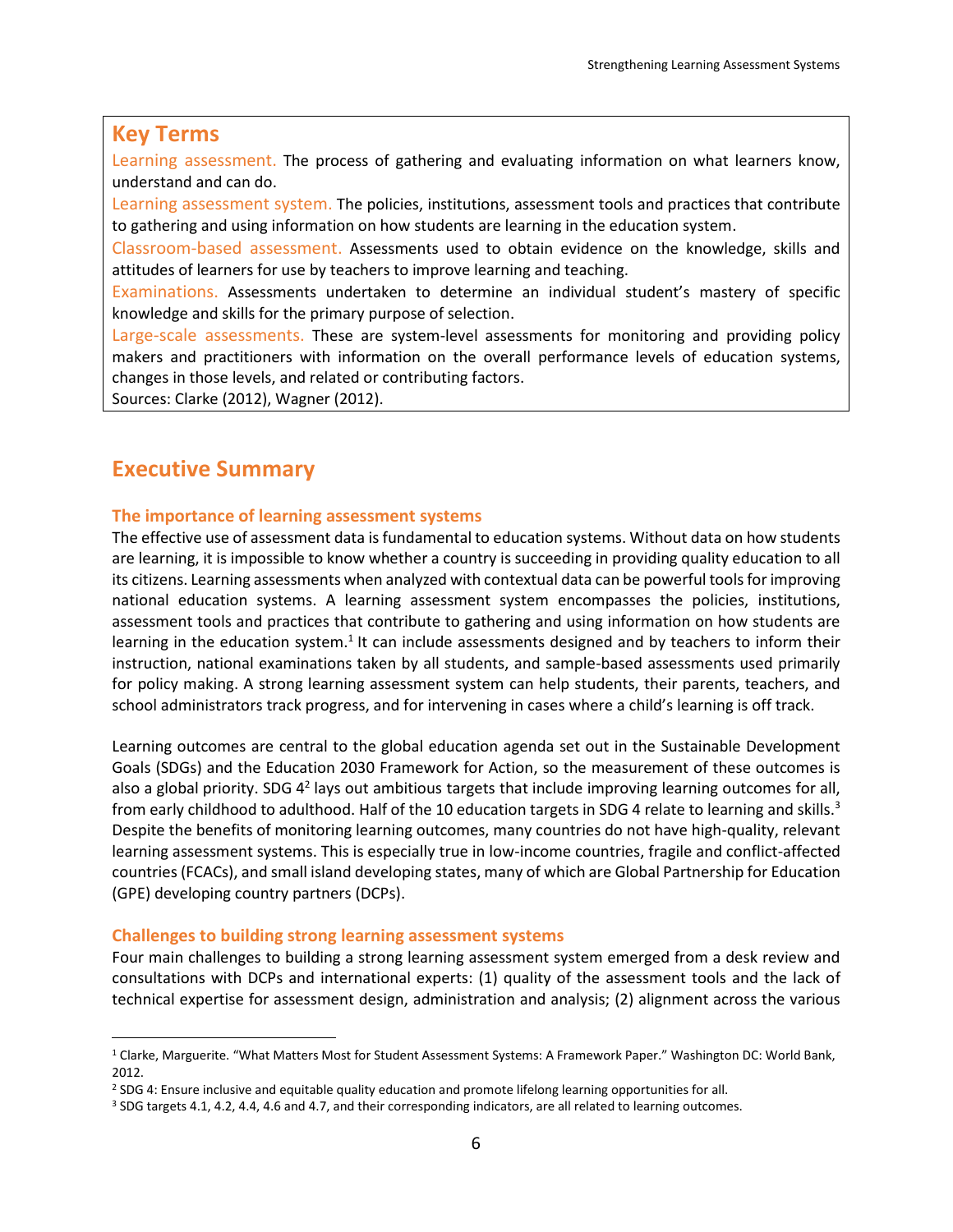types of assessments used, and the positioning within national education systems; (3) assessments often not encompassing the most marginalized children, including those with disabilities and not in school; and (4) the lack of use of learning assessment results, which is influenced by how assessments are designed and disseminated, and the available expertise and resources for making change.

#### **How the GPE supports learning assessment systems**

Building strong learning assessment systems is a priority for GPE, as demonstrated by its results framework and funding model. The GPE 2020 Strategic Plan sets improved and more equitable learning outcomes as the first of its three goals. GPE's funding model also requires countries applying for a program implementation grant to either have a system in place to monitor learning outcomes or a plan to develop one. In 2017, the partnership's Board decided that if funding is insufficient to build these systems, then GPE funding should be used to finance these activities.

GPE's results framework monitors the percentage of DCPs that improved their learning outcomes in basic education during 2016–2020, and whether DCPs have a learning assessment system that meets quality standards. GPE country program implementation grants support 29 countries (71 percent of current grants) to develop various aspects of their learning assessment systems. To access GPE funding, all grantees must demonstrate that they have good quality data systems or a strategy for building them. As of 2016, only 32 percent of DCPs had learning assessment systems had one or the other.

To help DCPs meet these ambitious goals, GPE also supports regional and international activities that strengthen knowledge, evidence and national capacity. Previous grants have supported the UNESCO Institute for Statistics (UIS) to identify best practices in early reading assessment and a catalogue of learning assessments, and the Network on Education Quality Monitoring in the Asia-Pacific to build regional evidence and capacity. Following these activities, the Assessment for Learning (A4L) initiative was launched in July 2017 to build capacity for national learning assessment systems to measure and improve learning. A4L set the stage for KIX by developing a tool for countries to analyze their learning assessment systems and so contribute to efforts to strengthen them. A4L also provides support for regional networks that facilitate expertise for countries to build learning assessments that respond to national curricula and policy priorities. KIX grants will advance these efforts by further enabling knowledge exchange and supporting new global goods and building on the existing ones. These are outlined in the following section.

#### **Global goods and innovations in learning assessment**

 $\overline{a}$ 

Various tools and research studies are available to countries wishing to assess learning. International and regional comparative assessments provide valuable cross-national data on student learning across countries and often facilitate capacity building and peer learning opportunities. <sup>4</sup> Assessments of foundational literacy and numeracy skills, such as citizen-led assessments and early grade reading assessments, are not designed to be comparable across countries, but have a community of users to

<sup>4</sup> Including the Foundational Learning Skills Module of the UNICEF Multiple Indicator Cluster Survey (MICS), Programme d'Analyse des Systèmes Educatifs de la CONFEMEN (PASEC), Pacific Islands Literacy and Numeracy Assessment (PILNA), Progress in International Reading Literacy Study (PIRLS), Programme for International Student Assessment (PISA and PISA-D), Southeast Asia Primary Learning Metric (SEA-PLM), Southern and Eastern Africa Consortium for Monitoring Educational Quality (SACMEQ), Tercer Estudio Regional Comparativo y Explicativo (TERCE), and Trends in International Mathematics and Science Study (TIMSS).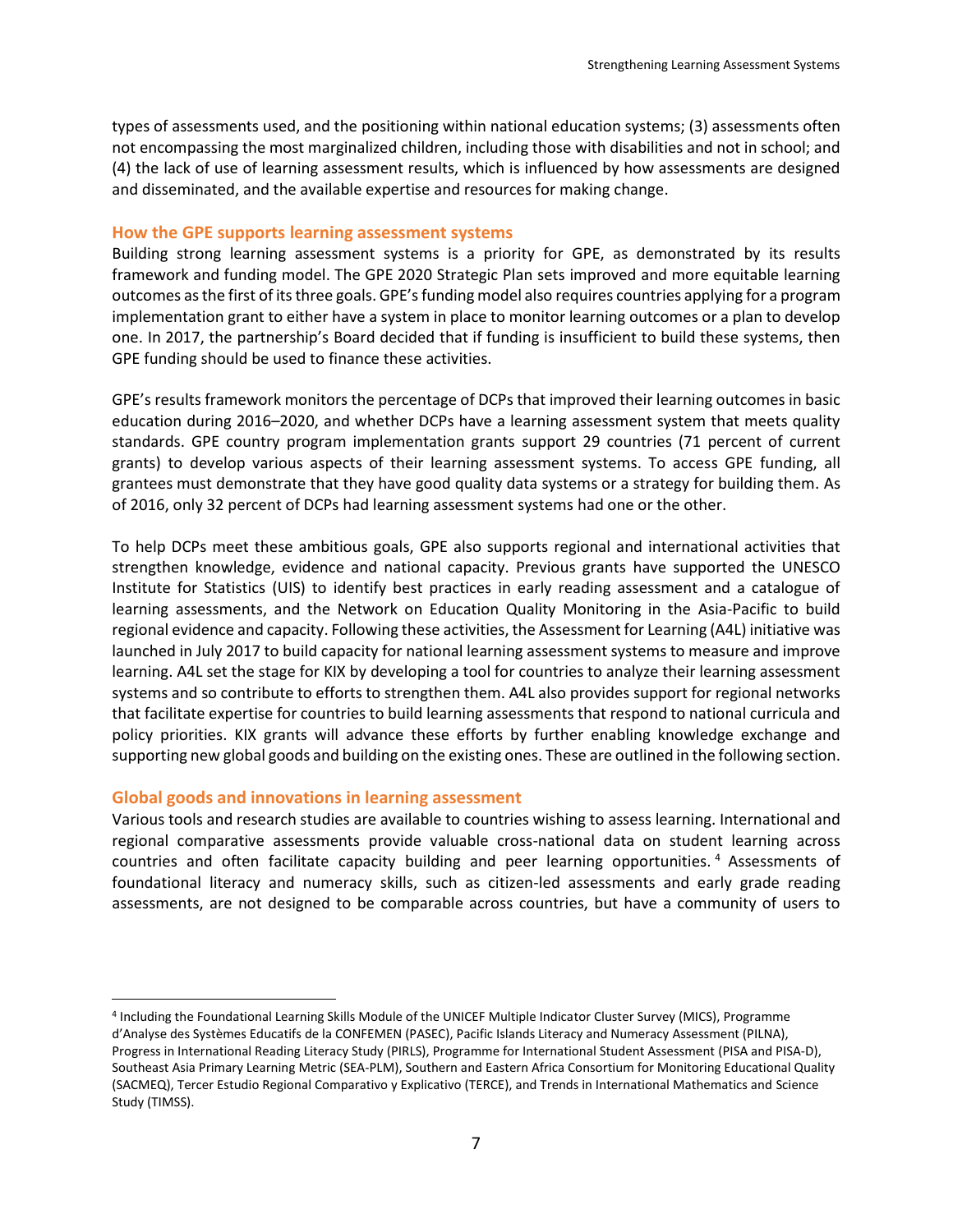support countries in using these tools. A number of online platforms and professional organizations facilitate knowledge exchange, particularly for those working on large-scale assessments.<sup>5</sup>

There are also initiatives that support capacity building. These include books, guides and courses that can be used to build capacity for learning assessments that have been developed for low- and middle-income countries. For example, the Global Alliance to Monitor Learning (GAML), hosted by UIS, has guidelines on good practices in learning assessment and several "quick guides" on learning assessment issues for those implementing assessments.<sup>6</sup> The World Bank's Systems Approach for Better Education Results (SABER) Student Assessment module provides evidence-based rubrics for evaluating a country's learning assessment system, and has data from 38 countries. GPE is developing a complementary tool to support the diagnosis of learning assessment systems, the Analysis of National Learning Assessment Systems.

Existing global goods include innovative approaches to assessing learning and using the results to improve learning. UIS is refining the social moderation approach to equate proficiency levels for reading and mathematics across different countries and assessment tools. Nongovernment organizations are also using innovations to use learning assessment to teach to the ability levels of children<sup>7</sup> and to develop classroom assessments to measure 21st century skills.<sup>8</sup> Skills including problem solving and citizenship are also increasingly assessed in cross-national assessments.

#### **Gaps in available global goods**

 $\overline{a}$ 

Most global goods focus on three areas: (1) global goods that support groups of countries to design and administer specific large-scale learning assessments, (2) global goods that bring together networks of professionals working on assessment issues, and (3) online resources with general guidelines on how to develop quality learning assessments.

DCPs overwhelmingly said there is a gap in guidance for training teachers to conduct and use classroombased assessments, and in good practices in examination reform. Although participation in large-scale assessments provides some capacity building for some ministerial officials, DCPs noted this needs to be more widespread to build an overall culture of evaluation. DCPs also noted inconsistencies across their learning assessment systems, and requested guidance on how to build strong institutions to oversee the entire national assessment portfolio. International experts and DCPs noted there is a lack of globally comparable data on learning outcomes, and they were interested in getting more countries to participate in cross-national assessments.

<sup>&</sup>lt;sup>5</sup> Including most of the cross-national assessment agencies listed in footnote 3, plus UNESCO's IIEP Learning Portal, Global Alliance to Monitor Learning (GAML), International Association for Educational Assessment (IEA), National Council on Measurement in Education (NCME), Network on Education Quality Monitoring in the Asia-Pacific (NEQMAP), Teaching and Learning: Educators' Network for Transformation (TALENT), Network for African Learning Assessment (NALA), and Association for Educational Assessment in Africa (AEAA).

<sup>6</sup> UIS (UNESCO Institute for Statistics) and ACER (Australian Council for Educational Research). *Principles of Good Practice in Learning Assessment*. Camberwell, Victoria: ACER, 2017.

<sup>7</sup> Banerji, Rukmini, and Michael Walton. "What Helps Children to Learn? Evaluation of Pratham's Read India Program in Bihar & Uttarakhand." New Delhi: Pratham, 2011; Save the Children. *Beyond School Walls: A Boost for Readers*. Fairfield CT: Save the Children, 2013.

<sup>8</sup> Care, Esther, Alvin Vista, and Helyn Kim. "Optimizing Assessment for All." Washington, DC: Brookings Institution, 2018.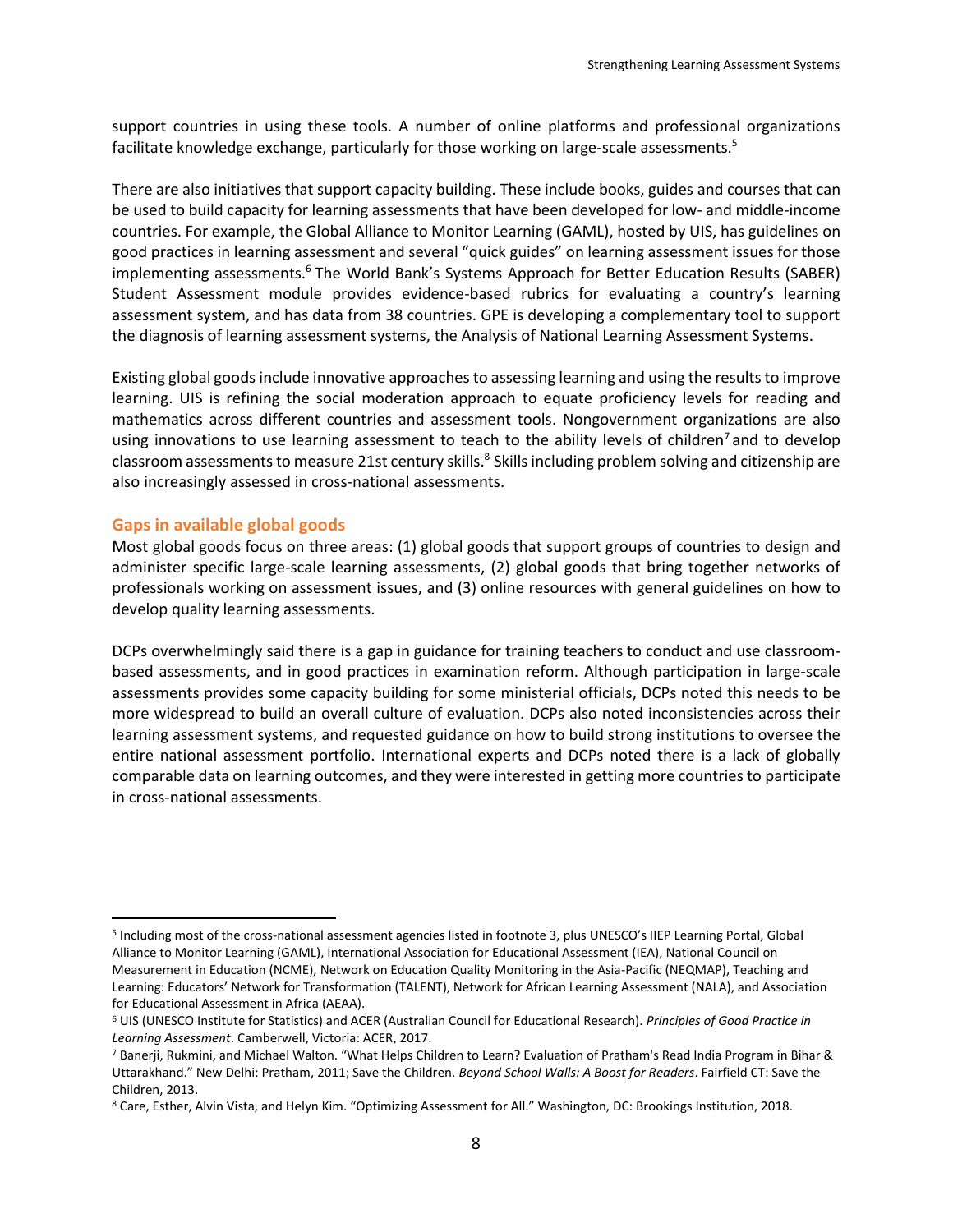#### **Potential investment areas**

Four main opportunities emerged from the consultation process for which global goods funded by KIX could be critical. These opportunities also align with the GPE results framework and funding model:

**Global goods that support national learning assessment institutions.** These include ministries of education and autonomous and semi-autonomous evaluation agencies. Support could include capacity building activities that help countries build national assessment frameworks, and regional exchanges on building strong assessment institutions. Support could also include expanding the reach of tools to diagnose learning assessment systems and recommend improvements, and reviewing what works in public examinations reform and competency-based assessment initiatives, and support for innovation across groups of countries to co-develop assessments of skills beyond literacy and numeracy.

**Global goods that build expertise in learning assessment throughout the education system**, from teachers to ministerial leaders. Support could include formulating guidelines for building teacher capacity for classroom-based learning assessments and building the technical capacity of ministry officials (upskilling). A review of good practices for implementing both could also support this area. Low-cost innovations in building sustainable expertise among ministry officials and teachers would also be useful. This could include creating global public goods where one country's learning is designed to benefit the learning of other countries.

**Global goods that support learning assessment systems for the most marginalized**. This includes FCACs and the most marginalized learners within countries. Activities could include support for FCACs that do not conduct learning assessments to participate in cross-national assessments that meet GPE's quality standards, and guidelines for harmonizing donor priorities for assessment. This could include a review of the value for money of learning assessments, and a review of what works for FCACs' participation in national and cross-national assessments. Investments in this area could also support mechanisms for helping countries use existing data for global reporting and developing low-cost, technology-based solutions for collecting data in FCACs and among students with disabilities or learners experiencing displacement because of conflicts.

**Global goods that support the systemic use of learning assessment data**. This overlaps somewhat with the KIX data thematic area, but the DCPs and experts consulted felt strongly that it should also be considered. Regional and international exchanges on good practices in presenting and using learning assessment data could be useful to DCPs. A review of how learning assessment data (classroom-based, examinations, and large-scale) that influence policy in low- and middle-income countries would be useful. A systematic test-intervene-retest approach using learning assessments could shed light on how countries can incorporate these assessments in their education programs. Coming up with new ways of communicating and visualizing data could improve how learning assessment data are used.

To ensure KIX investments in these opportunities respond to the needs and landscape, several areas of investment are required that include:

- Building capacity through knowledge transfer, capacity development and learning exchange on issues where there is a sufficient evidence base.
- Building evidence and evaluation of what works on topics where there are some solutions, but where more synthesis is needed to develop a solid evidence base.
- Innovation in learning assessment systems on topics where new thinking and solutions are needed.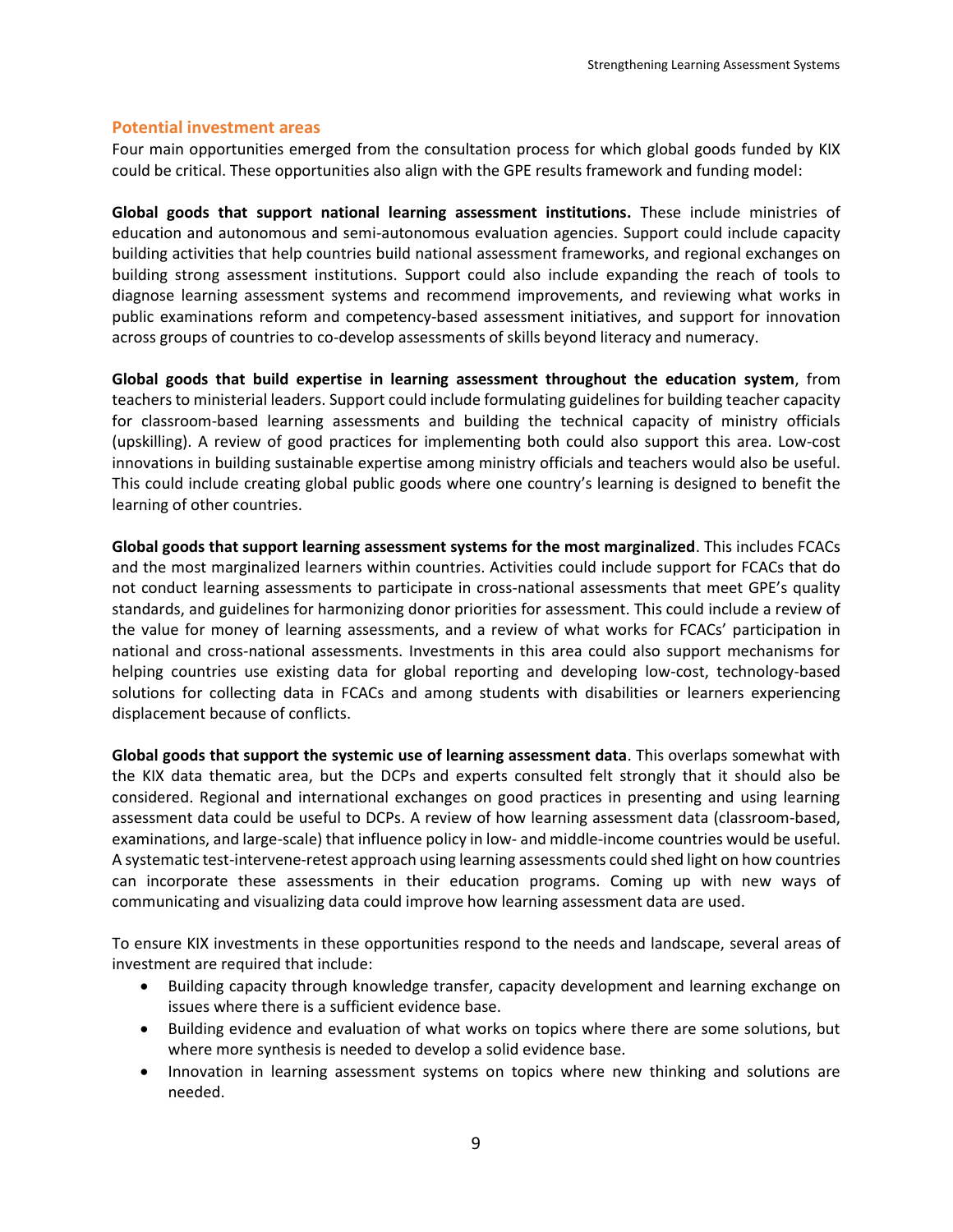## **1. Introduction**

The effective use of learning assessment data is fundamental to education systems. Without data on how students are learning, it is impossible to know whether an education system is succeeding in providing quality education. Learning assessment has been described as "the process of gathering and evaluating information on what students know, understand, and can do in order to make an informed decision about next steps in the educational process"<sup>9</sup> When analyzed together with contextual data, learning assessments can be a powerful tool for improving national education systems. A learning assessment system encompasses all of the policies, institutions, assessment tools and practices that contribute to gathering and using information on how students are learning in the education system.<sup>10</sup> The components of a learning assessment system vary by country, and potentially include assessments designed and conducted by teachers to inform their instruction (henceforth classroom-based assessments), national examinations taken by all students, and sample-based assessments used primarily for policymaking (henceforth large-scale assessments). A strong learning assessment system can help students, their parents, teachers and school administrators track progress, and be used for intervening in cases where a child's learning is offtrack.

Learning outcomes are central to the global education agenda set out in the Sustainable Development Goals (SDGs) and the Education 2030 Framework for Action, so the measurement of these outcomes is also a priority. SDG 4<sup>11</sup> lays out an ambitious set of targets that includes improving learning outcomes for all, from early childhood to adulthood. Of the 10 education targets in SDG 4, half relate to learning and skills.<sup>12</sup> This emphasis on learning in the SDGs was the result of a major movement by governments, civil society, teachers' organizations, and donors, including the Global Partnership for Education (GPE), demanding a higher bar for progress in the education sector, and a commitment to getting better data on learning.<sup>13</sup>

There is now a global mandate for strengthening learning assessment systems in relation to the SDGs. Using existing data, it is possible to estimate how many children are failing to meet minimum learning standards in mathematics and reading—six out of 10 children, or 617 million children worldwide.<sup>14</sup> But this is a very rough estimate because recent national data on learning outcomes are not available for many low- and middle-income countries, including GPE developing country partners (DCPs). African countries, least developed countries, landlocked developing countries, small island developing states, and countries affected by conflict have the lowest rates of participation in large-scale assessments.<sup>15</sup> While global

<sup>9</sup> Clarke 2012, 1.

<sup>10</sup> Clarke 2012.

<sup>11</sup> SDG 4: Ensure inclusive and equitable quality education and promote lifelong learning opportunities for all.

<sup>&</sup>lt;sup>12</sup> SDG targets 4.1, 4.2, 4.4, 4.6 and 4.7, and their corresponding indicators, are related to learning outcomes.

<sup>13</sup> High-Level Panel of Eminent Persons on the Post-2015 Development Agenda. *A New Global Partnership: Eradicate Poverty and Transform Economies through Sustainable Development.* New York: United Nations, 2013; Learning Metrics Task Force. *Toward Universal Learning: Recommendations from the Learning Metrics Task Force*. Montreal and Washington DC: UIS and Brookings, 2013; SDSN Thematic Group 4. *The Future of Our Children: Lifelong, Multi-Generational Learning For Sustainable Development.* New York: SDSN, 2014.

<sup>&</sup>lt;sup>14</sup> UNESCO Institute for Statistics. "6 Out of 10 Children and Adolescents Are Not Learning a Minimum in Reading and Math." Montreal: UNESCO UIS, 2017a.

<sup>15</sup>UNESCO Institute for Statistics. "Investment Case for Expanding Coverage and Comparability for Global Indicator 4.1.1." Montreal: UNESCO UIS, 2017b.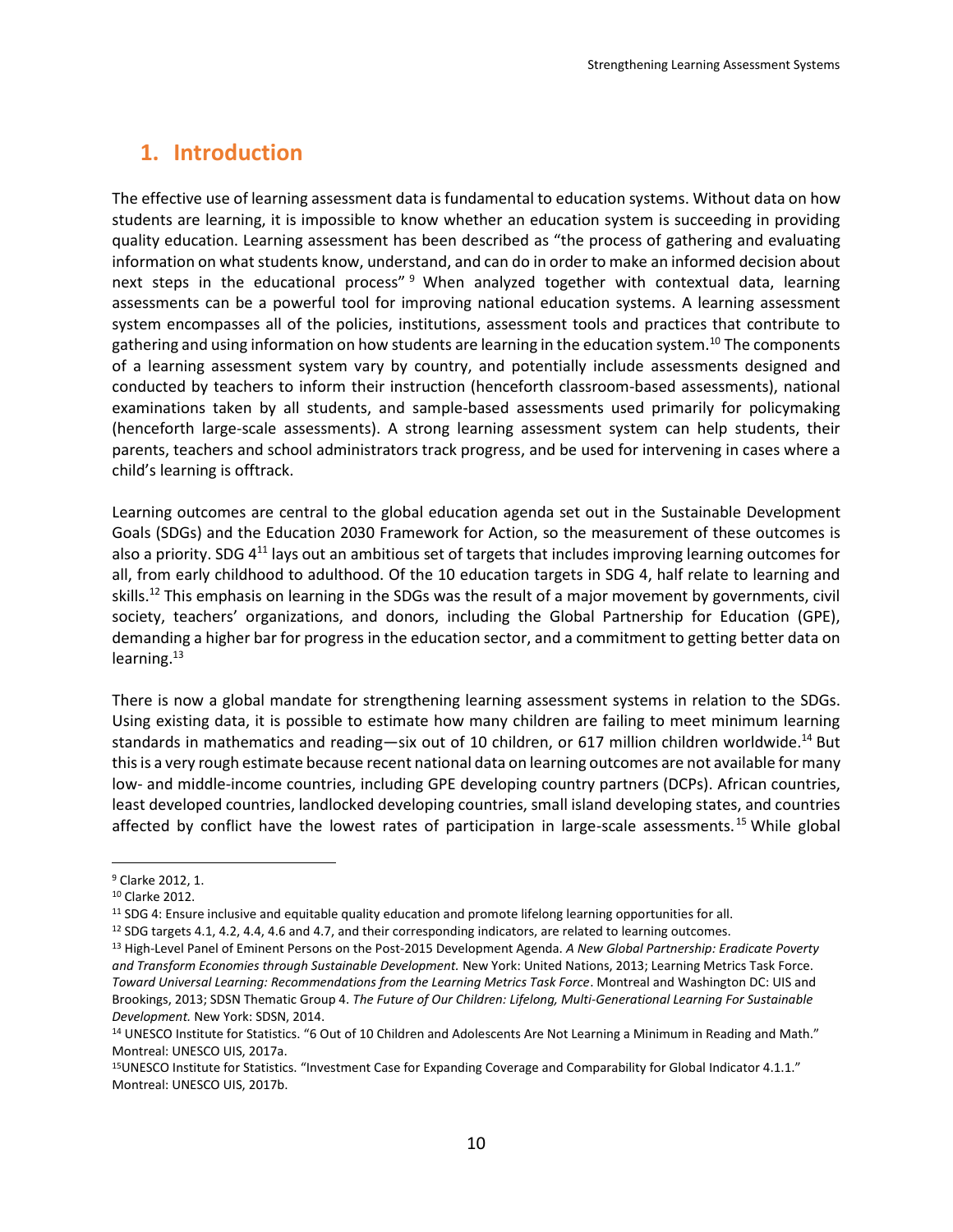estimates can call attention to the problem, they must be underpinned by robust and relevant national learning assessment systems that are useful to the governments administering them.

GPE and many other development institutions have made efforts to strengthen learning assessment systems, including helping countries improve their systems and producing global goods that transcend national boundaries, and that can support GPE DCPs and non-DCPs alike<sup>16</sup>. Global goods are "Institutions, mechanisms and outcomes that provide near universal benefits, reach across borders and extend across generations"<sup>17</sup>: that is, tools, products and approaches —including data, assessment tools, standards and research outcomes—that, once developed as the outcome of one particular intervention, can be adapted to create a tool or approach that is applicable, with appropriate customization, to other contexts.<sup>18</sup> This discussion paper describes the efforts being made to strengthen learning assessment systems, identifies the knowledge and innovation gaps, and suggests areas where GPE could invest through its new Knowledge and Innovation Exchange (KIX) initiative to strengthen these systems.

## **2. Paper development and consultation process**

GPE commissioned a senior author to review GPE documents and sector plans related to strengthening learning assessment systems, conduct a desk review, consult with DCPs and experts, and write this paper. Working with GPE's senior education specialist on learning assessment systems and other members of the GPE Secretariat, the author drafted an initial discussion paper in May 2018. This included a summary of the challenges for building strong learning assessment systems, existing global goods, gaps in global goods that emerged from the desk review, and suggestions for areas in which GPE could invest through KIX. The draft was reviewed by the GPE Secretariat. A revised discussion paper was translated into French and both versions were sent to DCP representatives and international experts representing academia, civil society, foundations, donors, and multilateral institutions.

Consultations were held during an Africa regional workshop in Dar es Salaam in July 2018 convened by the Teaching and Learning Educators Network for Transformation of UNESCO Dakar, and an Asia-Pacific regional workshop in Penang in September convened by the Network on Education Quality Monitoring in the Asia-Pacific of UNESCO Bangkok. These workshops brought together some 65 government officials from 30 DCPs, typically the directors of learning assessments, curricula and teacher training.

The GPE Secretariat received in-person feedback from 30 DCPs, and written feedback from seven DCPs and 24 international experts. The results from these consultations are presented alongside the research evidence. On issues where there was agreement across stakeholders, or where the feedback was clarifying content in the draft paper, the feedback was incorporated directly into this paper. Where there was conflicting feedback, the different viewpoints are discussed and presented in the paper, along with a rationale for recommending a certain way forward if necessary.

<sup>&</sup>lt;sup>16</sup> See section 4 for a list of the many existing global goods that help strengthen learning assessment systems.

<sup>17</sup> UNESCO. "Policy paper 34: Fulfilling our collective responsibility: Financing global public goods in education." Paris: UNESCO, 2018.

<sup>18</sup> The International Commission on Financing Global Education Opportunity. *The learning generation: Investing in education for a changing world.* Washington DC: Education Commission, 2016.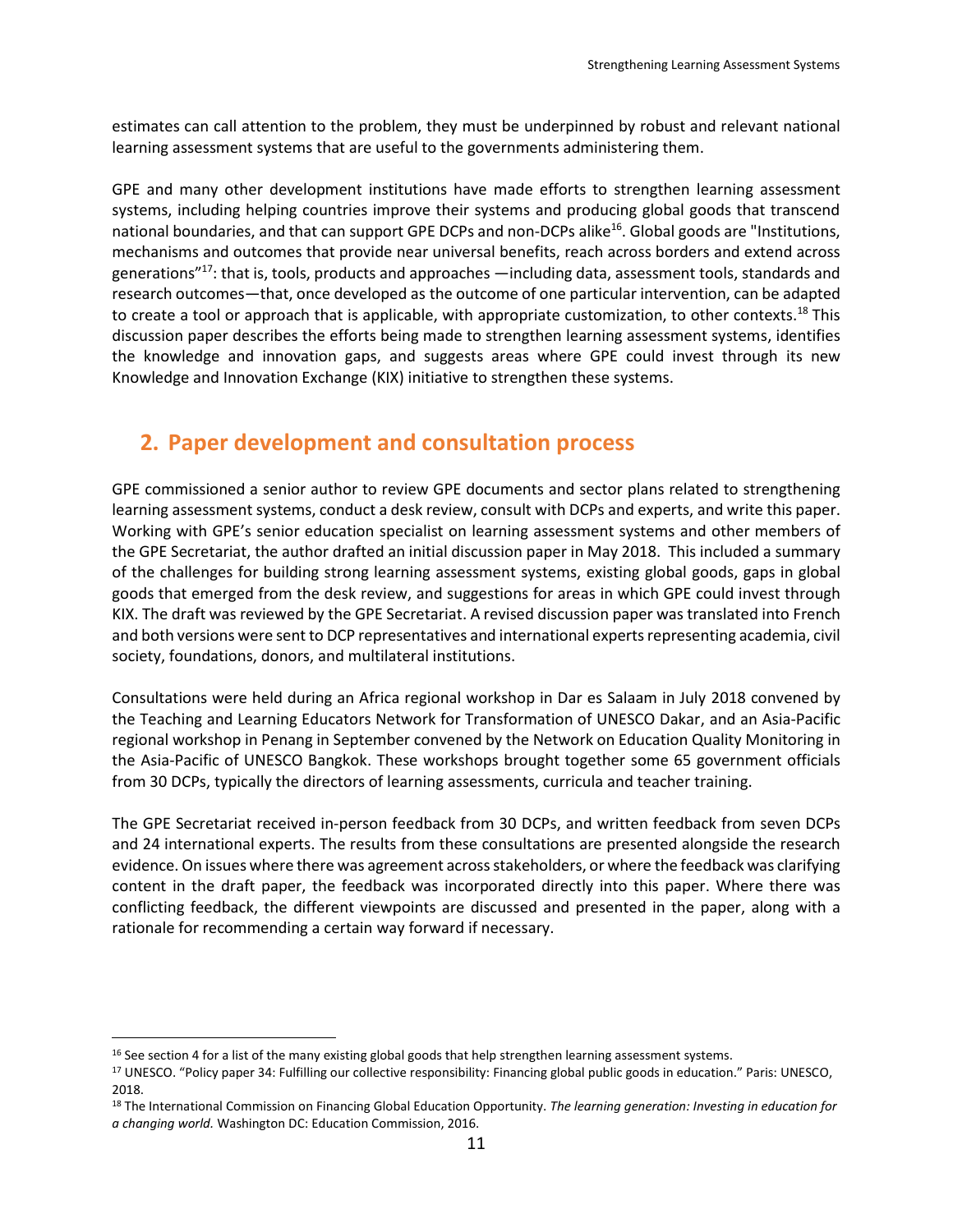## **3. Challenges to building strong learning assessment systems**

There are many reasons why strong learning assessment systems are not in place, especially in the most vulnerable countries. Four main challenges to these systems emerged from research and consultations with DCPs and international experts.

The first is the quality of the assessment tools and the lack of technical expertise for assessment design, administration and analysis. This was noted as a major barrier to strong learning assessment systems. Having good quality measurement tools (tests) is important. Gauging the quality of a measurement tool includes examining its measurement precision (reliability) and the degree to which an instrument measures what it is intended to measure (validity). For tools used across cultural contexts, cross-cultural validity is also important.

Another aspect of quality is the appropriateness for a given cultural context. For example, written assessments administered in schools might be an appropriate way to measure reading in countries where all children are in school and able to read. But in countries where this is not the case, oral assessments might be more appropriate. Gathering data through household surveys can supplement what is gathered through school administration. DCPs and international experts, however, reported that countries often commit to an assessment before having a dialogue on these types of issues.

Highly trained technical experts are needed to design, administer and analyze data from large-scale learning assessments and examinations so that these meet quality standards. These experts may not be available within a country or the region, so international experts are needed (and hired at a much higher cost than local professionals). Stakeholders consulted for this paper noted it is sometimes difficult to obtain the full tools or methodologies for large-scale assessments, so it is difficult to build upon work that has already been done. Given these requirements, learning assessments can be costly. Each administration of a large-scale assessments costs on average US\$500,000 per country for data collection and technical assistance.<sup>19</sup> The cost of an early grade reading assessments varies widely, ranging US\$150,000–U\$300,000. 20

For policy makers, researchers and teachers, capacity building and training on any type of assessment was reported by stakeholders consulted for this paper to be often informal, short-term and of varying quality and sometimes with no formal recognition or certification.

Classroom-based assessments are often a low priority because the available tools are of poor quality and teachers lack training on how to develop or use them. Schools and teachers also lack the resources and options for making improvements on the basis of the information that classroom-based assessments provide. This ultimately leaves teachers, students and their families guessing whether learning is progressing on track. Many DCPs noted that very large class sizes of 60–80 students makes it difficult for teachers to know their students well enough to evaluate their learning in a consistent way.

The second challenge is aligning the various types of learning assessments used, and positioning these assessments within national education systems. These challenges stem from enrollment, not learning

<sup>19</sup> UIS 2017a.

<sup>&</sup>lt;sup>20</sup> Wagner, Daniel, Martin Lockheed, Ina Mullis, Michael O. Martin, Anil Kanjee, Amber Gove, and Amy Dowd. "The Debate on Learning Assessments in Developing Countries." *Journal of Comparative and International Education*, *42*(3):509-545, 2012.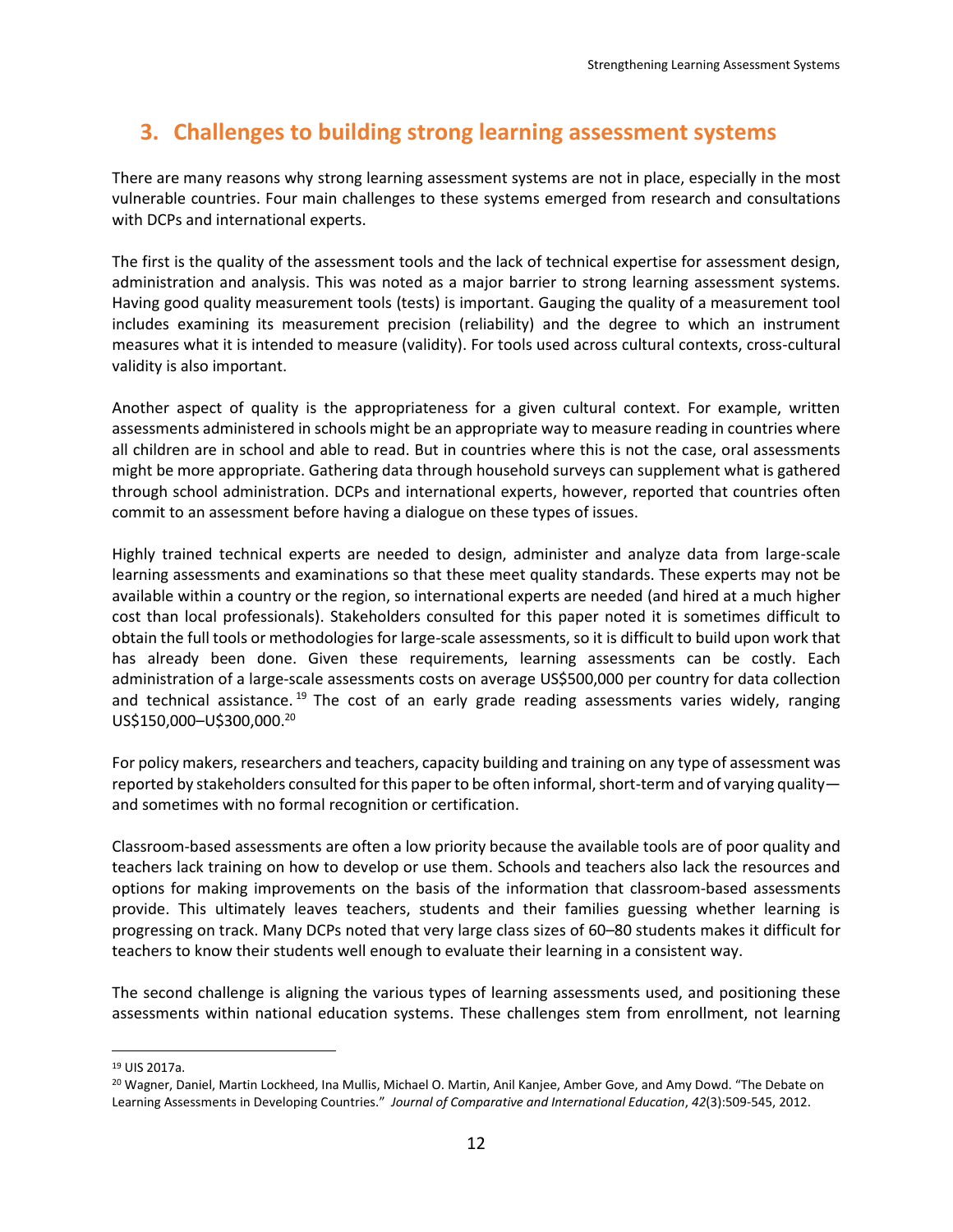outcomes, often being the goal of education systems. So, the incentive for investing in measuring and improving of learning outcomes is often lacking.<sup>21</sup> The disconnect between the curriculum, pedagogy and assessment is also large, with the curriculum often being too advanced for most learners, teacher training being based on theory and not practice, and assessment policies being narrowly focused on two or three domains).<sup>22</sup>

A disconnect sometimes exists within a learning assessment system between the multiple assessments done in a country. One DCP expert consulted said that teachers using classroom assessments were surprised that students were scoring much lower than they expected on examinations. Balancing the need for assessments with the overarching goals of an education system is also a challenge. Too much assessment can take valuable class time away from learning, and too little can deprive teachers and policy makers of the information to do their jobs.

The strong focus on high-stakes examinations, which often emphasize rote learning in only a few domains, prevents teachers from being able to teach to the entire curriculum. In countries where there are limited spaces in secondary education, examinations can be a force for exclusion rather than for improving learning. Data from examinations can be an available and useful source of information on all students. But these data are rarely used to inform policy making and school-level decisions.

The many funders involved in an education system, including domestic agencies and international donors, have different priorities. This lack of alignment can contribute to weak learning assessment systems. Funding for assessments can be inconsistent, which results in an ad hoc approach dependent on when donors have funding available for carrying out an assessment. This was not, however, the opinion of all DCPs and international experts. Some said budgets sufficiently covered the costs of assessments, and that these costs were anyway small compared with overall education budgets. Lack of communication between the various departments involved in making decisions in ministries of education was also said to be a challenge.

The third challenge is that learning assessments often do not encompass the most marginalized children, including those with disabilities and those who are not in school. Even when a country has national assessment results, it still might not have sufficient data to analyze how different groups of students are learning—boys and girls, the wealthy and the poor, those with disabilities, those displaced by conflict, and children who do not speak the dominant language at home. To be useful, data from large-scale assessments and public examinations should be analyzed with contextual factors to determine how different groups of students are learning. Often data are collected but not sufficiently analyzed to provide insights on how to intervene.

Appropriate classroom-based assessments for children with disabilities are often lacking, and the resources to make the required modifications to the environment and pedagogy are often insufficient. As discussed earlier, large class sizes, which tend to be more common in marginalized communities, can prevent teachers from being able to assess learners and use the data to make improvements<sup>23</sup> Low

<sup>&</sup>lt;sup>21</sup> Pritchett, Lant. "Creating Education Systems Coherent for Learning Outcomes: Making the Transition.

<sup>22</sup> UNESCO International Institute for Capacity Building in Africa. *Teaching policies and learning outcomes in Sub-Saharan Africa: Issues and Options.* Addis Ababa: UNESCO IICBA, 2016; Anderson, Kate, Seamus Hegarty, Martin Henry, Helyn Kim, and Esther Care. *Breadth of Learning Opportunities: A Fresh Approach to Evaluating Education Systems.* Washington DC: Brookings Institution, 2018.

<sup>23</sup> UNESCO. "Global Education Monitoring Report 2010: Reaching the Marginalized." Paris: UNESCO, 2010.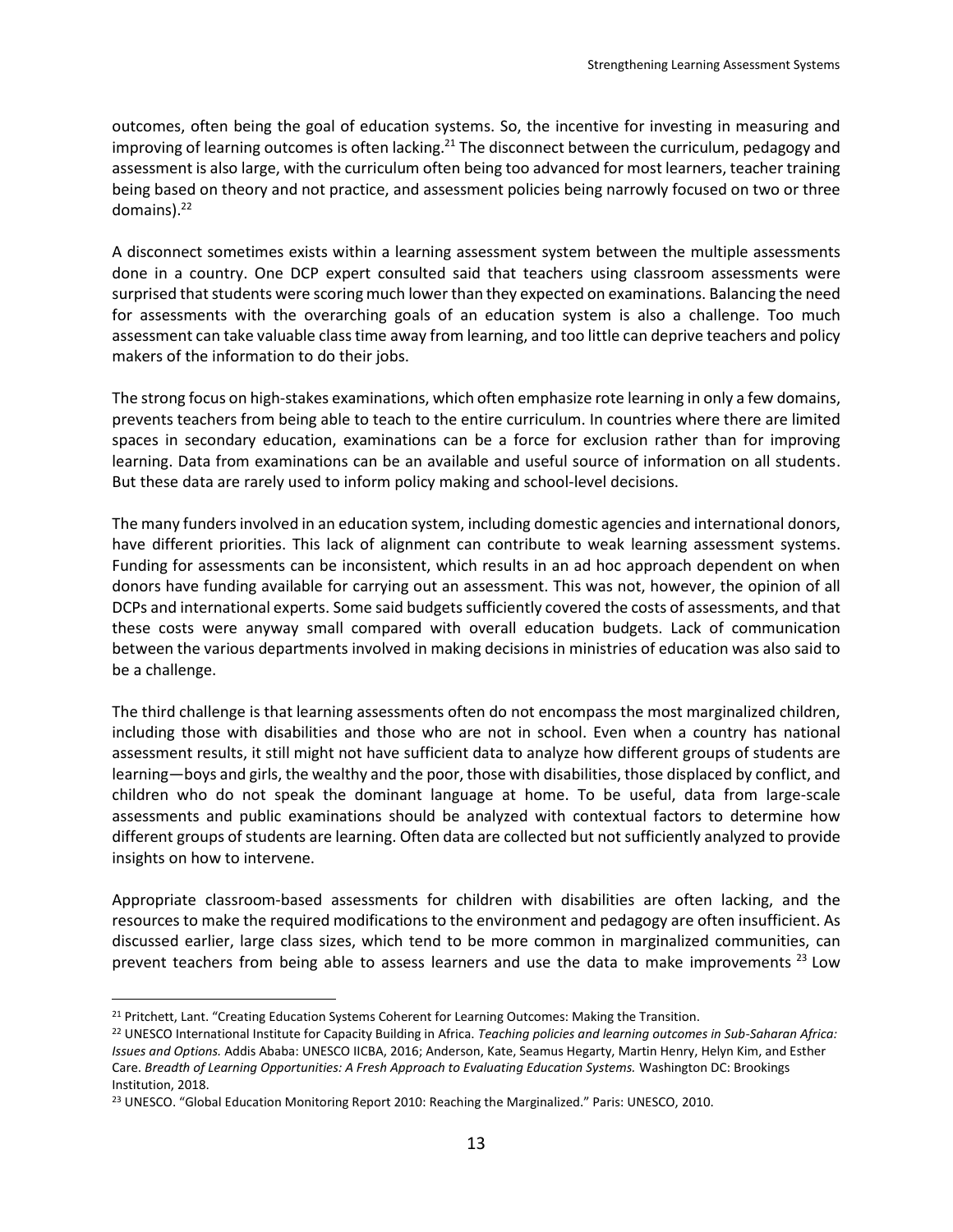attendance rates of both teachers and students can also prevent teachers from collecting regular classroom-based assessments.

The fourth challenge is the lack of use of learning assessment results. This is influenced by how assessments are designed and communicated, and the expertise and resources available for making change. An important attribute of a good assessment is that it is "fit-for-purpose," meaning it provides the needed information to those using it. $24$  The purposes of learning assessments include supporting learning in the classroom, system-level policy making, accountability, evaluating special projects and pilots, and for certification, progress and transfer. Ideally, these purposes are determined before starting an assessment, and education systems devote sufficient resources across the different components of a learning assessment system. In practice, however, the emphasis is typically on assessments with the highest stakes, usually end-of-cycle examinations.<sup>25</sup> Some components of a learning assessment system can also serve more than one function, so not all of them require costs being incurred again for each new type. The multiple uses of assessments, however, are not typically leveraged, according to stakeholders consulted for this paper.

A concern mentioned by nearly every DCP and international expert was that learning assessment results are not used in waysthat support improvements in learning. They reported a lack of connection (feedback loop) between data and practice. A similar concern was cited for classroom-based assessments, because the resources and expertise to make changes were limited. At the system-level, this can also because both are lacking. It is also possible that no staff are available to analyze the data, or the data are analyzed but not getting into the hands of those who can make the changes. A further reason is that MOEs sometimes collect data first and later decide how to use it, rather than starting with the questions they want to answer.

Another contributing factor is that data on learning are often analyzed in terms of mean scores, with the goal of raising national averages or getting more students into the "proficient" category. This excludes struggling and advanced learners. 26

## **4. How GPE supports learning assessment systems**

 $\overline{a}$ 

Because of these challenges, GPE has made building strong learning assessment systems a priority, as shown by its results framework and funding model. Improved and more equitable learning outcomes is first of the GPE 2020 Strategic Plan's three goals,<sup>27</sup> and the GPE results framework and funding model thus require monitoring of learning outcomes. In 2015, GPE developed its first results framework, for 2016– 2020.<sup>28</sup> The framework has one indicator for learning outcomes and two for learning assessment systems. These are:

<sup>&</sup>lt;sup>24</sup> Archer, Elizabeth. "The Assessment Purpose Triangle: Balancing the Purposes of Educational Assessment." Frontiers in Education. 2 (41), 2017.

<sup>25</sup> Wagner et al. 2012; Learning Metrics Task Force. *Toward Universal Learning: Implementing Assessment to Improve Learning.* Montreal and Washington DC: UIS and Brookings, 2014.

<sup>26</sup> Wagner, Daniel, Sharon Wolf and Robert F. Boruch, eds. *Learning at the Bottom of the Pyramid: Science, Measurement and Policy in Low-Income Countries.* Paris: UNESCO IIEP, 2018.

<sup>27</sup> Global Partnership for Education. 2016. "GPE 2020 Strategic Plan." Global Partnership for Education. Washington DC: GPE, 2016.

<sup>&</sup>lt;sup>28</sup> Global Partnership for Education. "GPE Results Framework for 2016-2020." Global Partnership for Education. Washington DC: GPE, 2017.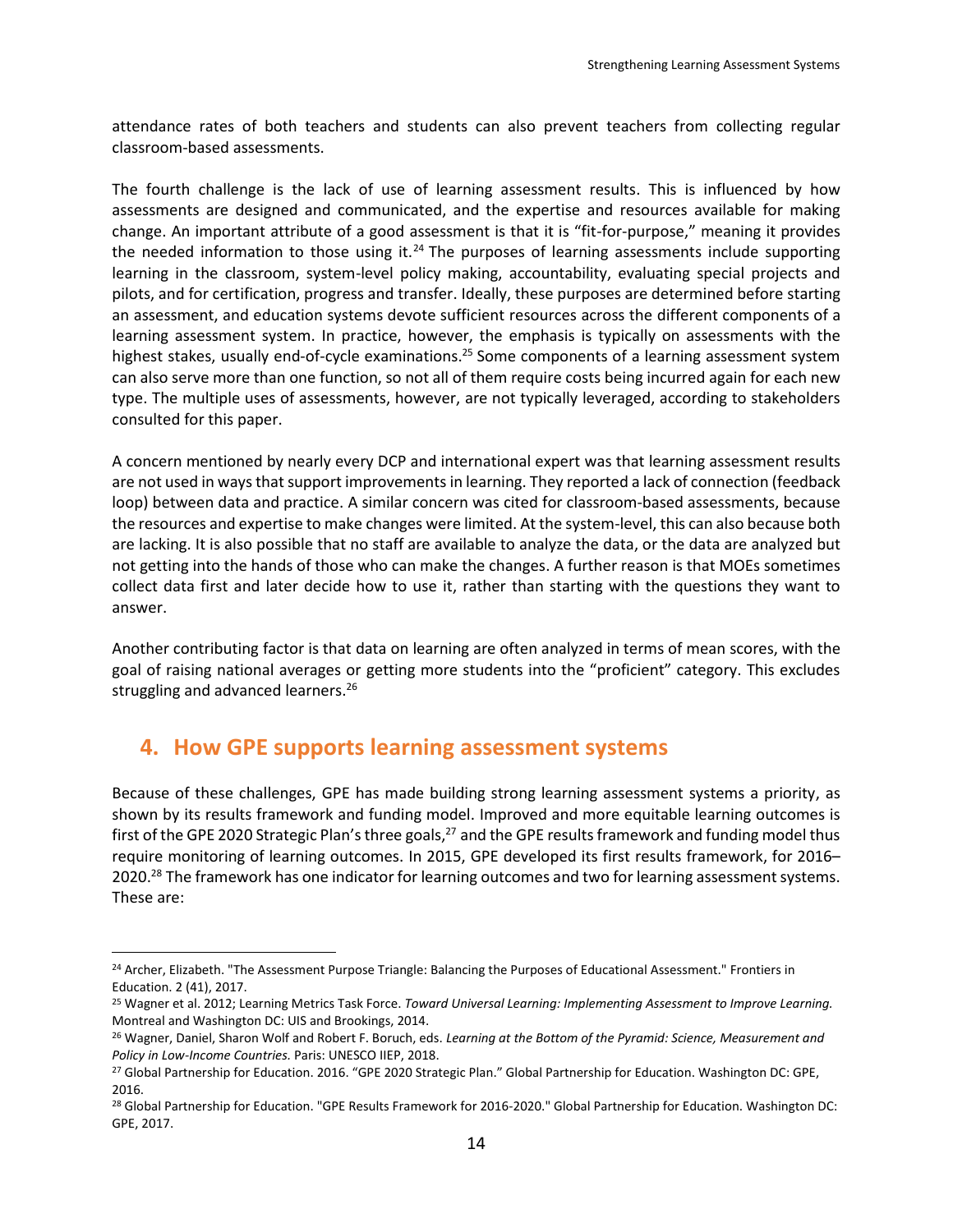**Indicator 1: proportion of DCPs showing improvement on learning outcomes (basic education).** Using data from nationally representative school-based learning assessments, this indicator shows how many countries have had a statistically significant increase in primary and lowersecondary learning outcomes.

**Indicator 15: proportion of DCPs with a learning assessment system within the basic education cycle that meets quality standards***.* These standards include the enabling context in which the assessment is conducted, the quality of assessment tools and processes, and the degree to which the assessment is aligned with the national curriculum.

**Indicator 20: proportion of grants supporting education management and information systems and/or learning assessment systems***.* This indicator refers to the number of education sector program implementation grants (ESPIGs) that support learning assessment systems and/or education sector management and information systems.

Annex A gives more information on these indicators, and the progress made by DCPs.

Using data collected for indicator 20, it is possible to determine the number of DCPs receiving GPE support to strengthen learning assessment systems. As of June 2017, 29 (or 71 percent) of the 41 active ESPIGs were investing in learning assessment activities.<sup>29</sup> Activities supported by these grants include the development and implementation of classroom-based assessment and national assessment in Bangladesh, and setting up an independent agency in charge of national assessments in the Democratic Republic of Congo.

The GPE funding model (adopted in 2014 by the Board for the 2015–2018 replenishment period) requires countries applying for an program implementation grant to either have a system in place to monitor learning outcomes or a plan to develop one.<sup>30</sup> In 2017, the Board decided that if funding is insufficient to build these systems, GPE funding should be used. The new funding model also allows GPE to provide results-based financing, which incentivizes countries to set and achieve their own learning targets. To receive the first 70 percent of GPE funding, DCPs must meet several requirements, as explained earlier. The disbursement of the remaining 30 percent is linked to demonstrated progress on sector results, including learning outcomes. Governments, in consultation with their partners in the local education groups, must identify a transformational strategy to improve learning outcomes that outlines actions to remedy issues driving low learning levels. For example, the Democratic Republic of Congo has linked funding to improved reading performance in primary education. A commitment to increase learning outcomes is therefore one way that DCPs can access the partnership's results-based financing.

GPE has also supported global and regional activities to strengthen learning assessment. The global and regional activities program, which has formally concluded, contained two grants focused on learning assessment systems, totaling nearly US\$1.5 million. The first grant supported a UIS project from 2013 to 2015 to develop methodologies to link reading assessments across regions, identify best practices for early reading assessment and initiate a global catalogue of learning assessments. The second grant supported the Network on Education Quality Monitoring in the Asia-Pacific (NEQMAP) to build regional evidence and capacity. This was carried out by UNESCO Bangkok from 2014 to 2016.

<sup>&</sup>lt;sup>29</sup> This number does not include sector pooled grants.

<sup>&</sup>lt;sup>30</sup> Public examinations and issuing diplomas do not count toward this requirement.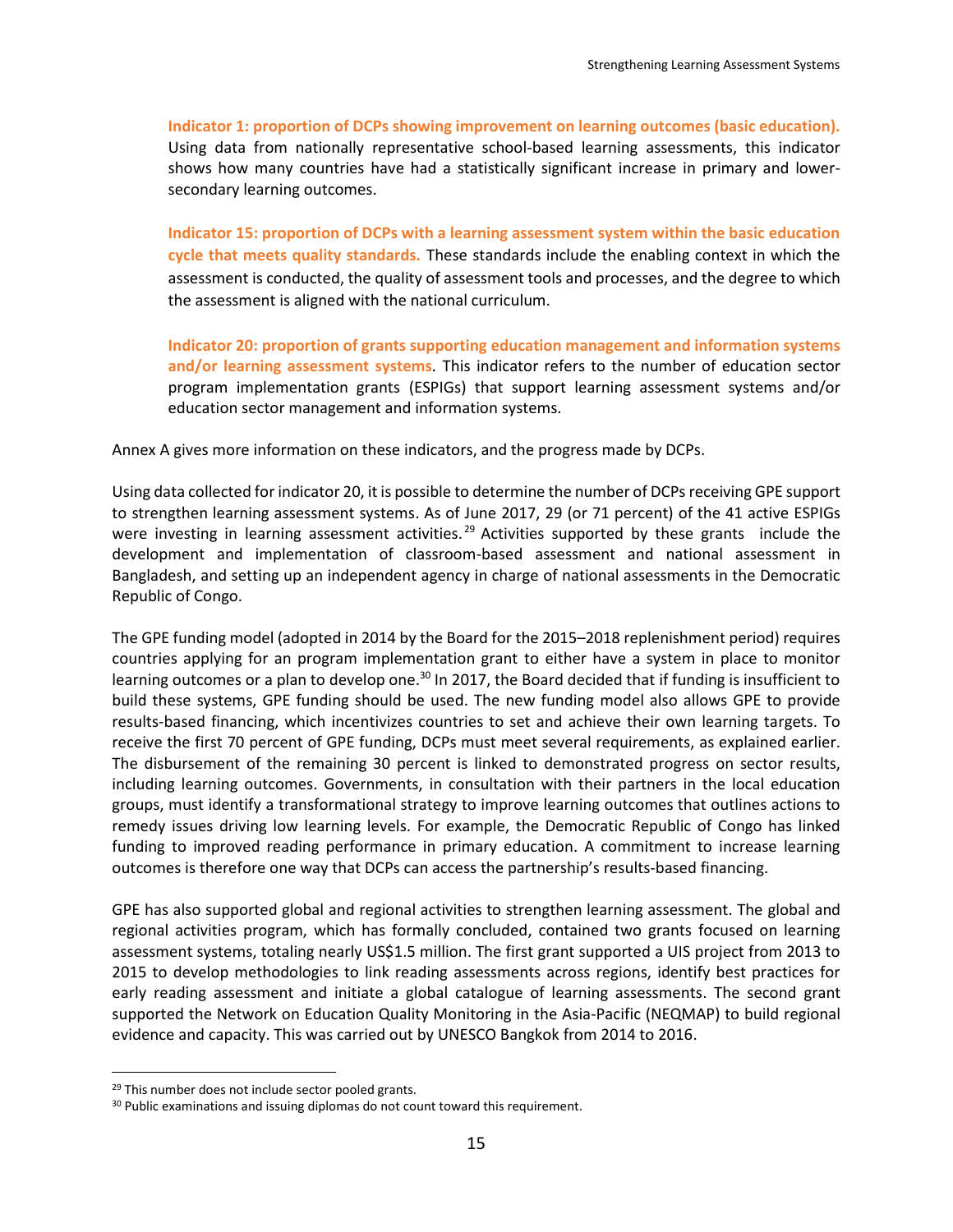The A4L initiative was launched in July 2017 to build capacity for national learning assessment systems to measure and improve learning as a pilot for the Knowledge and Good Practice Exchange approach. A4L has a budget of about US\$3 million and three components: (1) tools to support diagnostics of learning assessment systems, to be made publicly available after piloting in three DCPs in 2018 and 2019; (2) support to NEQMAP and the Teaching and Learning Educators' Network for Transformation in Sub-Saharan Africa for capacity development, analytical work and knowledge sharing; and (3) a landscape review on measurement of 21st century skills and tools to support such measurement (with the Center for Universal Education at Brookings).

GPE is strongly supporting learning assessment systems by incorporating them in the GPE 2020 Strategic Plan, supporting DCPs to monitor learning outcomes, supporting global and regional efforts to improve learning assessments, and building capacity through the A4L initiative. A4L in particular has set the stage for KIX by supporting a system approach to strengthening learning assessment systems. GPE is developing a tool for countries to analyze their learning assessment systems and thereby feed into efforts to strengthen them. The partnership is also supporting regional networks to facilitate expertise for countries to build learning assessments that respond to national curricula and policy priorities. KIX grants will build on these efforts by further enabling knowledge exchange, supporting new global goods and building on the existing ones, which are discussed in the following section.

## **5. Global goods and innovation in learning assessment**

Global goods for learning assessment in developing countries fall in to three general categories: largescale assessments of learning, capacity building tools and initiatives, and innovations in the use of learning assessments.

#### **Large-scale assessments of learning**

The global goods in this category include tools and studies, data and networks, and knowledge sharing mechanisms.

#### *Tools and studies*

 $\overline{a}$ 

Large-scale assessments are used for monitoring and providing information to policy makers and practitioners on overall performance levels, how these levels change, and how various characteristics of the learner, family, school and community are related to performance levels. These assessments can have multiple aims, but they typically provide information on the overall health of the system, and are used for making decisions on policies and resource allocation.

Large-scale assessments can be national or cross-national. National assessments are specific to each country and are typically aligned with the national curriculum. UNESCO and UNICEF's Monitoring Learning Achievement (MLA) initiative was one of the first global goods supporting national learning assessment systems in low- and middle-income countries. In a follow-up to the 1990 World Conference on Education for All in Jomtien, Thailand, UNESCO and UNICEF piloted an approach to develop national assessments with China, Jordan, Mali, Mauritius and Morocco in the mid-1990s.<sup>31</sup> The resulting guidelines and approach was used throughout sub-Saharan Africa and Asia, and several DCPs continue to use revised

<sup>31</sup> Chinapah, Vinayagum. *Monitoring Learning Achievement: Toward Capacity Building.* Paris: UNESCO, 1997.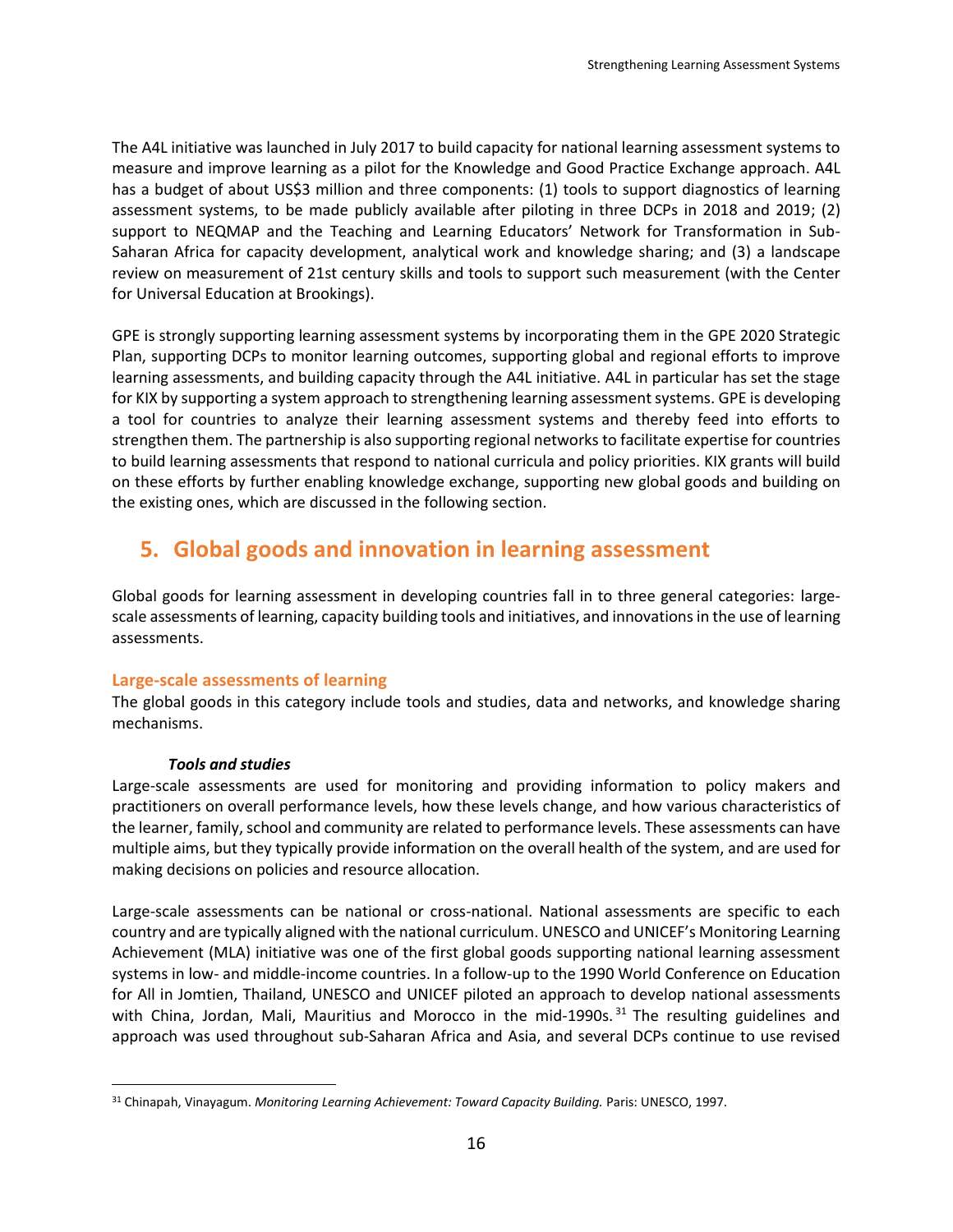versions of the MLA approach as their national assessment tools.<sup>32</sup> Cross-national assessments allow for comparison between participating countries. They are often developed through a consensus process, taking into account the national curricula of the participating countries. Both national and cross-national assessments can also allow for comparison over time if designed for that purpose.

If a country is interested in measuring learning by adapting an existing tool or participating in a study with other countries, there are many tools that can be considered global goods, as Table 1 shows. These tools include internationally and regionally comparable studies. Assessment approaches that are publicly available for adaptation include early grade reading and mathematics assessments, (EGRA/EGMA) and citizen-led assessments (CLAs). These do not provide comparable data across countries. But they do enable economies of scale for countries interested in assessing learning because they do not need to build an assessment from scratch. Another relevant effort is the foundational learning skills module from UNICEF's Multiple Indicator Cluster Survey (MICS), a new household survey designed to provide data for SDG 4.1.1(a). The results are globally comparable and will be available for a substantial number of DCPs in late 2018. This assessment reaches out-of-school children, enables a detailed equity analysis based on the extensive sociodemographic information from households, and allows for cross-sectoral analysis because of the information on nutrition, health, child labor, and child discipline.

|                                          | <b>of</b><br><b>Name</b><br><b>Assessment</b>                                             | <b>Acronym</b> | Grade<br><b>or</b><br>age<br>assessed | <b>Subject</b><br>domain<br><b>or</b><br>assessed                                                     | <b>Administering</b><br>agency                                                               |
|------------------------------------------|-------------------------------------------------------------------------------------------|----------------|---------------------------------------|-------------------------------------------------------------------------------------------------------|----------------------------------------------------------------------------------------------|
|                                          | in<br>Progress<br>International<br>Reading<br>Literacy<br>Study                           | <b>PIRLS</b>   | Grade 4                               | Reading                                                                                               | International<br>Association for the<br>Evaluation<br>of<br>Educational<br>Achievement (IEA) |
|                                          | <b>Trends</b><br>in<br>International<br><b>Mathematics</b><br>and<br><b>Science Study</b> | <b>TIMSS</b>   | Grade 4<br>Grade 8                    | <b>Mathematics</b><br>Science                                                                         | <b>IEA</b>                                                                                   |
|                                          | International<br>Civic<br>Citizenship<br>and<br>Study                                     | <b>ICCS</b>    | Grade 8                               | Civics and citizenship,<br>Global citizenship                                                         | <b>IEA</b>                                                                                   |
| Results can be compared cross-nationally | for<br>Programme<br>International<br>Student<br>Assessment                                | <b>PISA</b>    | 15<br>year-<br>olds                   | Reading Mathematics<br>Science<br>optional domains (e.g.<br>collaborative problem<br>solving in 2015) | for<br>Organisation<br>Economic<br>$Co-$<br>operation<br>and<br>Development                  |

#### **Table 1: Multicountry Learning Assessments**

<sup>32</sup> Friedman, Tim, Ursula Schwantner, Jeaniene Spink, Naoko Tabata, and Charlotte Waters. *Improving Quality Education and Children's Learning Outcomes and Effective Practices in the Eastern and Southern Africa Region.* Nairobi: UNICEF ESARO, 2016.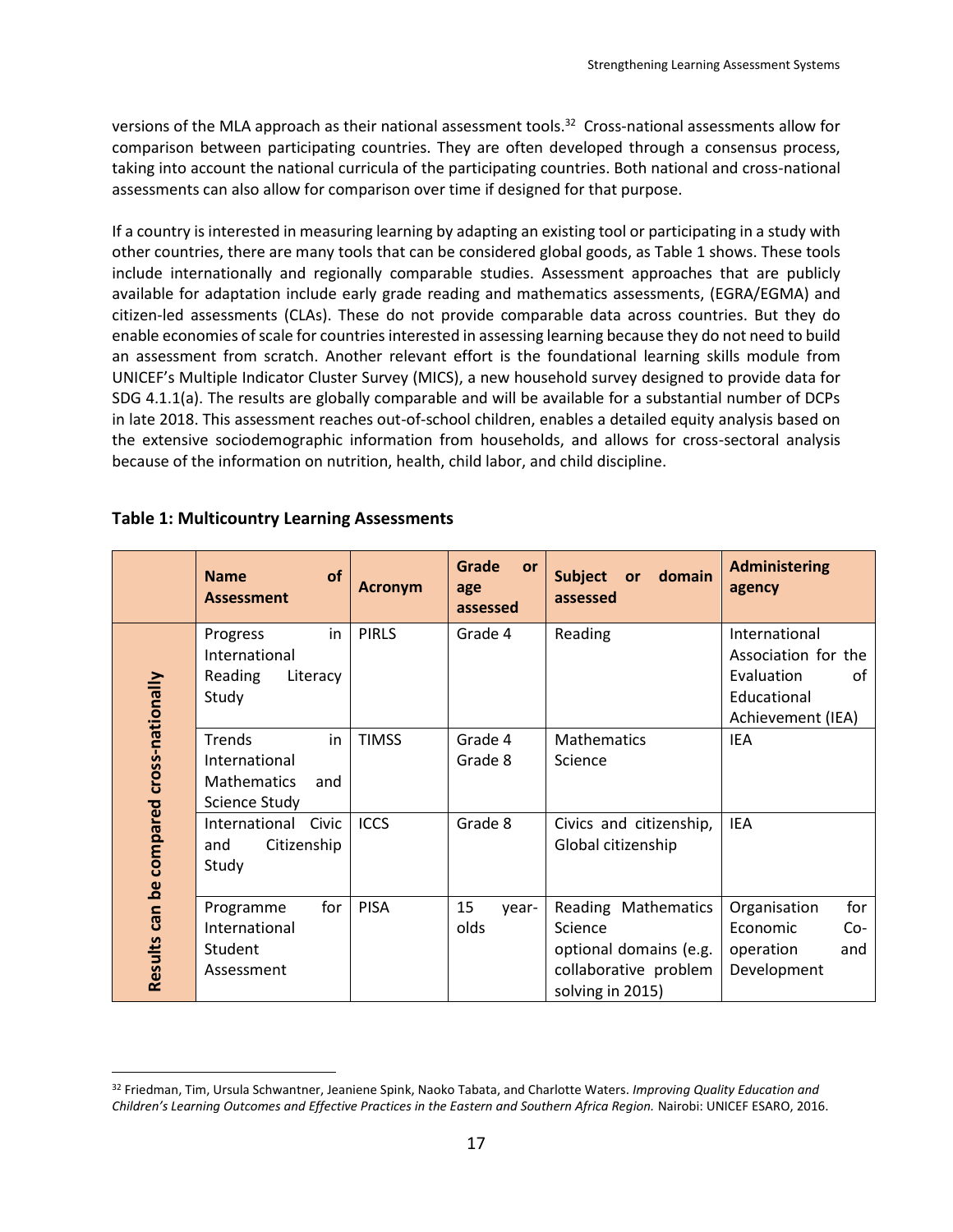|                                          | Latin<br>American                    | <b>LLECE</b> | Grade 3           | Reading and writing      | UNESCO-Regional      |
|------------------------------------------|--------------------------------------|--------------|-------------------|--------------------------|----------------------|
|                                          | Laboratory<br>for                    |              | Grade 6           | Mathematics              | <b>Bureau</b><br>for |
|                                          | Assessment of the                    |              |                   | Natural<br>sciences      | Education in Latin   |
|                                          | Quality<br>of                        |              |                   | (Grade 6)                | the<br>America and   |
|                                          | Education                            |              |                   |                          | Caribbean            |
|                                          | Multiple<br>indicator                | <b>MICS</b>  | $7-14$ year-      | Reading                  | <b>UNICEF</b>        |
|                                          | cluster<br>survey                    |              | olds              | Number skills            |                      |
|                                          | foundational                         |              |                   |                          |                      |
|                                          | skills<br>learning                   |              |                   |                          |                      |
|                                          | module*                              |              |                   |                          |                      |
|                                          | Programme                            | <b>PASEC</b> | Grade 2           | Reading                  | <b>CONFEMEN</b>      |
|                                          | d'analyse<br>des                     |              | Grade 6           | Mathematics              |                      |
|                                          | systèmes éducatifs<br>de la CONFEMEN |              |                   |                          |                      |
|                                          | Pacific<br>Islands                   | PILNA        | Grade 4           | Literacy                 | Education<br>Quality |
|                                          | and<br>Literacy                      |              | Grade 6           | Numeracy                 | Assessment<br>and    |
|                                          | Numeracy                             |              |                   |                          | Program              |
|                                          | Assessment                           |              |                   |                          |                      |
|                                          | Southern<br>and                      | SEACMEQ      | Grade 6           | Reading                  | SEACMEQ              |
|                                          | Africa<br>Eastern                    |              |                   | Mathematics              |                      |
|                                          | for<br>Consortium                    |              |                   | HIV/AIDS knowledge       |                      |
|                                          | Monitoring                           |              |                   |                          |                      |
|                                          | <b>Educational Quality</b>           |              |                   |                          |                      |
|                                          | Literacy<br>and                      | LaNA         | Grade 4 (or       | <b>Basic reading</b>     | <b>IEA</b>           |
|                                          | numeracy                             |              | 5 or 6 if         | <b>Basic mathematics</b> |                      |
|                                          | assessment                           |              | appropriat        |                          |                      |
| Results can be compared cross-nationally |                                      |              | e)                |                          |                      |
|                                          | Programme<br>for                     | PISA-D       | 15<br>year-       | Reading                  | <b>PISA</b>          |
|                                          | International                        |              | olds              | Mathematics              |                      |
|                                          | Student                              |              | (includes         | Science                  |                      |
|                                          | for<br>Assessment                    |              | out-of-<br>school |                          |                      |
|                                          | Development*                         |              | children in       |                          |                      |
|                                          |                                      |              | most              |                          |                      |
|                                          |                                      |              | countries)        |                          |                      |
|                                          | Southeast<br>Asia                    | SEA-PLM      | Grade 5           | Reading and writing      | Southeast<br>Asian   |
|                                          | Primary<br>Learning                  |              |                   | Mathematics              | Ministers<br>of      |
|                                          | Metric*                              |              |                   | Global Citizenship       | Education            |
|                                          |                                      |              |                   |                          | Association/         |
|                                          |                                      |              |                   |                          | UNICEF East Asia     |
|                                          |                                      |              |                   |                          | Pacific<br>Regional  |
|                                          |                                      |              |                   |                          | Office               |
|                                          |                                      |              |                   |                          |                      |
|                                          |                                      |              |                   |                          |                      |
|                                          |                                      |              |                   |                          |                      |
|                                          |                                      |              |                   |                          |                      |
|                                          |                                      |              |                   |                          |                      |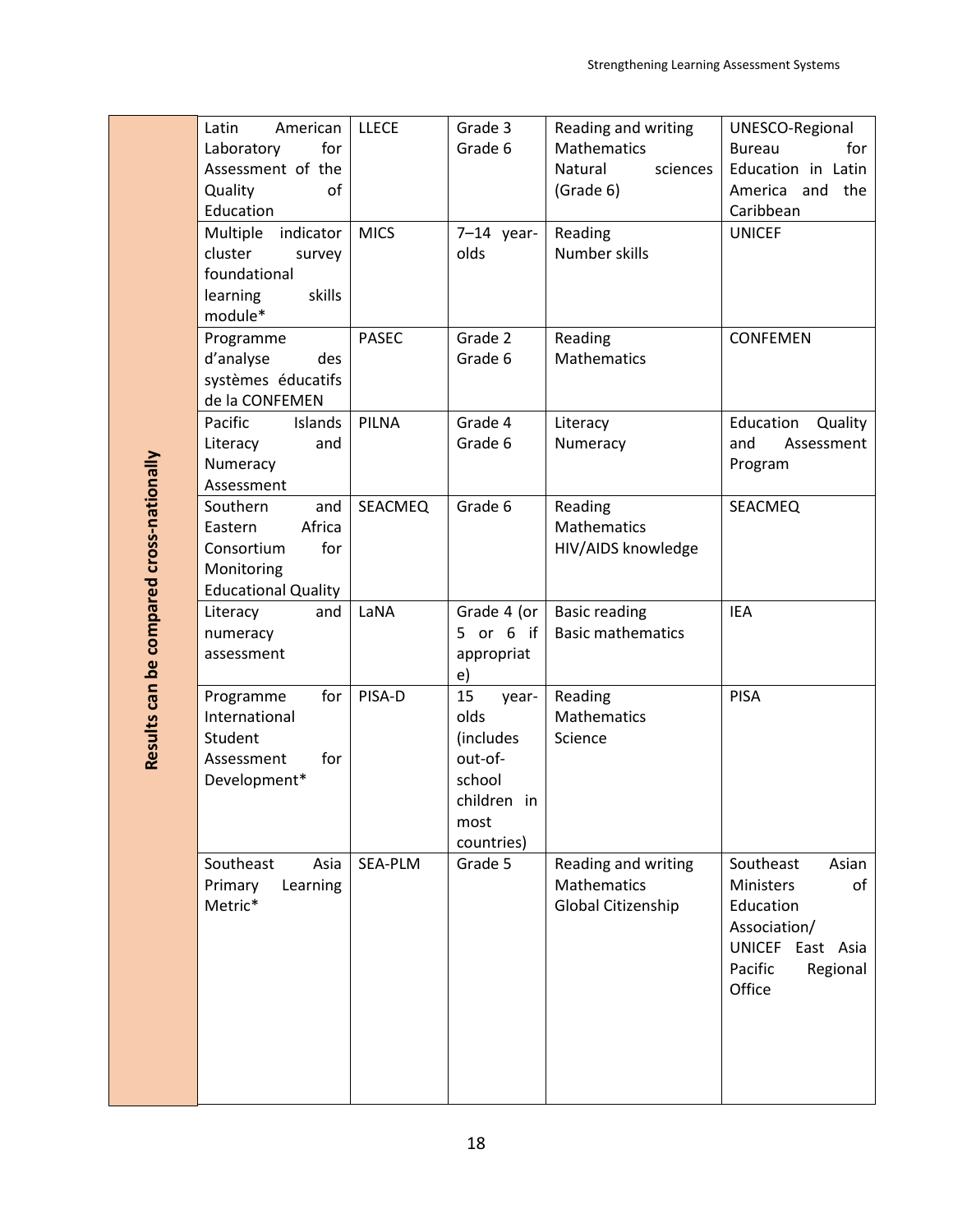|                   |                  | Citizen-led         | <b>CLA</b>  | Varies<br>by | <b>Basic reading</b>     | Varies |
|-------------------|------------------|---------------------|-------------|--------------|--------------------------|--------|
|                   | ationally        | assessments         |             | country,     | <b>Basic mathematics</b> |        |
|                   |                  | (Annual Status of   |             | typically 5- |                          |        |
|                   |                  | Education Reports,  |             | 6 to 16-18   |                          |        |
| Results cannot be |                  | Uwezo, etc.)        |             | year-olds    |                          |        |
|                   |                  | Early grade reading | <b>EGRA</b> | Grades 1-3   | <b>Basic literacy</b>    | Varies |
|                   | red              | assessment          |             |              |                          |        |
|                   | 0SS-N<br>reduros | Early<br>grade      | EGMA        | Grades 1-3   | <b>Basic mathematics</b> | Varies |
|                   |                  | mathematics         |             |              |                          |        |
|                   | δ                | assessment          |             |              |                          |        |

\* In field testing stage; cross-national comparisons may be established in the future.

While the learning domains most frequently assessed worldwide in national and cross-national assessments are literacy and numeracy, a strong learning assessment system would include most of the skills and competencies articulated in the national curriculum. In most countries this is much broader than these two domains.<sup>33</sup> The Southeast Asia Primary Learning Metric (SEA-PLM), Programme for International Student Assessment (PISA), and the International Association for the Evaluation of Educational Achievement (IEA)'s International Civic and Citizenship Study, among other studies, include domains related to global citizenship and collaborative problem solving. The Southern and Eastern Africa Consortium for Monitoring Educational Quality (SEACMEQ) includes HIV/AIDS awareness and life skills.

More than 80 percent of countries worldwide conducted some type of large-scale assessment of reading and mathematics between 2010 and 2015. $34$  Of the 65 GPE DCPs during this period, 50 (77 percent) participated in some type of national, regional or international assessment. By including EGRA, EGMA and citizen-led assessments, the number of participating DCPs in any of these types of assessments rises to 55  $(85$  percent).<sup>35</sup> Annex B lists the DCPs and the assessments in which they participate.

Early grade reading and math assessments are the most common types of assessments in which DCPs participate (41 countries or 63 percent), although these are not always done on a nationallyrepresentative sample. Even so, they provide a set of tools on which a larger study could be built. National assessments are also commonly done in DCPs (39 countries or 60 percent), as well as regional assessments (25 countries or 38 percent). Citizen-led assessments and international assessments are conducted in 11 DCPs (14 percent for each type). Nine DCPs have not participated in any of the listed assessment types since 2010: Central African Republic, Comoros, Djibouti, Dominica, Grenada, Mauritania, Saint Lucia, Saint Vincent and the Grenadines, and Uzbekistan.<sup>36</sup> Many of these are small island developing states or FCACs, which may lack the infrastructure and resources to develop or participate in large-scale learning assessments.

<sup>33</sup> Care, Esther, Helyn Kim, Kate Anderson, and Emily Gustafsson-Wright. *Skills for a Changing World: National Perspectives and the Global Movement.* Washington DC: Brookings Institution, 2017.

<sup>34</sup> UNESCO Institute for Statistics 2018.

<sup>&</sup>lt;sup>35</sup> EGRA and EGMA studies are often used for program evaluation and therefore not always done on a nationally representative sample.

<sup>36</sup> Uzbekistan plans to participate in PISA in 2021.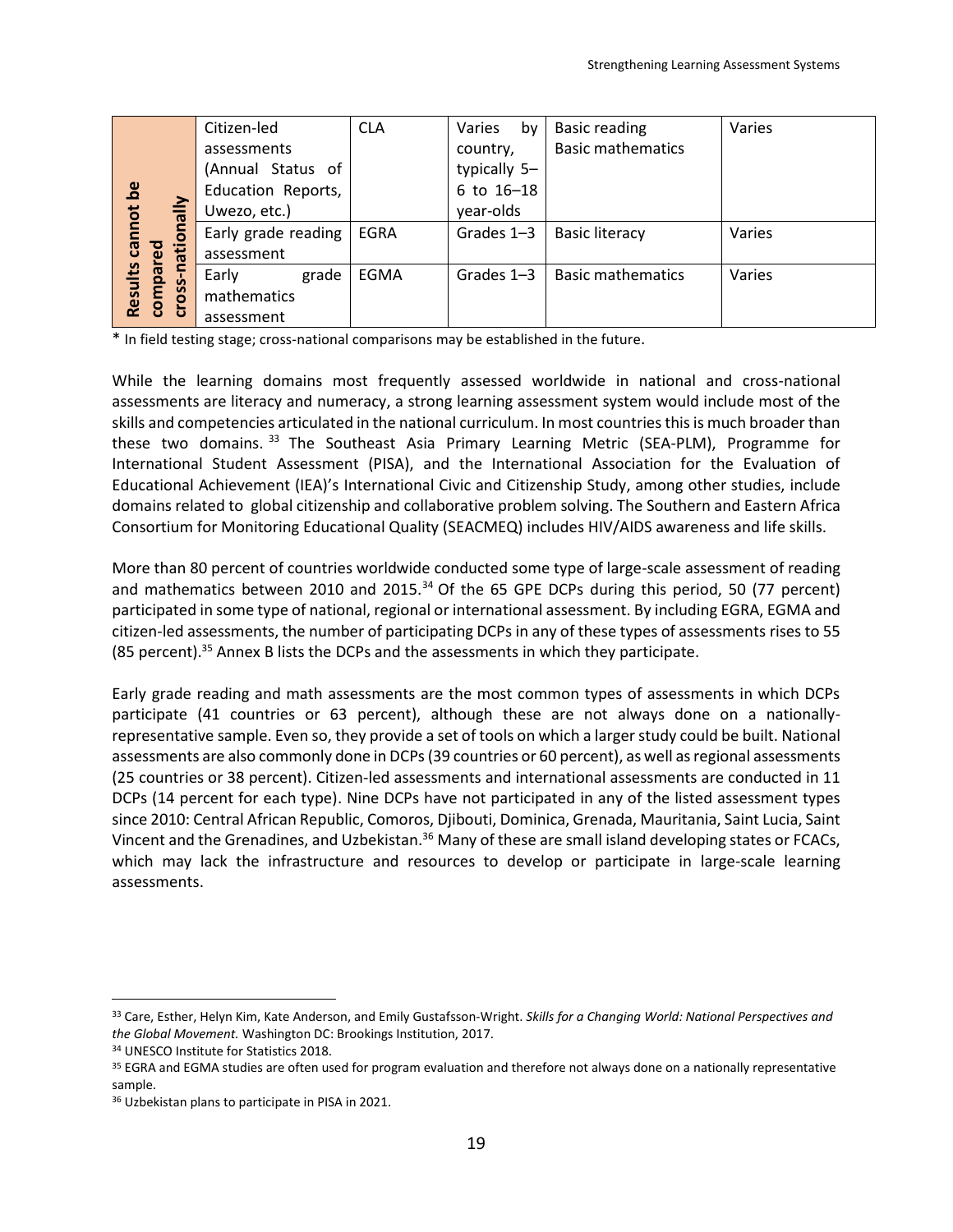#### *Data*

 $\overline{a}$ 

The [UIS.Stat](http://data.uis.unesco.org/) website is the main source of data for the education sector. It includes available data on all SDG 4 indicators. All of the assessments listed in the previous section offer participating countries the opportunity to publish their results data through a central online platform. This is sometimes in the form of individual country reports or syntheses of findings across countries and interactive reports. Some online platforms also include data sets. For example, USAID launched in 2018 the Early Grade Reading Barometer, which provides reports and data on countries that have used versions of the EGRA tools.<sup>37</sup> This website displays data in multiple ways, including an overview of how well students are reading in a country, percentage of struggling readers, student performance on EGRA subtasks, and comparison of EGRA results across regions. The People's Action for Learning Network offers downloadable datasets from many of the countries participating in the citizen-led assessments.

A source of metadata on learning assessments is the UIS Catalogue of Learning Assessments database, which was developed with GPE funding. This has information on various aspects of nationally representative learning assessments in countries around the world. The catalogue includes assessments conducted in schools and in homes. It covers assessments conducted in early childhood education, primary, and secondary schooling, and the corresponding age groups to these educational levels (for household-based assessments). The Learning Assessment Capacity Index shows these results in a global map. Using this and several other data sources, it is possible to identify the types of assessments that DCPs engage in (Annex B).

#### *Networks and knowledge sharing*

There are several forums for those working on large-scale assessments to network and share knowledge. Each of the large-scale assessments listed in Table 2 has some type of networking mechanism, usually involving regular in-person meetings and virtual forms of collaboration. IEA has organized most of the data and documents from all cross-national assessments in an online platform, the International Large-Scale Assessment (ILSA) Gateway.

The Global Alliance to Monitor Learning (GAML) is an institutional platform set up by the UIS to harmonize standards and coordinate efforts globally for measuring learning. GAML brings experts together to develop methodologies on learning indicators to track progress on SDG 4 and to set standards for good practices on learning assessments. While GAML's products are global goods, it is also the only network that brings together nearly all stakeholders in learning assessment globally. The networking that takes place through being a GAML member can also be considered a public good. The International Institute for Education Planning (IIEP) learning portal is a global platform that provides a knowledge bank of resources, blogs, and webinars on learning and educational planning, including many documents on monitoring learning.

The International Association for Educational Assessment (IAEA) and the National Council on Measurement in Education (NCME), among other professional organizations, convene researchers and government officials for knowledge sharing and cover a range of topics in assessment. At the regional level, the NEQMAP and TALENT efforts (in the Asia-Pacific and Sub-Saharan Africa respectively) facilitate capacity development, knowledge-sharing and produce cross-country research studies. A similar effort is the Network for African Learning Assessment (NALA). This was initiated by the Association for the Development of Education in Africa (ADEA) and the governments of Kenya, Rwanda, Senegal and Zambia

<sup>37</sup> USAID. "Early Grade Reading Barometer." Accessed May 8, 2018. http://www.earlygradereadingbarometer.org/.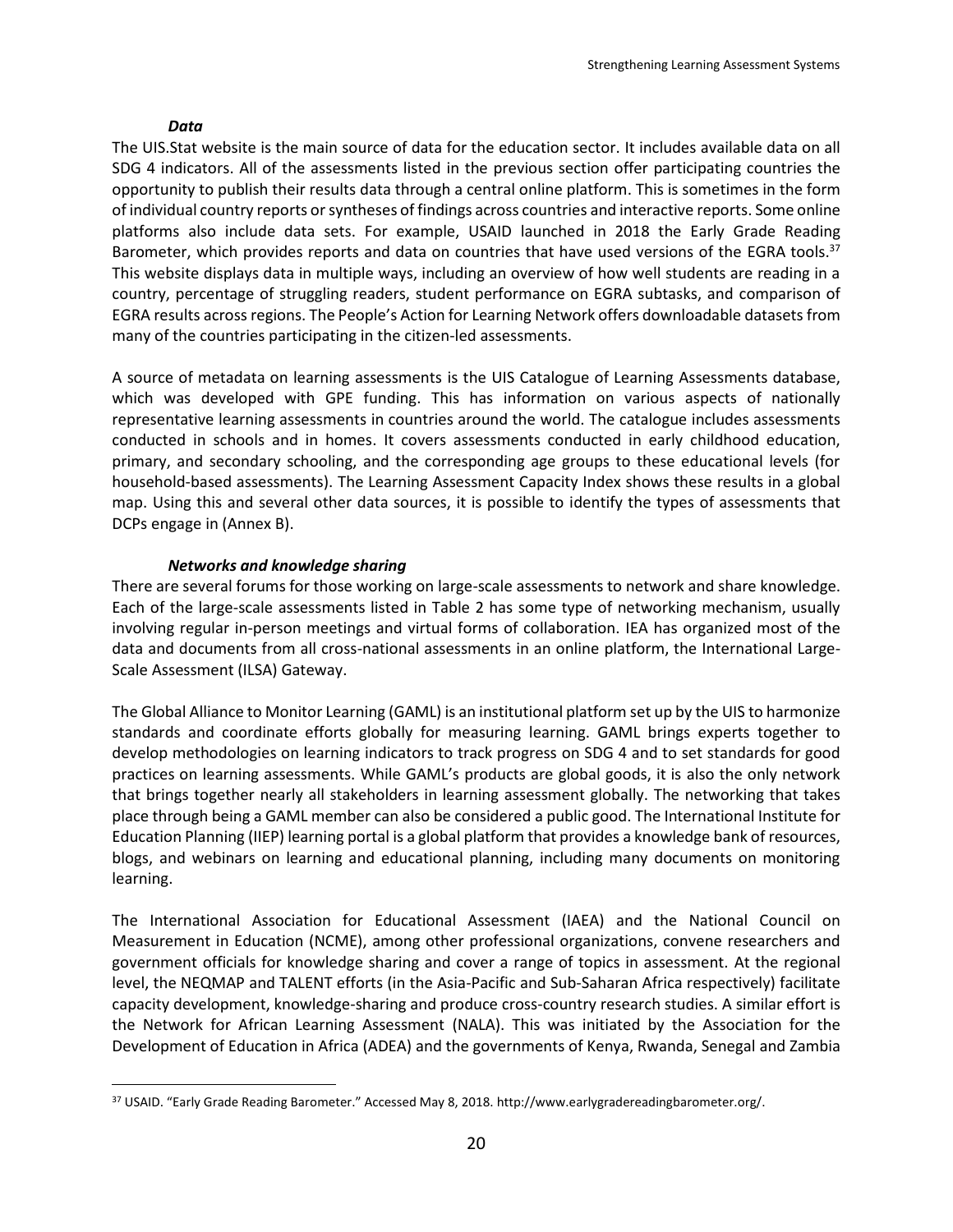to facilitate peer learning on assessment.<sup>38</sup> Regional professional organizations such as the Association for Educational Assessment in Africa (AEAA) also provide platforms for regional knowledge sharing, and typically among examinations bodies.

#### **Capacity development**

A second category of global goods covers efforts to build capacity for learning assessment. This category includes tools and publications that support countries in measuring learning, information on system capacity and knowledge sharing.

#### *Tools and publications*

The five-volume National Assessments of Educational Achievement series, published by the World Bank from 2008 and 2015 includes guidance on building a national assessment system, developing tests and questionnaires, implementing assessment systems, using assessment information, and analyzing data. The publication is the most comprehensive resource on for nationally assessing education achievement. It is available online and the World Bank also provides free print versions, some of which come with CD-ROMs with additional resources.<sup>39</sup> The publication has been translated into in Arabic, French, Portuguese, Russian, and Spanish. The World Bank also offers an open access e-learning course on student learning assessment. This step-by-step introductory course was developed specifically for policy makers and practitioners in developing countries.<sup>40</sup> UNESCO IIEP has a 10-volume series on quantitative research methods in educational planning, which covers research and sample design, item writing, trial testing, and item analysis, among other topics. It also hosts a Massive Open Online Course (MOOC) on learning assessments.

To improve the relevance and cohesion of the assessment system, GAML developed the so-called principles of good practice in learning assessment. This describes how to develop and implement largescale assessment programs so that the data can be used for education system monitoring and evidencebased education policy. The good practice in learning assessment document provides principles relevant to the various large-scale learning assessment activities being undertaken throughout the world, including cross-national and national assessments. GAML has also begun publishing a series of Quick Guides with step-by-step instructions for countries to assist them to report on the SDG 4 indicators.<sup>41</sup>

An example of an effort for national capacity building that also produced global goods is the World Bank's READ Trust Fund. Since 2008, READ has provided about US\$38 million in support to country assessment systems. The lessons from these experiences have been used to develop a series of global knowledge products on assessment.

#### *Information on system capacity*

 $\overline{a}$ 

The World Bank's SABER Student Assessment program offers resources and data for gauging the overall quality of an educational assessment system. The diagnostic toolkit consists of standardized questionnaires and rubricsthat allow usersto map the characteristics of learning assessments with quality standards for all types of assessment activities done by a government. This includes national

<sup>&</sup>lt;sup>38</sup> Mugo, John. "Welcoming Two New Initiatives to Accelerate Quality Teaching and Learning in Africa." Washington DC: Brookings Institution, 2017

<sup>39</sup> Greaney, Vincent, and Thomas Kellaghan. 2008. *Assessing National Achievement Levels in Education*. Washington, DC: World Bank, 2008.

<sup>40</sup> The series is at https://openknowledge.worldbank.org/handle/10986/2143.

<sup>41</sup> Ramirez, Maria Jose. *Quick Guide No. 3 Implementing a National Learning Assessment.* Montreal: UIS, 2017.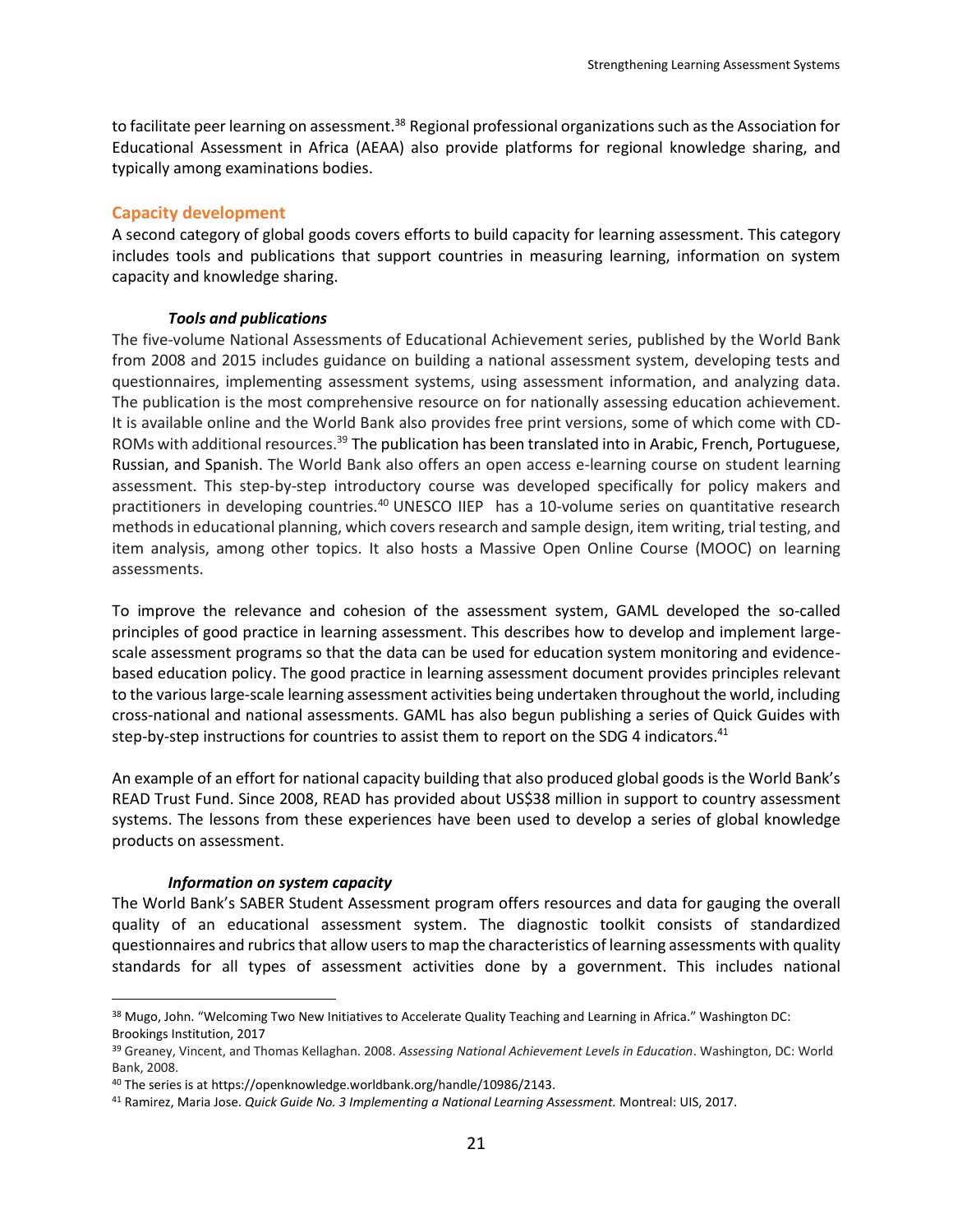examinations, national sample-based assessments, international and regional assessments, and classroom assessments. The UIS Learning Assessment Capacity Index (LACI) has a map showing whether countries are demonstrating various levels of capacity for large-scale assessments on the basis of their participation in national, regional and international assessments.<sup>42</sup>

GPE is developing a complementary tool to support diagnostics of learning assessment systems called the Analysis of National Learning Assessment Systems (ANLAS). This is specifically aimed at informing strategies to enhance these systems, and to be operationalized through countries' education sector plans. The ANLAS toolkit is the first diagnostic tool that will include analysis of the extent to which learning assessment systems consider 21st century skills. The tool will be piloted in three DCPs in 2019 and then be finalized and disseminated.

#### *Networks and knowledge sharing*

The international and regional assessments include capacity building as a component of the participation in the study.<sup>43</sup> IEA literacy and numeracy assessment for developing countries was created to build capacity for learning assessment at the local level and support the efforts of the global education community. <sup>44</sup> The Organisation for Economic Co-operation and Development (OECD) also has resources for building capacity in developing countries. Countries participating in PISA-D and some PISA participants have conducted capacity-needs analysis based on SABER Student Assessment rubrics and OECD quality standards. These countries have also worked with the OECD to develop a capacity building plan to support their successful participation in the PISA-D assessment.<sup>45</sup> To date, PISA-D capacity needs analyses and/or capacity building plans have been completed for Cambodia, Ecuador, Guatemala, Honduras, Panama, Paraguay, Senegal, Tanzania, Ukraine and Zambia. While these efforts are promising, they are nevertheless tied to specific studies. Increased networking and knowledge sharing is needed to develop capacity independent of a country's decision to participate in international assessments.

#### **Innovations in learning assessment**

The third category of global goods are initiatives breaking new ground in learning assessments.

#### *Tools*

The UIS is exploring approaches to equate learning outcomes across countries that use different learning assessments for SDG 4 reporting. An initial stage in this process was to develop common reporting scales in collaboration with the Australian Council for Educational Research (ACER). These numerical scales are associated with substantive descriptions that explain levels of proficiency in the learning domains identified in the SDG indicator framework. For example, for indicator 4.1.1 on minimum proficiency levels in reading and mathematics, the substantive descriptions provide an increasingly complex set of skills for reading and mathematics. Particular locations on the UIS reporting scales would be established as benchmarks to enable common global definitions of terms, such as "minimum proficiency" and "developmentally on track." The Learning Progression Explorer is an online tool that will allow users to explore these reporting scales. This innovation represents a new way of equating learning outcomes across different countries and the educational trajectory of learners(that is, from early childhood through secondary education).

<sup>42</sup> UNESCO Institute for Statistics 2018.

<sup>43</sup> Lockheed, Marlaine E. *The Craft of Education Assessment: Does Participating in International and Regional Assessments Build Assessment Capacity in Developing Countries? An Independent Evaluation of IEA's Program on the Assessment of Student Achievement (PASA),* 2010.

<sup>44</sup> IEA. "IEA Studies." Accessed May 08, 2018.

<sup>45</sup> OECD. *Building Capacity for Assessment in PISA for Development Countries.* Paris: OECD, 2017.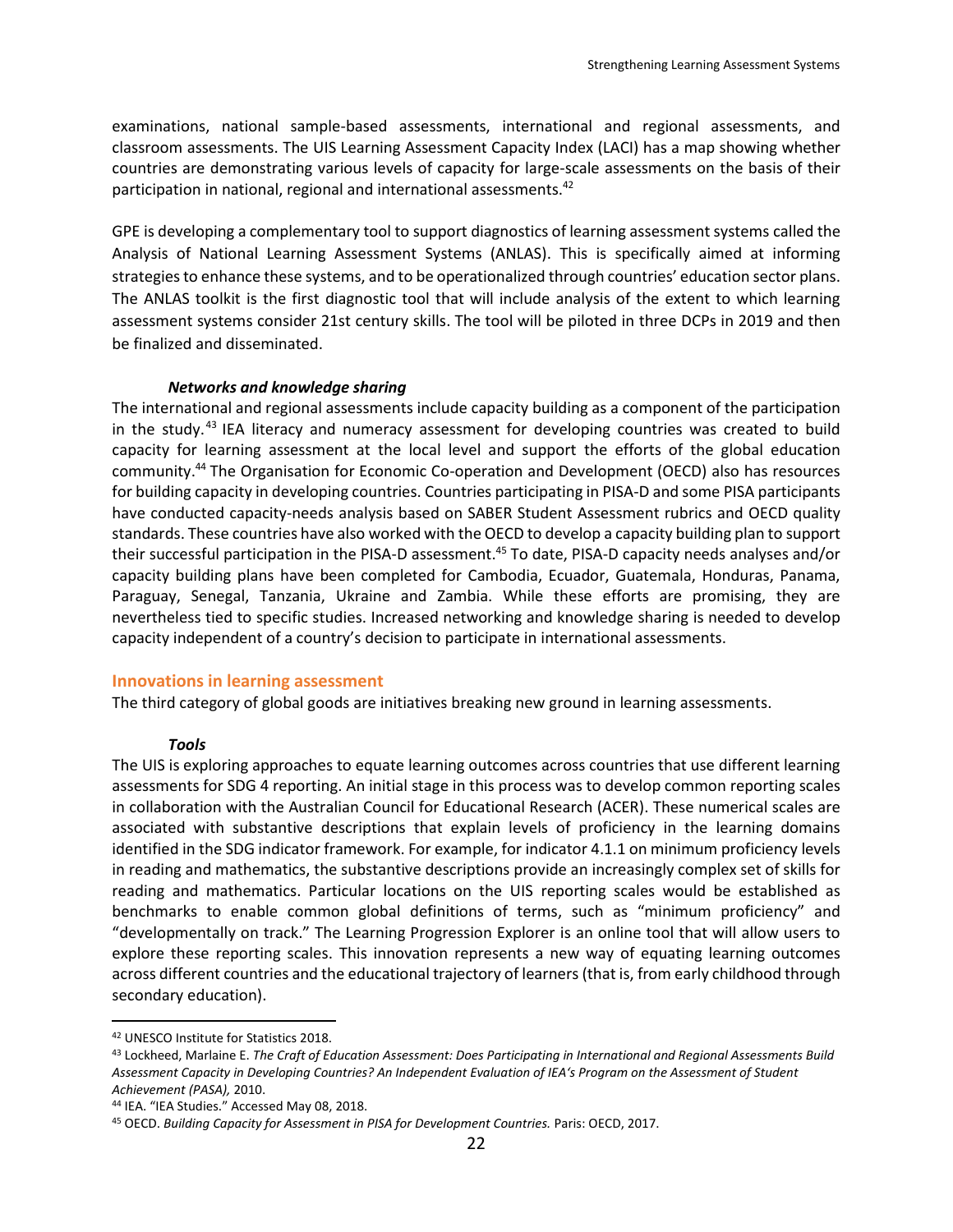The process of developing the reporting scales has sparked much debate on whether it is possible to have a truly universal scale across multiple countries, languages and contexts. Therefore, GAML is also exploring a "social moderation" approach developed by Management Systems International. Here, groups of national experts, including teachers, evaluate national and cross-national assessments to determine how they equate to descriptions of proficiency levels.

#### *Research*

Few global goods exist for classroom-based assessment because classroom practice and classroom-based assessment are often seen as the responsibility of teachers and school leaders, and are highly dependent on the curriculum and instructional needs of national education systems. There are, however, examples of simple learning assessments being used to gather information on learners and plan interventions that have resulted in improved learning. For example, the Read India Program, implemented by the nongovernment organization Pratham, used the Annual Status of Education Report's literacy and numeracy assessments to group children by ability level. Teaching to their individual learning levels resulted in sustainably improved outcomes for some children.<sup>46</sup> This program has expanded in recent years by providing tablets with reading and math games, and adding a parental involvement component. $^{47}$ 

There are numerous examples of how countries use data from large-scale assessments to inform policies. Best et al. (2013) found that the results of large-scale assessments in developing countries were most frequently used for education policy making in the areas of resource allocation, curriculum standards and reform, performance, standards, and assessment policies. Teaching and learning practices, community and parent engagement policies, and accountability policies were the policy areas with the least indication of use. Barriers to the use of assessment data found most commonly across studies included the quality of the assessment program and lack of in-depth analyses of the data. In Asia and the Pacific, assessments are most frequently used by policy makers for monitoring and evaluating education policies, followed by informing policy implementation, agenda-setting and new policy formation.<sup>48</sup>

The Optimizing Assessment Project, initiated by Brookings in 2017 in partnership with GPE, is an example of an initiative that draws on global good practices to build capacity for classroom assessments. The project is focused on Africa and Asia and works with regional networks and governments to develop classroom assessments for 21st century skills.<sup>49</sup> The Breadth of Learning Opportunities initiative of Education International and Brookings provides tools to measure the alignment in learning opportunities from the perspective of the teachers and school administrators, and at policy levels.<sup>50</sup> These open-source tools include questions about classroom assessments, national examinations and large-scale assessments in which a country participates.

<sup>46</sup> Banerji and Walton 2011.

<sup>47</sup> Winthrop, Rebecca, Eileen McGivney, and Adam Barton. *Can We Leapfrog? The Potential of Education Innovations to Rapidly Accelerate Progress.* Washington DC: Brookings Institution, 2017.

<sup>48</sup> Tobin, Mollie, Petra Lietz, Dita Nugroho, Ramya Vivekanandan, and Tserennadmid Nyamkhuu. *Using Large-scale Assessments of Students Learning to Inform Education Policy: Insights from the Asia-Pacific Region*. Melbourne and Bangkok: ACER and UNESCO Bangkok, 2015.

<sup>49</sup> Care, Vista and Kim 2018.

<sup>50</sup> Anderson et al. 2018.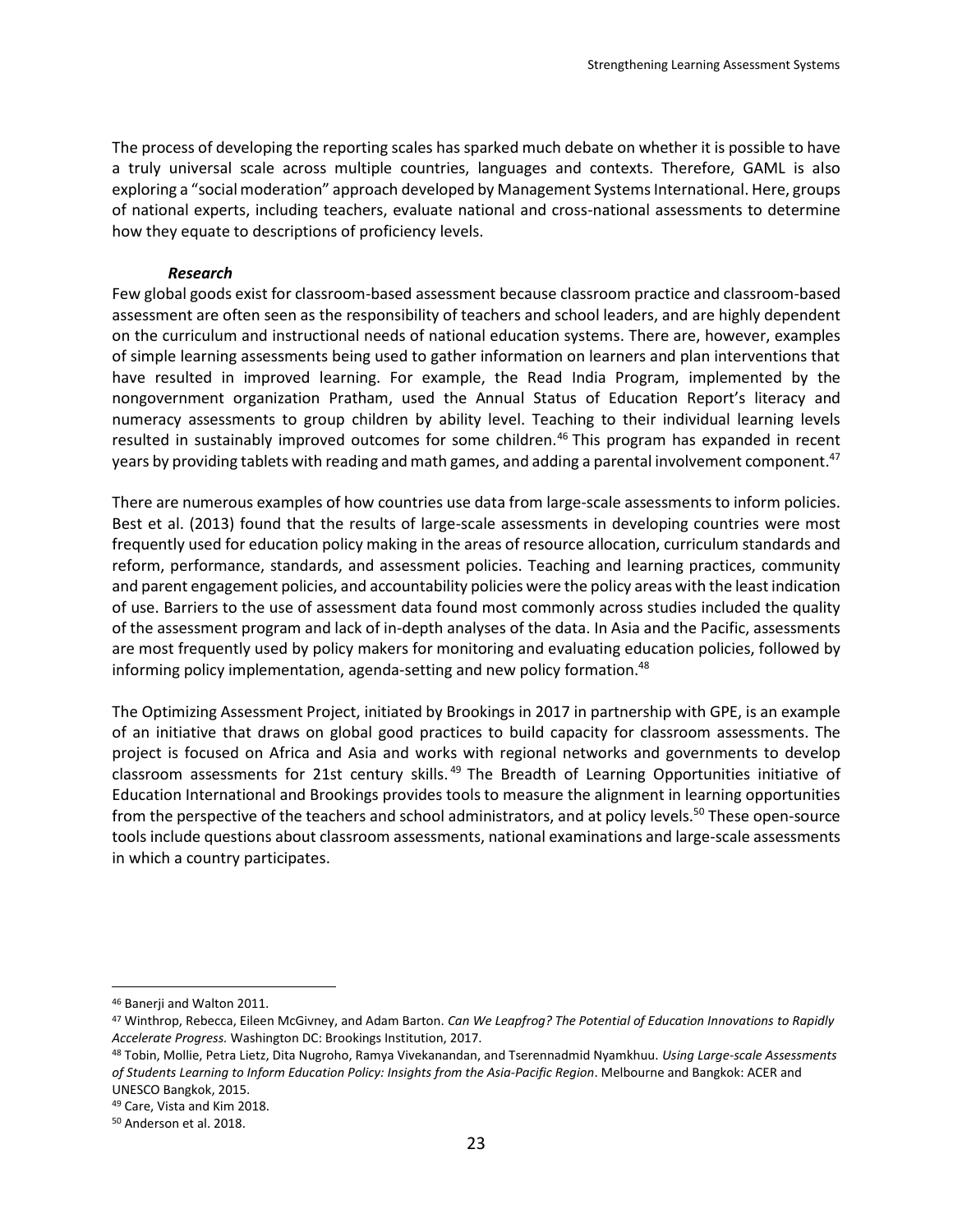## **6. Gaps in available global goods**

Most existing global goods focus on (1) global goods that support groups of countries to design and administer specific large-scale learning assessments, (2) global goods that bring together networks of professionals working on assessment issues, and (3) online resources with general guidelines on how to develop quality learning assessments. Stakeholders participating in the consultations for this paper generally said that section 5 contained a comprehensive summary of the available global goods for strengthening learning assessment systems.

The perceived gaps in existing global goods varied by constituency. DCPs overwhelmingly said there was a gap in guidance for training teachers to conduct and use classroom-based assessments, and in good practices in examination reform. They also mentioned a lack of guidelines on how to package evidence from learning assessment in a way that is useful for policy makers, teachers and other stakeholders. While participation in large-scale assessments provides some capacity building for some ministerial officials, they noted that this needs to be more widespread to build an overall culture of evaluation. DCPs also noted inconsistencies across their learning assessment systems, and requested guidance on how to build strong institutions to oversee the entire national assessment portfolio.

The international experts were more concerned with a lack of globally comparable data on learning outcomes, and were interested in getting more countries to participate in cross-national assessments. Many noted additional budgetary support is needed for some regional assessment initiatives.

## **7. Potential investment areas**

Through the research and consultation process, four main opportunities emerged for which global goods funded by KIX could be critical. These opportunities also align with GPE's results framework and funding model. They are:

#### **Opportunity 1: Global goods that support national learning assessment institutions.**

These include MOEs and autonomous and semi-autonomous evaluation agencies. One area of need is capacity building activities that help countries build national assessment frameworks. Consultation participants confirmed a strong assessment framework is an approach where (1) learning and learning outcomes are improved through the effective use of classroom assessments that inform pedagogical practices; (2) examinations, if used, certify the attainment of this learning; and (3) large-scale assessments are used to monitor and support systems and processes to improve learning and teaching within the system.<sup>51</sup>

One way to build capacity in this area is through regional exchanges on building strong assessment institutions. Many regional efforts for sharing learning that could host such an exchange are already underway. These could also provide an opportunity to expand the reach of tools to diagnose learning assessment systems and be used for recommending improvements, such as the SABER Student Assessment and GPE ANLAS.

<sup>51</sup> Kanjee, Anil. Excerpt from consultation feedback. 10 August 2018.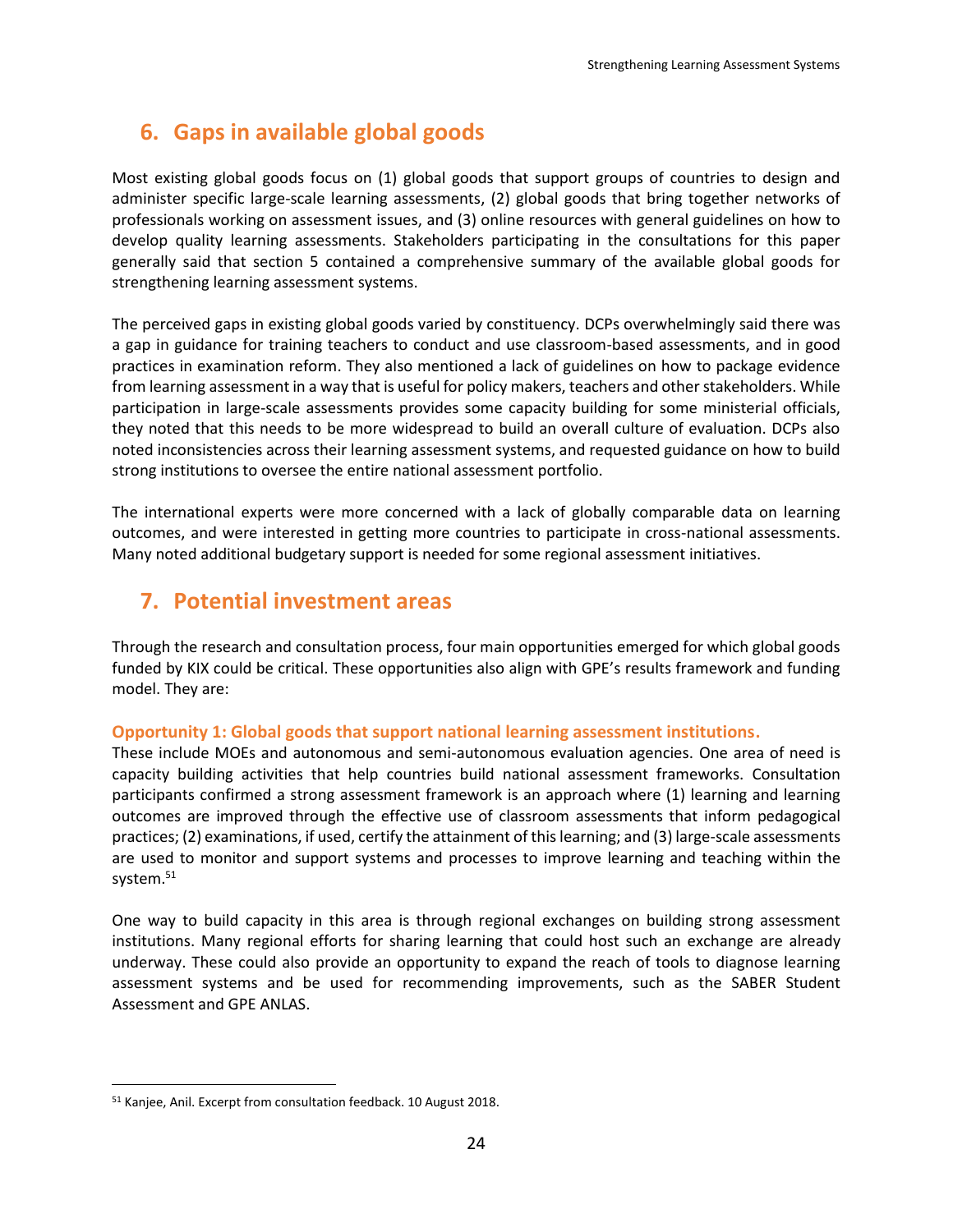A major opportunity for KIX is guidance on reforming national examination systems. In many countries, examinations are of poor quality and constrain efforts in other areas of assessment.<sup>52</sup> In some education systems, limited spaces in secondary and tertiary education cause public examinations to be a tool used to exclude students from higher levels of education. Public examinations also often set the bar too low for what learners should achieve by the end of their schooling. For example, a 2017 study of public examination papers in Uganda, Nigeria, Pakistan and India found that most examination questions covered lower-order skills, such as recalling facts, and only a few address higher-order skills, such as reasoning.<sup>53</sup> There is correlational evidence that countries with upper-secondary examinations have higher student performance levels on international assessments, such as TIMSS and PISA. But there is a need to further unpack the links between examinations and learning levels, especially in developing countries. 54

National examinations tend to receive the most domestic resources for educational assessment, as they are done annually. They are intended to be administered to an entire population of students and often have government or quasi-governmental organizations dedicated to exam development, administration and certification. The most common complaint about national examination systems in many developing countries is that they drive teacher practices, and lead to a narrowing of the curriculum to only the subjects covered by the exam.

Examinations are intended to certify successful completion of schooling and are an indication of the government's commitment to provide quality education to all citizens. They also enable access to higher education, employment and a way out of poverty. Because of their importance, cheating, fraud and malpractice are widespread in the examination systems of some DCPs.<sup>55</sup> Falsifying certificates is common, and the examination industry is rife with bribery and corruption.<sup>56</sup> Students often feel that examination results do not accurately reflect their knowledge and capabilities. And employers are increasingly bypassing the education examination system in some sectors; for example, information technology, where credentialing information is available from third-party online platforms.<sup>57</sup> That said, eliminating or even reforming national examinations is politically unfeasible in most countries as many benefit from the system. In some very corrupt countries, examination systems are, though corrupt, among the least corrupt institutions, and governments are reluctant to let go of these "islands" of relative non-corruption. Compiling evidence on alternatives to the outdated examination systems is an area where global goods are needed.

There are also domains identified as important for work and life, but under-assessed in education systems. While learning assessments tend to focus on literacy and numeracy, the curricula in most countries is substantially broader.<sup>58</sup> Important yet under-assessed areas include 21st century skills, social and emotional learning, and global citizenship. Work is ongoing to develop tools for assessing learning in these

<sup>52</sup> Learning Metrics Task Force 2014; Burdett, Newman. "Review of High Stakes Examination Instruments in Primary and Secondary School in Developing Countries." RISE Working Paper 17/018, 2017.

<sup>53</sup> Burdett 2017.

<sup>54</sup> Clarke 2012.

<sup>55</sup> Petters, Janet Sunday, and Maureen O. Okon. "Students' Perception of Causes and Effects of Examination Malpractice in the Nigerian Educational System: The Way Forward for Quality Education." *Procedia - Social and Behavioral Sciences* 114: 125-29, 2014.

<sup>56</sup> Transparency International. *Global Corruption Report: Education*. London: Earthscan, Publishing for a Sustainable Future, Routledge, Taylor & Francis Group, 2013; Mutambo, Aggrey. "UK Company Fined Sh330 Million for Bribing Kenya Officials." *Daily Nation*. January 11, 2016.

<sup>57</sup> Winthrop, McGivney and Barton 2017.

<sup>58</sup> Care et al. 2017.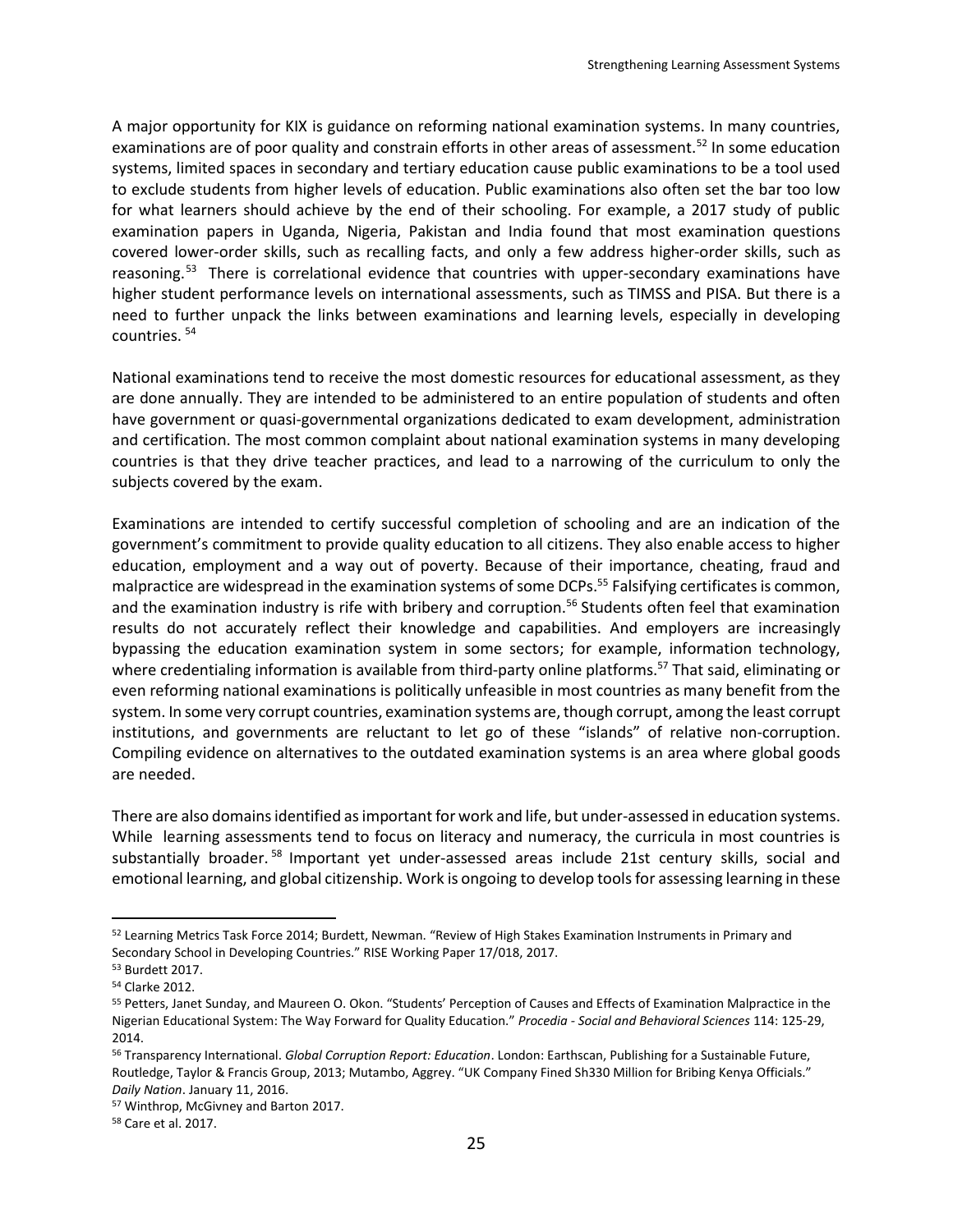areas, though some areas are more advanced than others—and some areas are inherently more difficult. The predictive value and helpfulness of large-scale assessments in some areas are being debated, including 21st century skills, such as critical thinking, collaboration, problem solving and creativity.

On a related topic, policy shifts are underway in many countries toward competency-based curricula and learning assessment. The term competency-based assessments is widely used, yet its meaning is open to various interpretation. A review of good practices in competency-based assessment could be a useful global good for many DCPs implementing a competency-based curriculum.

#### **Opportunity 2: Global goods that build expertise in learning assessment throughout the education system, from teachers to senior government officials.**

The issue here is not a lack of know-how, but rather the lack of political will and funding to scale up what has been shown to work. A useful global good would be guidelines for building the technical capacity of ministry officials (upskilling) that are sustainable and include real-time technical assistance when they need it.

Low-cost innovations in building sustainable expertise among ministry officials and teachers could also be useful. These could include creating global public goods where one country's learning is designed, from the beginning, to benefit the learning of other countries.

Building evidence is needed for increasing teacher capacity for classroom-based assessment. This includes assessments done by teachers and learner self-assessments, such as self-evaluations and portfolios. When done frequently (at least weekly), classroom-based assessments can be effective for improving learning outcomes.<sup>59</sup> DCPs seem interested in building capacity among school leaders and teachers for using continuous assessment to improve learning. For example, the Learning Champions initiative led by Brookings found strong interest in continuous assessment from government and civil society in Ethiopia, Pakistan, Palestine, Senegal, Tunisia and Zambia—and a lack of resources for officials trying to support these assessments in this area .<sup>60</sup> It is necessary to expand the knowledge base on how teachers can best be prepared to use classroom-based assessment to improve learning, specifically in DCP contexts.

Another area in which expertise could be built is in enabling education systems to develop new assessments in all of the curricular areas they want to assess. Innovations in this area would ideally encompass both traditional academic skills and under-assessed domains, such as (but not limited to) critical thinking, problem solving and creativity.

#### **Opportunity 3: Global goods that support learning assessment systems for the most marginalized.**

Learning assessment systems are lacking in the most marginalized countries, especially FCACs, and for the most marginalized learners within countries. In the most vulnerable countries, there is often a lack of nationally representative data to support interventions that improve learning.<sup>61</sup> Global goods are needed to support FCACs that do not conduct assessments to participate in cross-national assessments that meet GPE's quality standards. These global goods could also include reviews of the value for money of assessments and what works for FCACs' participation in national and cross-national learning assessments.

<sup>59</sup> Black, Paul, and Dylan Wiliam. "Developing a Theory of Formative Assessment." In J. Gardner, John, ed. Assessment and Learning. London: SAGE, 2006.

<sup>60</sup> Anderson, Kate, and Joshua Muskin. *Learning Champions: How 15 Countries, Cities, and Provinces Came Together to Rethink Learning Assessment.* Washington DC: Brookings Institution, 2018. <sup>61</sup> UIS 2017a.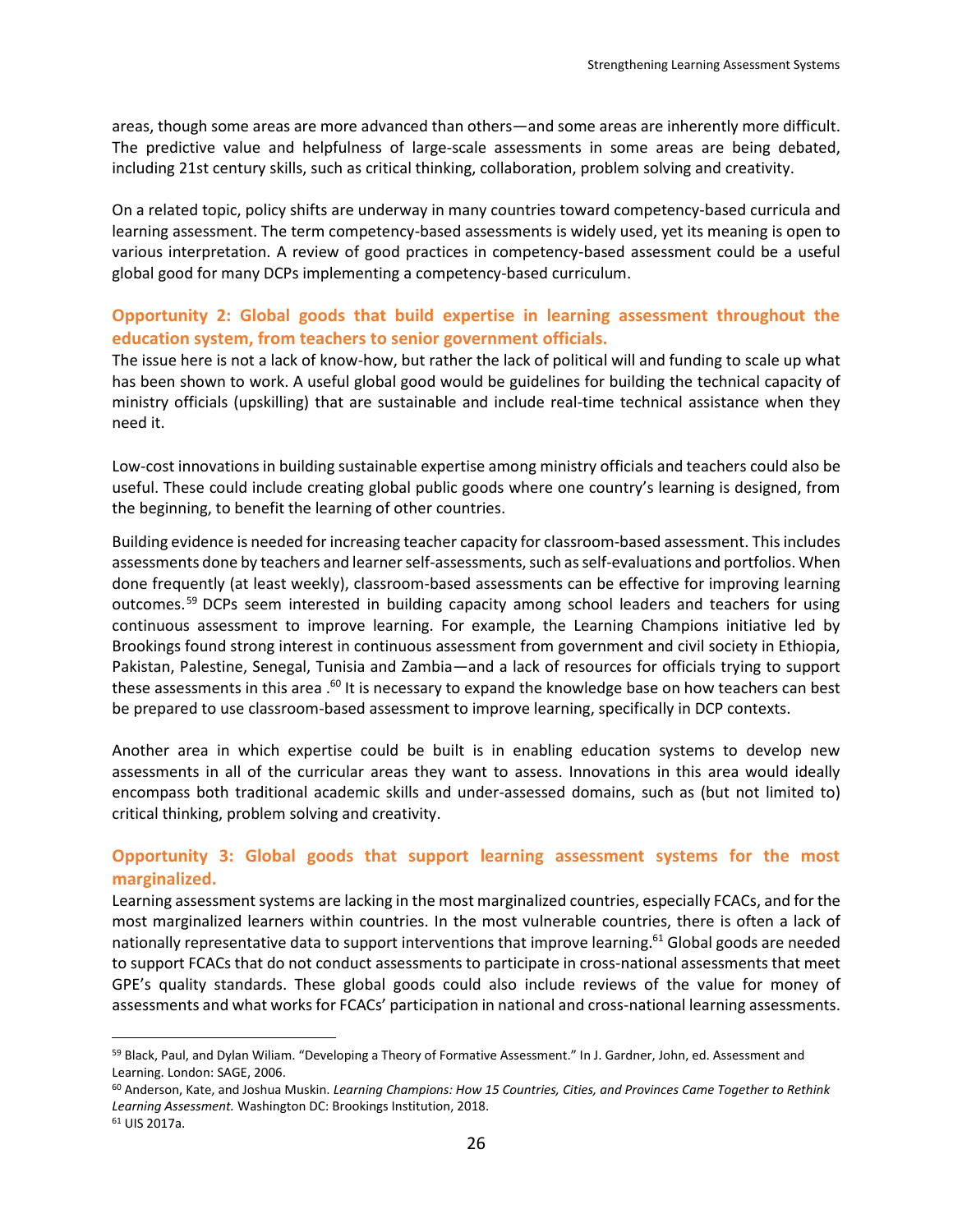Many choices are available to countries on learning assessments, but little is known about the value for money of the different assessment approaches. For countries that have no assessment system in place, or countries where learning and assessment have been interrupted by conflict or fragility, it is important to know which types of assessment yields the most relevant information for the lowest cost. Research is needed on how best to choose assessment options where there are constraints to funding, human resources and capacity.

The current global goods for learning assessment generally exclude specific populations, such as children with disabilities, and out of school and displaced populations. Innovations are needed to capture learning for all children. Many stakeholders consulted for this paper mentioned the difficulties faced by FCACs in streamlining donor priorities for assessment so that the system works for their needs. Guidelines for harmonizing donor priorities for assessment could be a useful global good.

Progress is being made by UIS and the Australian Council for Educational Research on equating international and regional assessments. But there is still no internationally comparable baseline on learning outcomes to track progress on SDG 4. This restricts opportunities for cross-national comparison and peer learning, especially in developing countries. Establishing a global baseline will require a collective effort by national governments, regional assessment initiatives, and international organizations. Further innovation is needed, especially on getting data for as many countries as possible without overburdening them or causing scarce resources to be used for assessments that end up not being used. Investments for this could also support mechanisms for helping countries use existing data for global reporting and developing low-cost, technology-based solutions for collecting data in FCACs and among students with disabilities or learners experiencing displacement.

#### **Opportunity 4: Global goods that support systemic use of learning assessment data.**

This has some overlaps with the KIX data thematic area, but DCPs and experts consulted felt strongly that it should also be considered. Regional and international exchanges on good practices in presenting and using learning assessment data could be useful to DCPs. A review of how learning assessment data (classroom-based, examinations, and large-scale) influence policy and practice on teaching and learning in low- and middle-income countries would also be a useful contribution.

Some countries have developed ways of deriving information from examinations for improving classroom instruction. Kenya is one of them.<sup>62</sup> Because examinations receive considerable assessment-related resources, much more work needs to be done on strengthening these and other assessments focused on certification, progress and transfer, and supporting countries to make better use of these mechanisms.

Large-scale assessments can be used to improve learning in the classroom, but this is often not done. In a review of how the results of large-scale national, regional and international assessments are used in 73 developing countries, only a few of them used the results to inform teaching and learning practices, such as learning strategies and student-oriented pedagogy.<sup>63</sup> Leveraging large-scale assessments to improve learning in the classroom is another area in which global goods could bring together the existing research to build an evidence base that would be useful for DCP policy makers and practitioners.

<sup>62</sup> Somerset, H.C.A. *Examination Reform in Kenya*. Washington DC: World Bank, 1987.

<sup>&</sup>lt;sup>63</sup> Best, Maura, Pat Knight, Petra Leitz, Craig Lockwood, Dita Nugroho, and Mollie Tobin. "The Impact of National and International Assessment Programmes on Education Policy, Particularly Policies regarding Resource Allocation and Teaching and Learning Practices in Developing Countries." Melbourne: ACER, 2013.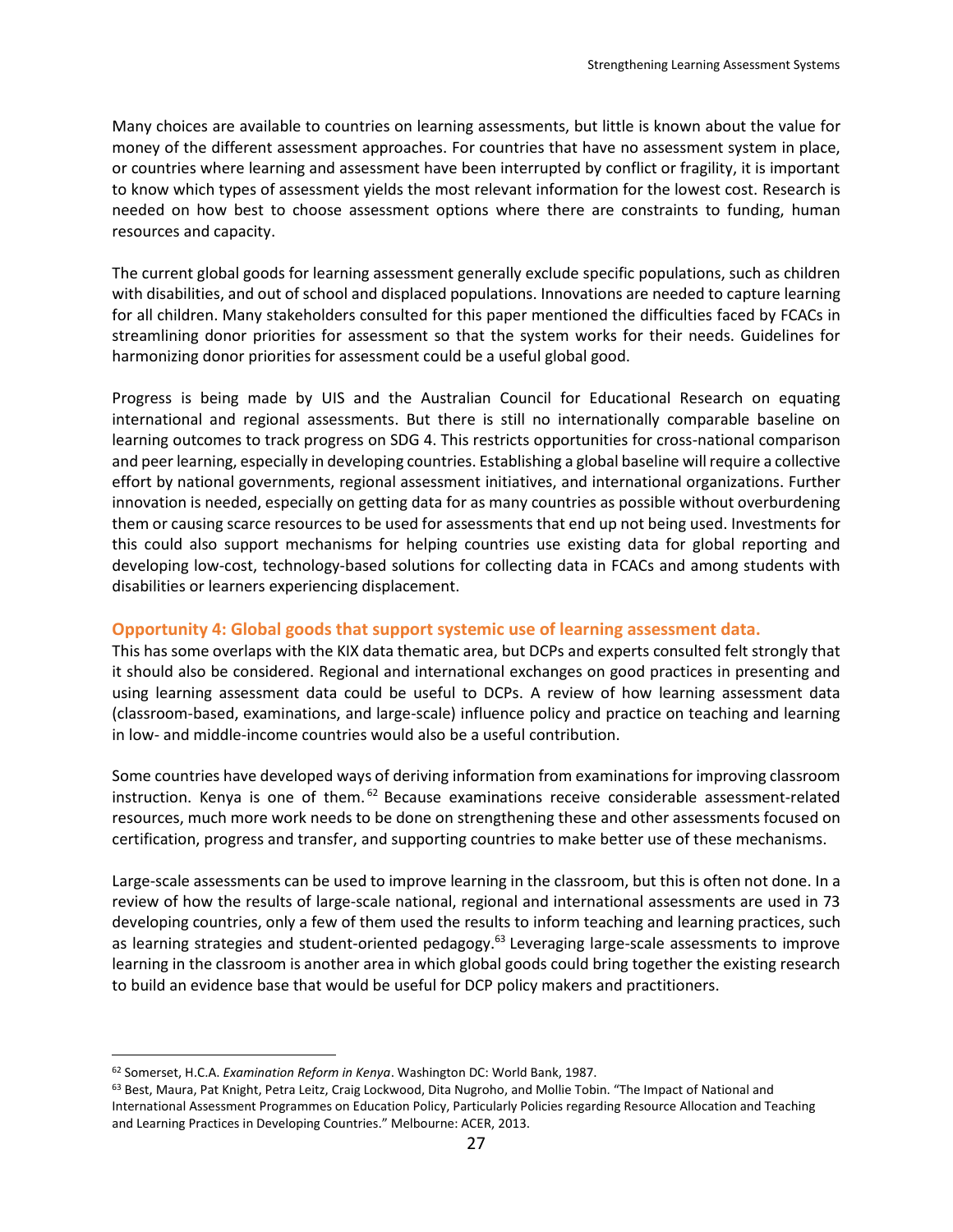Large-scale assessments are often not well-used because national assessments in particular can be of poor quality and do not always support comparisons over multiple years. There is sometimes a push by governments and donors to develop and pilot new assessment tools, albeit without examining ways to "reuse" the results from earlier assessments. More evidence should be gathered on how to conduct different analyses and create innovative approaches to using learning assessment data for multiple purposes.

Large-scale assessments can be used to support learning by identifying areas in which students struggle and drawing attention and resources to these areas.<sup>64</sup> and to evaluate and adjust policies.<sup>65</sup> For example, PASEC results were used to shed light on issues of student retention in Senegal and demonstrate that holding back students did not result in improved learning outcomes the following year. In Madagascar, PASEC results showed that continuous teacher professional development was associated with lower learning outcomes. Further investigation revealed that this was because professional development was conducted during class time which reduced time teaching, and the policy was changed. $66$ 

While there is evidence that governments use the results of large-scale assessments to make policy changes, studies nevertheless question the impact of international large-scale assessments. For example, results from a 2017 survey suggest the results from international and regional assessments are more often being used to legitimize reforms that are already underway.<sup>67</sup> The linkages between participating in largescale assessments and the impacts on policy and practice in DCPs need to be explored further. There are anecdotes showing how large-scale assessment can be used to improve learning, but the evidence is not packaged for policymakers to use. Guidelines and examples of how to use various assessments to improve learning in the classroom would fill a much-needed gap in global goods. Stakeholders consulted for this paper suggested that peer learning on how to use the results of learning assessment could be especially helpful for policy makers, as could an international expert group that makes its members available to provide technical assistance on using evidence for decision making.

Finally, innovation is also needed so that learning assessment data is used systematically to test interventions and reforms. To this end, a systematic test-intervene-retest approach using learning assessments could shed light on how countries can incorporate these assessments in their education programming, and find new ways of communicating and visualizing data to improve how learning assessment data are used. This test-intervene-retest approach could be piloted and documented in a small number of countries with the results made available as a global good.

#### **KIX Opportunities and the GPE model**

 $\overline{a}$ 

There are two ways in which the recommendations in this paper intersect with GPE's strategic plan and results framework. The first is that they addresses the greatest needs identified by DCPs and members of the GPE Partnership in support of improved and more equitable learning outcomes (strategic goal 1). As

<sup>64</sup> Kelleghan, Thomas, Vincent Greaney, and T. Scott Murray. *Using the Results of a National Assessment of Educational Achievement. Vol. 5*. Washington, DC: World Bank, 2009.

<sup>65</sup> UNESCO Institute for Statistics. "Learning Assessment Capacity Index." Montreal: UNESCO UIS. Accessed May 8, 2018.

<sup>66</sup> Bernard, Jean-Marc, and Katharina Michaelowa. "How Can Countries Use Cross-national Research Results to Address 'the Big Policy Issues?' (Case Studies from Francophone Africa).'" In Cross-national Studies of the Quality of Education: Planning Their Design and Managing Their Impact, 229-40. Paris: UNESCO IIEP, 2006.

<sup>67</sup> Fischman, Gustavo E., Amelia Marcetti Topper, Iveta Silova, Janna Goebel, and Jessica L. Holloway. "An Examination of the Influence of International Large Scale Assessments and Global Learning Metrics on National School Reform Policies." Journal of Education Policy, May 7, 2018.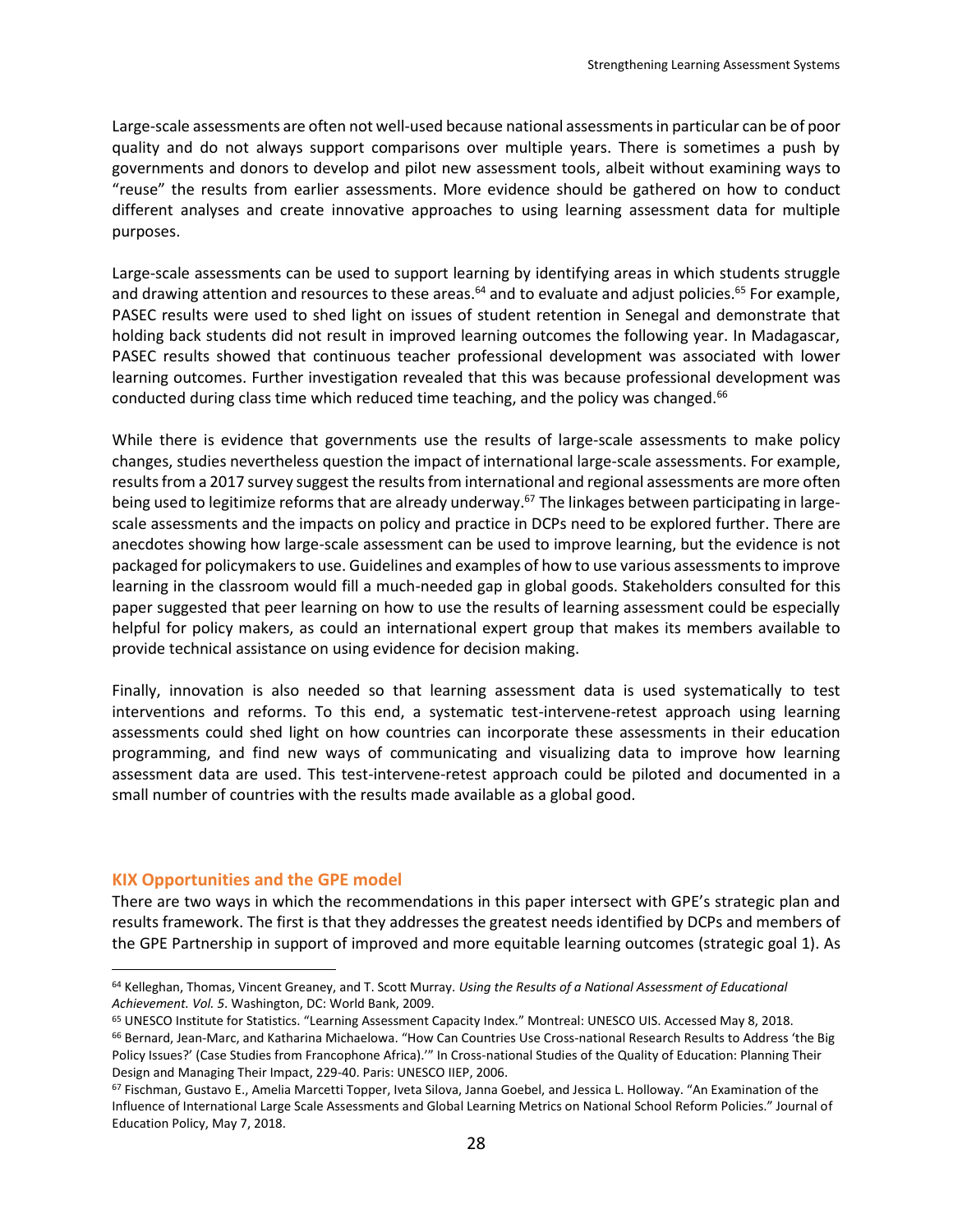a multi-stakeholder partnership, GPE is strategically positioned to take stock of the needs in this thematic area and create the space for those needs to be addressed. Not surprisingly, the themes emerging through the consultation process also overlap with several indicators in the results framework.

Lack of capacity at the country level is a major challenge for many countries and an impediment to monitoring learning outcomes, which is essential for GPE's funding model to be effective. GPE requires DCPs to have a system or mechanism to monitor learning outcomes or a time-bound plan to develop one. This requirement means that countries must have quality learning assessment systems, as defined under indicator 15 of the results framework (proportion of DCPs with a learning assessment system within the basic education cycle that meets quality standards). All of the proposed KIX opportunity areas discussed in this section can contribute to positive results on this indicator and thereby ensure that DCPs can monitor learning outcomes. Indicator 1 of the results framework on improved learning outcomes cannot be met without systems that can generate the required data on learning. In other words, learning cannot be improved unless progress and regressions are measured. The proposed KIX opportunity areas aim to build or strengthen systems to assess this learning.

To ensure that KIX investments in these opportunities respond to the current needs and landscape, three areas of investment are needed:

- Where there is a sufficient evidence base, capacity needs to be built through knowledge transfer, capacity development and learning exchange.
- Where there are some examples of solutions, but more synthesis is needed to develop a solid evidence base, it is necessary to build evidence and evaluation of what works.
- Where there is a need for new thinking and solutions, innovations in learning assessment systems are needed.

#### **Examples of activities that could be supported through KIX**

Table 2 shows exemplar activities that could be funded by KIX thematic funding for strengthening learning assessment systems in the potential investments just discussed. The dotted lines between the exemplar activities indicate that a recipient of KIX funding could potentially propose a project that covers multiple investments or opportunities.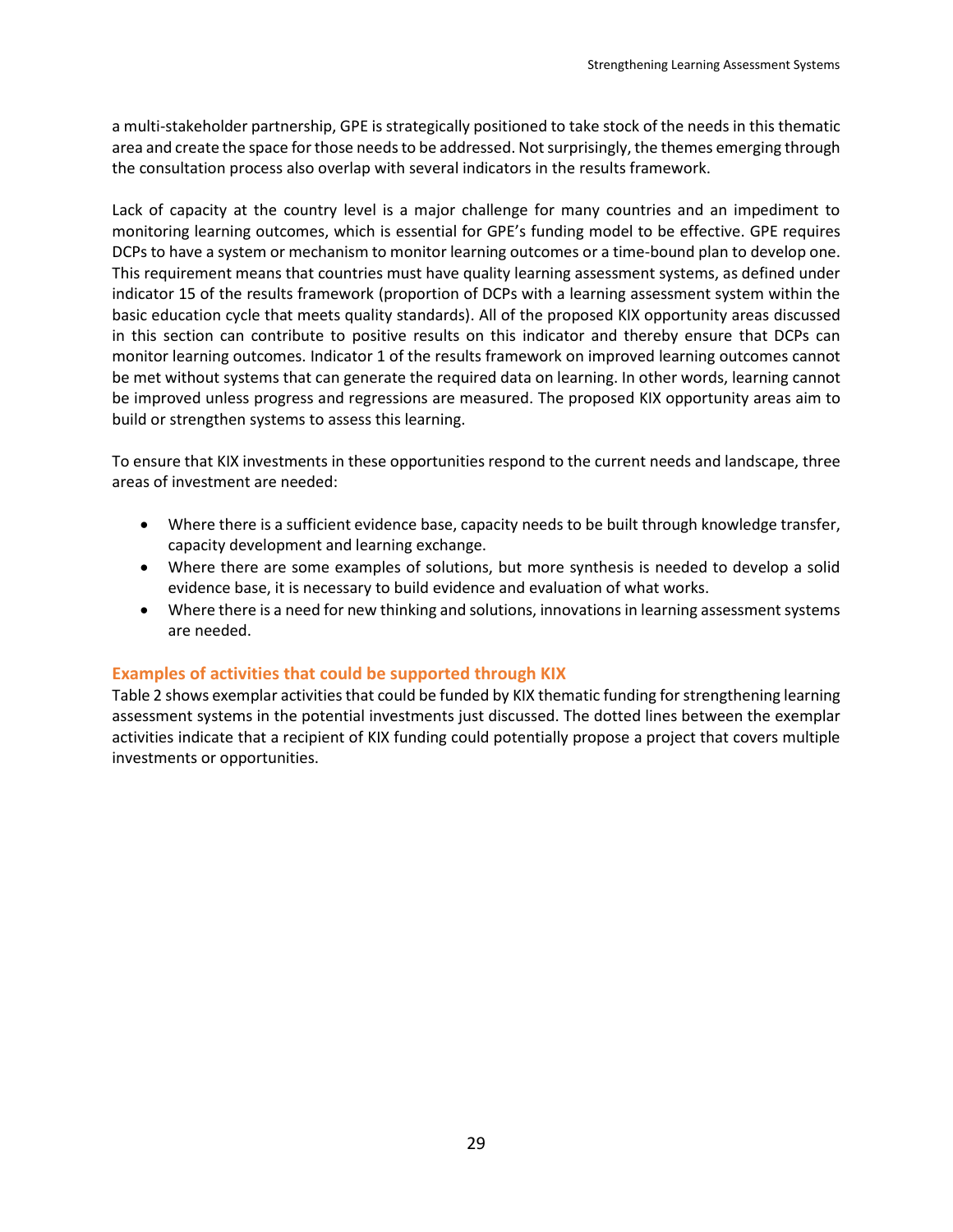| <b>Areas</b><br><b>of</b>                                      | <b>Opportunities and Exemplar Activities</b>                                                                                                                                                                                                                |                                                                                                                                  |                                                                                                                                                                                                                                |                                                                                                                                                                               |  |  |
|----------------------------------------------------------------|-------------------------------------------------------------------------------------------------------------------------------------------------------------------------------------------------------------------------------------------------------------|----------------------------------------------------------------------------------------------------------------------------------|--------------------------------------------------------------------------------------------------------------------------------------------------------------------------------------------------------------------------------|-------------------------------------------------------------------------------------------------------------------------------------------------------------------------------|--|--|
| investment                                                     | Global goods that<br>national<br>support<br>learning assessment                                                                                                                                                                                             | Global<br>goods<br>that<br>build<br>expertise<br>in                                                                              | Global<br>goods<br>that<br>support<br>learning<br>systems<br>assessment                                                                                                                                                        | Global<br>goods<br>that<br>support the<br>systemic<br>of<br>learning<br>use                                                                                                   |  |  |
|                                                                | institutions                                                                                                                                                                                                                                                | learning<br>assessment<br>throughout<br>the<br>education<br>system                                                               | the<br>for<br>most<br>marginalized                                                                                                                                                                                             | assessment data                                                                                                                                                               |  |  |
| <b>Building</b><br>national<br>capacity                        | Cross-country<br>capacity building on<br>designing<br>aligned<br>learning assessment<br>frameworks                                                                                                                                                          | <b>Building capacity</b><br>among teachers<br>classroom-<br>for<br>based<br>assessments                                          | Participation of fragile<br>conflict-affected<br>and<br>countries (FCACs) in<br>cross-national<br>assessments                                                                                                                  | Regional<br>and<br>international exchanges<br>on good practices in<br>using<br>learning<br>assessment data                                                                    |  |  |
|                                                                | Regional exchange<br>institution<br>on<br>building                                                                                                                                                                                                          | <b>Building</b><br>technical<br>capacity<br>of<br>ministry officials                                                             | Guidelines<br>for<br>harmonizing<br>donor<br>priorities<br>for<br>assessment                                                                                                                                                   |                                                                                                                                                                               |  |  |
| <b>Building</b><br>evidence and<br>evaluation of<br>what works | In-depth<br>analysis<br>tools to diagnose<br>learning assessment<br>systems<br>and<br>recommend<br>improvements<br>Review<br>of<br>what<br>public<br>works<br>in<br>examinations<br>reform<br>of<br>Review<br>competency-based<br>assessment<br>initiatives | Review of good<br>practices<br>in<br>classroom-based<br>assessments                                                              | money of assessments<br>Review<br>of<br>FCAC  <br>participation<br>in<br>national<br>and<br>cross-<br>national assessments                                                                                                     | Review of the value for Review of how learning<br>data<br>assessment<br>(classroom-based,<br>examinations, and large-<br>scale) influence policy                              |  |  |
| <b>Innovation</b>                                              | of<br>Groups<br>developing country<br>partners<br>co-<br>developing<br>assessments of skills<br>beyond literacy and<br>numeracy                                                                                                                             | Low-cost<br>innovations<br>in.<br>building<br>sustainable<br>expertise among<br>ministries<br>of<br>education<br>and<br>teachers | Mechanisms for using<br>existing data for global<br>reporting<br>Low-cost technology-<br>based<br>solutions<br>for<br>data<br>collecting<br>in<br><b>FCACs and for students</b><br>with disabilities and<br>displaced learners | Systematic<br>testing,<br>intervening<br>and<br>retesting<br><b>New</b><br>οf<br>ways<br>disseminating,<br>communicating<br>and<br>visualizing<br>learning<br>assessment data |  |  |

#### **Table 2: Areas of KIX Investment and Exemplar Activities**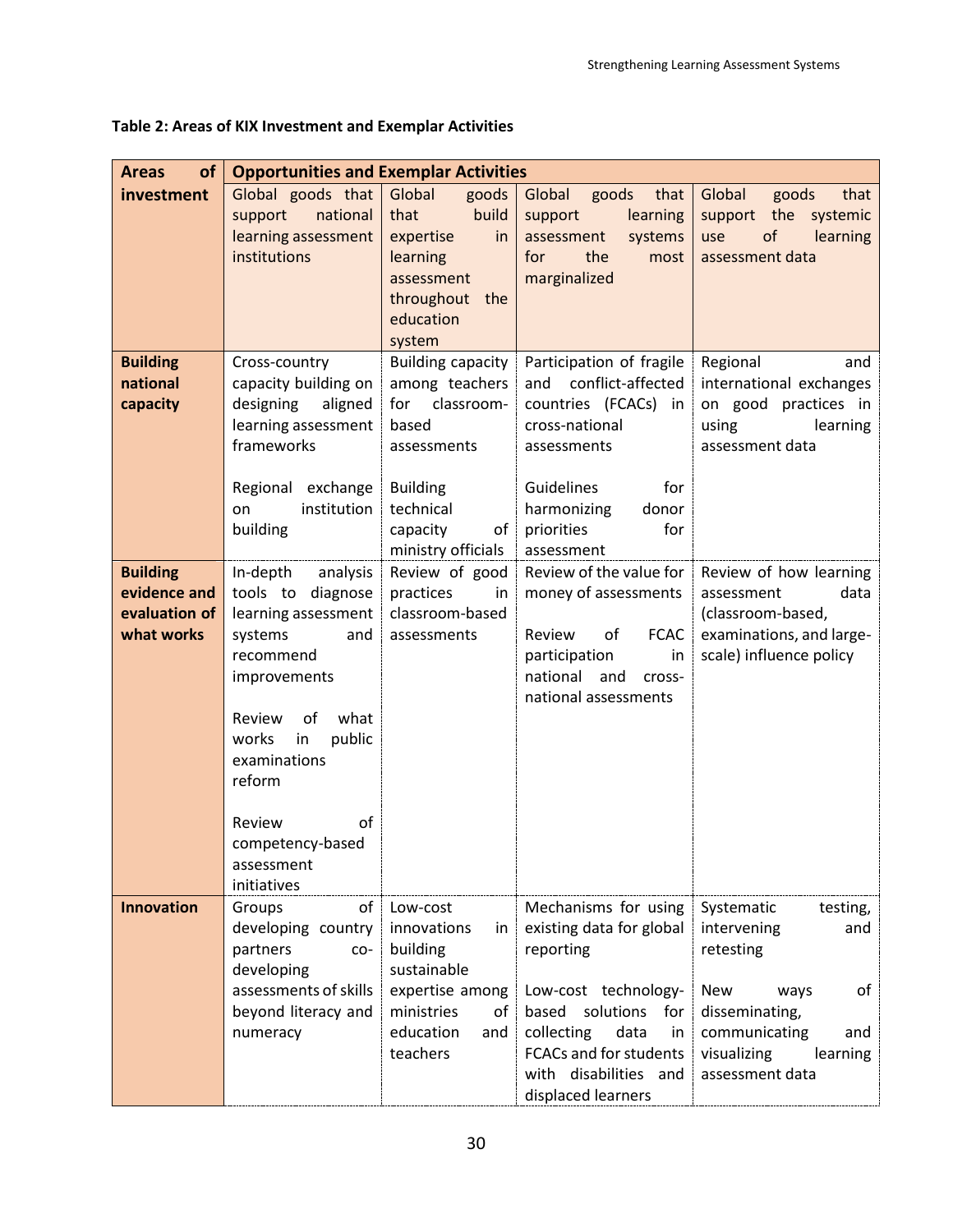### **Bibliography**

- Anderson, Kate, Seamus Hegarty, Martin Henry, Helyn Kim, and Esther Care. *Breadth of Learning Opportunities: A Fresh Approach to Evaluating Education Systems*. Washington DC: Brookings Institution, 2018.
- Anderson, Kate, and Joshua Muskin. *Learning Champions: How 15 Countries, Cities, and Provinces Came Together to Rethink Learning Assessment.* Washington DC: Brookings Institution, 2018.
- Archer, Elizabeth. "The Assessment Purpose Triangle: Balancing the Purposes of Educational Assessment." *Frontiers in Education.* 2 (41), 2017.
- Banerji, Rukmini, and Michael Walton. "What Helps Children to Learn? Evaluation of Pratham's Read India Program in Bihar & Uttarakhand." New Delhi: Pratham, 2011.
- Bernard, Jean-Marc, and Katharina Michaelowa. "How Can Countries Use Cross-national Research Results to Address 'the Big Policy Issues?' (Case Studies from Francophone Africa).'" In *Cross-national Studies of the Quality of Education: Planning Their Design and Managing Their Impact*, 229-40. Paris: UNESCO IIEP, 2006.
- Best, Maura, Pat Knight, Petra Leitz, Craig Lockwood, Dita Nugroho, and Mollie Tobin. "The Impact of National and International Assessment Programmes on Education Policy, Particularly Policies regarding Resource Allocation and Teaching and Learning Practices in Developing Countries." Melbourne: ACER, 2013.
- Black, Paul, and Dylan Wiliam. "Developing a Theory of Formative Assessment." In J. Gardner, John, ed. *Assessment and Learning.* London: SAGE, 2006.
- Burdett, Newman. "Review of High Stakes Examination Instruments in Primary and Secondary School in Developing Countries." RISE Working Paper 17/018, 2017.
- Care, Esther, Helyn Kim, Kate Anderson, and Emily Gustafsson-Wright. *Skills for a Changing World: National Perspectives and the Global Movement.* Washington DC: Brookings Institution, 2017.
- Care, Esther, Alvin Vista, and Helyn Kim. "Optimizing Assessment for All." Washington, DC: Brookings Institution., 2018.
- Chinapah, Vinayagum. *Monitoring Learning Achievement: Toward Capacity Building.* Paris: UNESCO, 1997.
- Clarke, Marguerite. "What Matters Most for Student Assessment Systems: A Framework Paper." Washington DC: World Bank, 2012.
- Fischman, Gustavo E., Amelia Marcetti Topper, Iveta Silova, Janna Goebel, and Jessica L. Holloway. "An Examination of the Influence of International Large Scale Assessments and Global Learning Metrics on National School Reform Policies." *Journal of Education Policy*, May 7, 2018.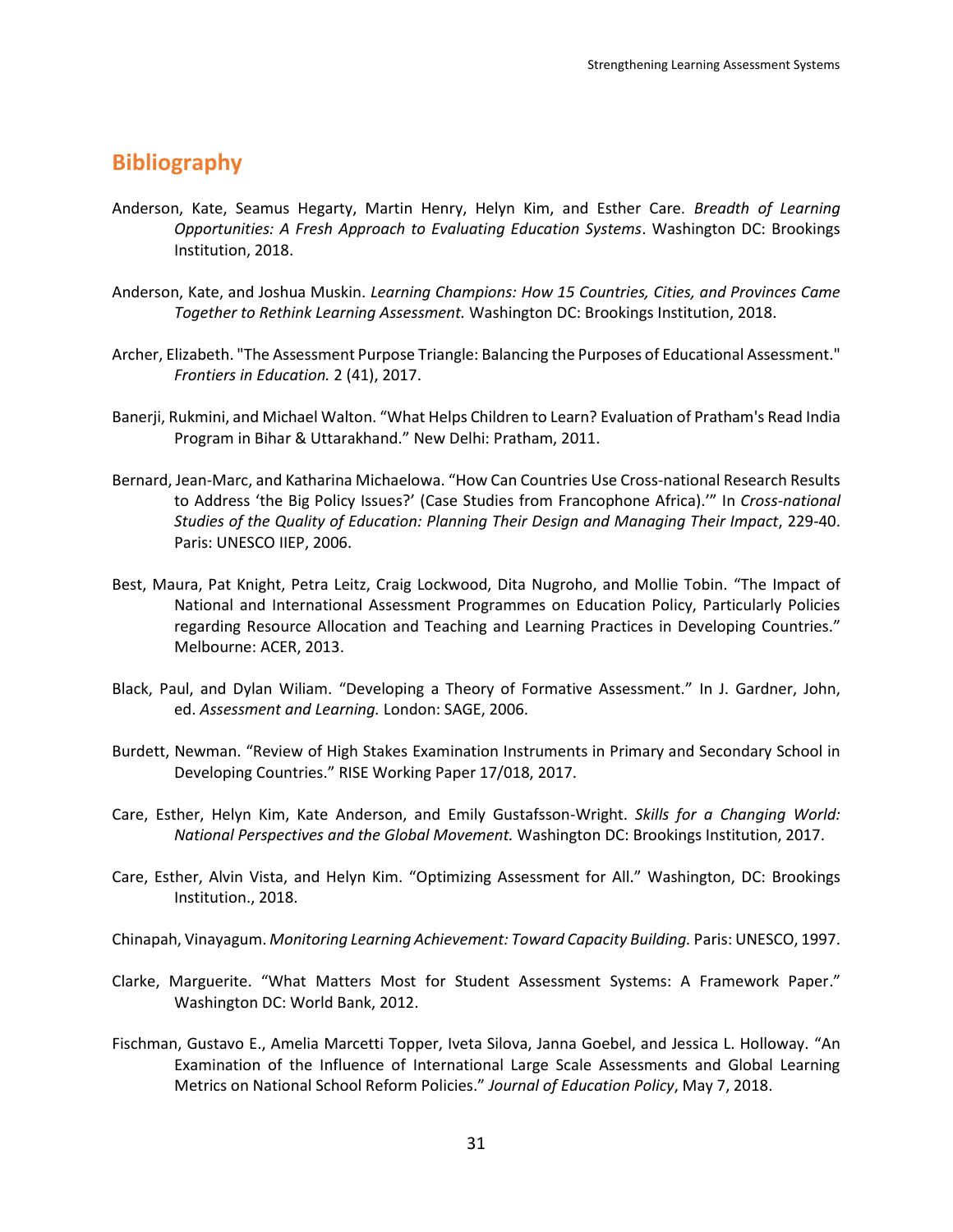- Friedman, Tim, Ursula Schwantner, Jeaniene Spink, Naoko Tabata, and Charlotte Waters. *Improving Quality Education and Children's Learning Outcomes and Effective Practices in the Eastern and Southern Africa Region.* Nairobi: UNICEF ESARO, 2016.
- Global Partnership for Education. 2016. "GPE 2020 Strategic Plan." Global Partnership for Education. Washington DC: GPE, 2016.
- ———. "GPE Results Framework for 2016-2020." Global Partnership for Education. Washington DC: GPE, 2017.
- Greaney, Vincent, and Thomas Kellaghan. 2008. *Assessing National Achievement Levels in Education*. Washington, DC: World Bank, 2008.
- High-Level Panel of Eminent Persons on the Post-2015 Development Agenda. *A New Global Partnership: Eradicate Poverty and Transform Economies through Sustainable Development*. New York: United Nations, 2013.
- IEA. "IEA Studies." Accessed May 08, 2018.
- The International Commission on Financing Global Education Opportunity. *The learning generation: Investing in education for a changing world.* Washington DC: Education Commission, 2016.
- Kanjee, Anil. Excerpt from consultation feedback. 10 August 2018.
- Kelleghan, Thomas, Vincent Greaney, and T. Scott Murray. *Using the Results of a National Assessment of Educational Achievement*. Vol. 5. Washington, DC: World Bank, 2009.
- Learning Metrics Task Force. *Toward Universal Learning: Recommendations from the Learning Metrics Task Force*. Montreal and Washington DC: UIS and Brookings, 2013.
- ———. *Toward Universal Learning: Implementing Assessment to Improve Learning.* Montreal and Washington DC: UIS and Brookings, 2014.
- Lockheed, Marlaine E. *The Craft of Education Assessment: Does Participating in International and Regional Assessments Build Assessment Capacity in Developing Countries? An Independent Evaluation of IEA's Program on the Assessment of Student Achievement (PASA),* 2010.
- Mugo, John. "Welcoming Two New Initiatives to Accelerate Quality Teaching and Learning in Africa." Washington DC: Brookings Institution, 2017.
- Mutambo, Aggrey. "UK Company Fined Sh330 Million for Bribing Kenya Officials." *Daily Nation*. January 11, 2016.
- OECD. *Building Capacity for Assessment in PISA for Development Countries.* Paris: OECD, 2017.
- Petters, Janet Sunday, and Maureen O. Okon. "Students' Perception of Causes and Effects of Examination Malpractice in the Nigerian Educational System: The Way Forward for Quality Education." *Procedia - Social and Behavioral Sciences* 114: 125-29, 2014.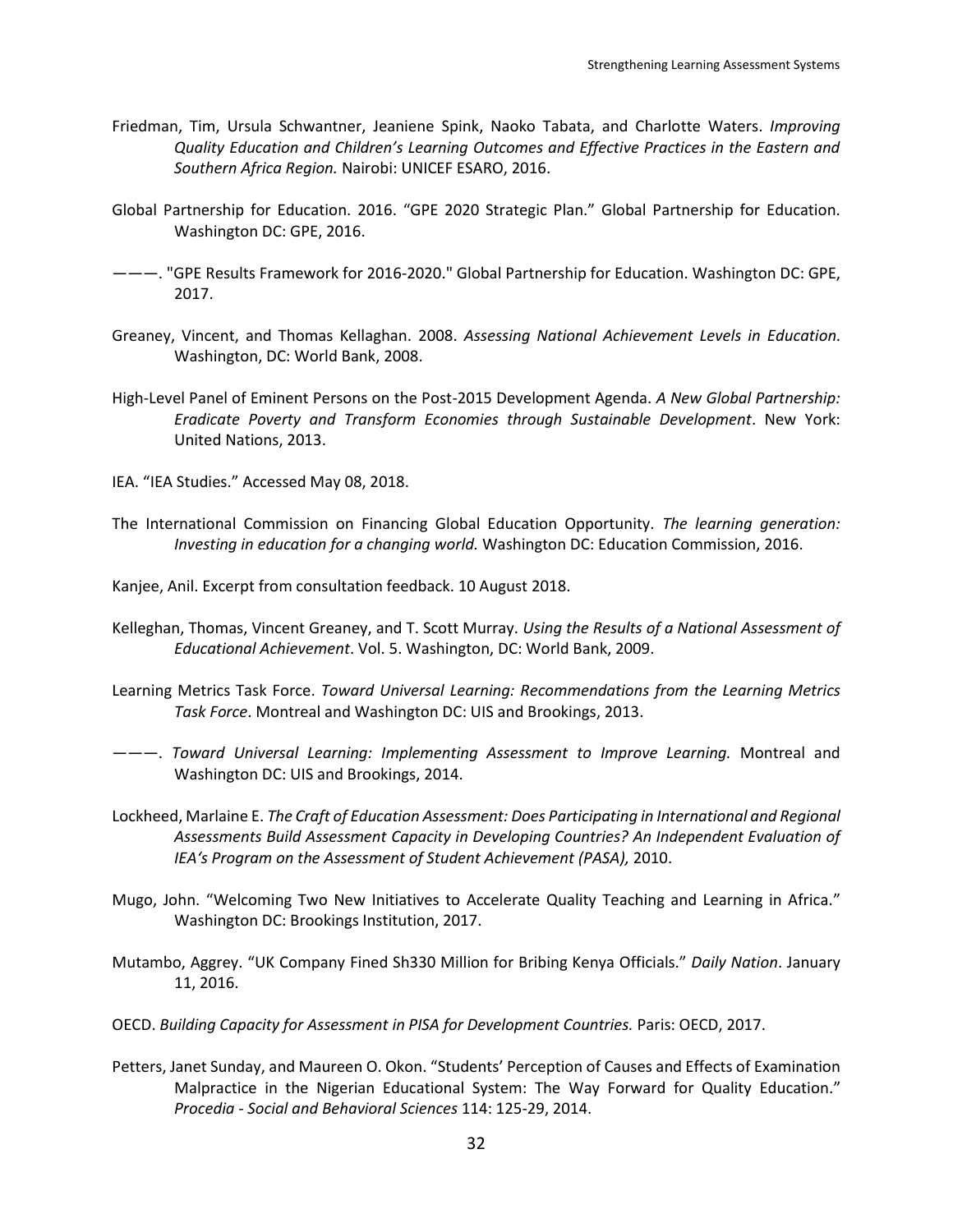- Pritchett, Lant. "Creating Education Systems Coherent for Learning Outcomes: Making the Transition from Schooling to Learning." London: RISE Programme, 2014.
- Ramirez, Maria Jose. *Quick Guide No. 3 Implementing a National Learning Assessment.* Montreal: UIS, 2017. http://uis.unesco.org/sites/default/files/documents/quick-guide-3-implementingnational-learning-assessment.pdf.
- Save the Children. *Beyond School Walls: A Boost for Readers*. Fairfield CT: Save the Children, 2013.
- SDSN Thematic Group 4. *The Future of Our Children: Lifelong, Multi-Generational Learning For Sustainable Development.* New York: SDSN, 2014.
- Somerset, H.C.A. *Examination Reform in Kenya*. Washington DC: World Bank, 1987.
- Tobin, Mollie, Petra Lietz, Dita Nugroho, Ramya Vivekanandan, and Tserennadmid Nyamkhuu. *Using Large-scale Assessments of Students Learning to Inform Education Policy: Insights from the Asia-Pacific Region*. Melbourne and Bangkok: ACER and UNESCO Bangkok, 2015.
- Transparency International. *Global Corruption Report: Education*. London: Earthscan, Publishing for a Sustainable Future, Routledge, Taylor & Francis Group, 2013.
- UNESCO. "Global Education Monitoring Report 2010: Reaching the Marginalized." Paris: UNESCO, 2010.
- ———. "Policy paper 34: Fulfilling our collective responsibility: Financing global public goods in education." Paris: UNESCO, 2018.
- UNESCO Institute for Statistics. "Learning Assessment Capacity Index." Montreal: UNESCO UIS. Accessed May 8, 2018.
- ———. "6 Out of 10 Children and Adolescents Are Not Learning a Minimum in Reading and Math." Montreal: UNESCO UIS, 2017a.
- ———. "Investment Case for Expanding Coverage and Comparability for Global Indicator 4.1.1." Montreal: UNESCO UIS, 2017b.
- UIS (UNESCO Institute for Statistics) and ACER (Australian Council for Educational Research). *Principles of Good Practice in Learning Assessment*. Camberwell, Victoria: ACER, 2017.
- UNESCO International Institute for Capacity Building in Africa. *Teaching policies and learning outcomes in Sub-Saharan Africa: Issues and Options.* Addis Ababa: UNESCO IICBA, 2016.
- USAID. "Early Grade Reading Barometer." Accessed May 8, 2018. http://www.earlygradereadingbarometer.org/.
- Wagner, Daniel, Sharon Wolf and Robert F. Boruch, eds. *Learning at the Bottom of the Pyramid: Science, Measurement and Policy in Low-Income Countries.* Paris: UNESCO IIEP, 2018.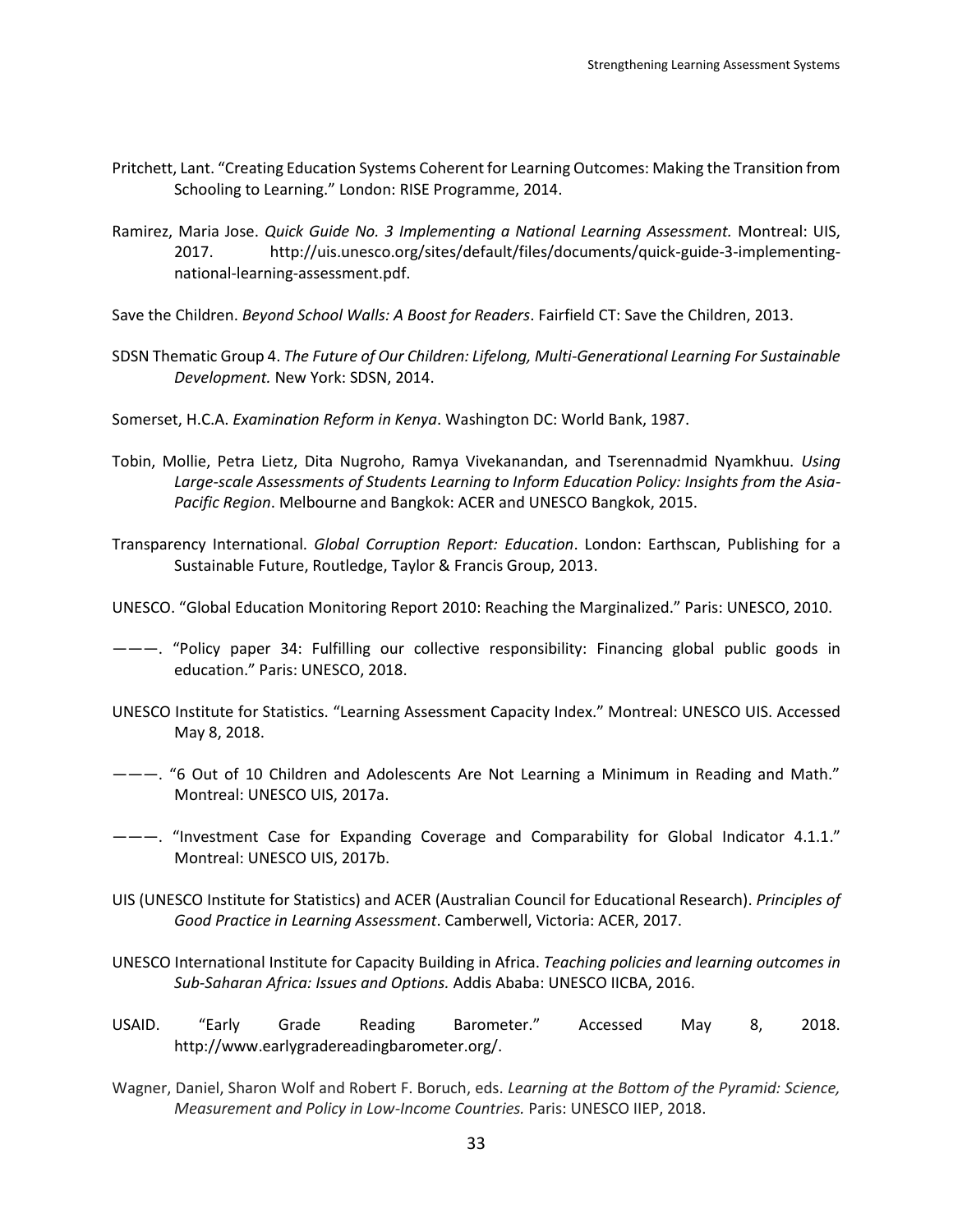- Wagner, Daniel, Martin Lockheed, Ina Mullis, Michael O. Martin, Anil Kanjee, Amber Gove, and Amy Dowd. "The Debate on Learning Assessments in Developing Countries." *Journal of Comparative and International Education*, *42*(3):509-545, 2012.
- Winthrop, Rebecca, Eileen McGivney, and Adam Barton. *Can We Leapfrog? The Potential of Education Innovations to Rapidly Accelerate Progress.* Washington DC: Brookings Institution, 2017.
- World Bank. "Student Assessment for Policymakers and Practitioners | World Bank Group." Accessed May 08, 2018. https://olc.worldbank.org/content/student-assessment-policymakers-andpractitioners.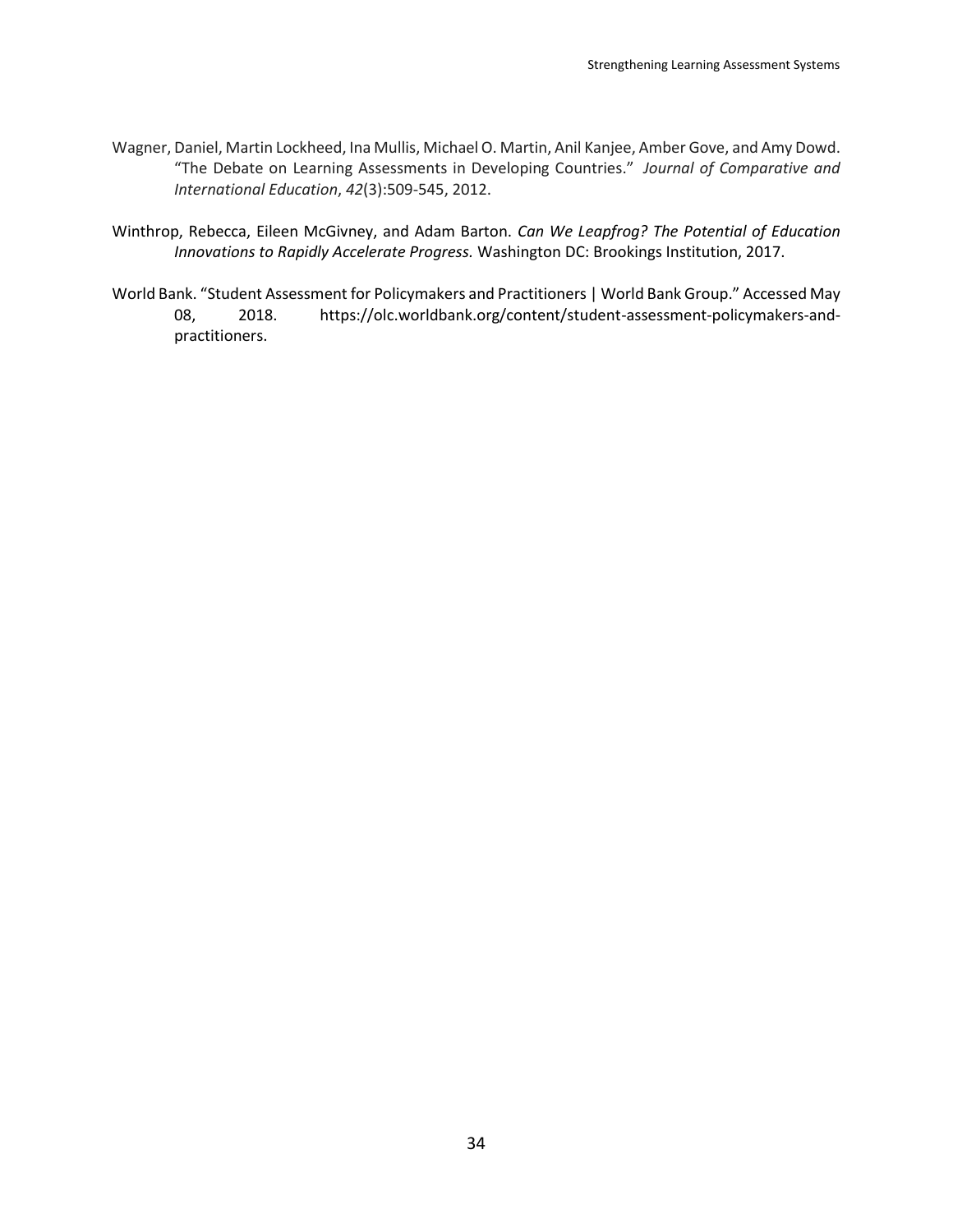## **Annex A: GPE Fact Sheet on Learning Assessments**

#### **Overview of Indicators 1, 15 and 20**

Three results framework indicators are related to learning assessments:

- Indicator 1: proportion of developing country partners (DCPs) showing improvement on learning outcomes
- Indicator 15: proportion of DCPs with a learning assessment system within the basic education cycle that meets quality standards
- Indicator 20: proportion of grants supporting education management and information systems (EMIS)/learning assessment systems. 1

Overall, DCPs face challenges related to the availability of learning assessments to track progress in learning outcomes (indicator 1). Only 32 percent (19 out of 60 DCPs assessed) had learning assessment systems that met quality standards between 2011 and 2015 (indicator 15). To tackle this measurement gap, GPE is integrally engaged in supporting learning assessments in DCPs through Education Sector Program Implementation Grants (ESPIGs) (indicator 20).

#### **Key results**

 $\overline{a}$ 

The first milestone for improving learning outcomes (indicator 1) is set for 2018. <sup>2</sup> The target is 68 percent of all DCPs showing improvement on learning outcomes, including 65 percent in fragile and conflictaffected countries (FCACs). The 2016 Results Report noted that learning outcomes had improved in 13 out of 20 developing country partners with available data at two points in time (two out of four FCACs) at baseline, between 2000 and 2015.

Baseline data for indicator 15 suggest that fewer than one in three developing country partners (32 percent) had learning assessment systems (21 percent in FCACs) that met quality standards.<sup>3</sup> The next milestone for indicator 15 has been set for 2018, with a target of 38 percent of all DCPs having a learning assessment system that meets quality standards, including 29 percent in FCACs. No new data are available for 2017 for this indicator.

No milestone is set for the proportion of ESPIGs supporting EMIS/learning assessment systems (indicator 20) for 2017.<sup>4</sup> However, data show that 92 percent (44 out of 48) ESPIGs were active in FY2017, supported EMIS/learning assessment systems, far exceeding the indicator's first milestone target set for 50 percent in 2018. <sup>5</sup> Among FCACs, this figure was 96 percent (26 out of 27), again much higher than the 44 percent milestone target set for 2018.

<sup>&</sup>lt;sup>1</sup> There is no breakdown by gender for these three indicators in the results framework.

<sup>2</sup> For indicator 1's methodology sheet, see https://www.globalpartnership.org/content/methodology-sheet-gpe-resultindicator-1.

<sup>&</sup>lt;sup>3</sup> For indicator 15's methodology sheet, which draws from the SABER Student Assessment module but is further contextualized for GPE's DCPs, see https://www.globalpartnership.org/content/methodology-sheet-gpe-result-indicator-15.

<sup>4</sup> For indicator 20's methodology sheet, seehttps://www.globalpartnership.org/content/methodology-sheet-gpe-resultindicator-20.

<sup>5</sup> This includes seven pooled-funded Education Sector Program Implementation Grants.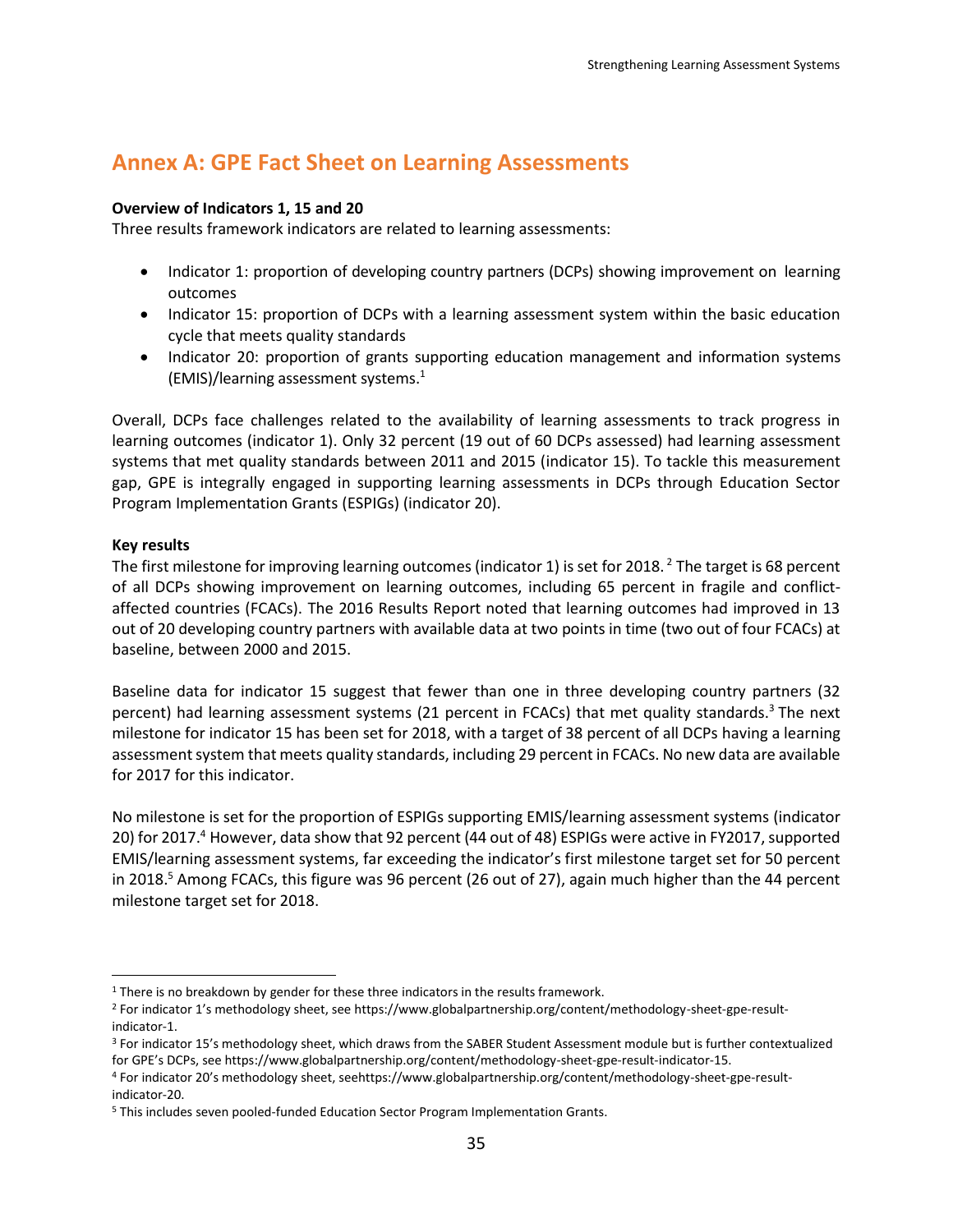#### **Progress in learning assessments**

Although there was no milestone target for indicator 1 in 2017, GPE tracks the availability of learning assessment data. Several international, regional and national assessments will have been implemented between 2011 and 2019 in DCPs, which will enable GPE to calculate and report on improvements in learning. GPE estimates nine countries will have participated twice in the same assessments between 2011 and 2017 and 26 between 2011 and 2019 (Figure 1).

#### **Figure 1: Data to evaluate learning progress will increase slightly by 2020**

*Number of countries with available learning assessment data to measure progress in learning outcomes in 2018 and 2020*



GPE is strengthening its support for learning assessment as demonstrated by the increase in the proportion of ESPIGs supporting learning assessment systems (LAS) and/or EMIS. As mentioned above, current data on Indicator 20 show that 92 percent (44 out of 48) of ESPIGs<sup>6</sup> active in FY2017 supported EMIS and/or LAS, up from 83 percent (45 out of 54) in FY2016 (Figure 2).<sup>7</sup>

<sup>6</sup> This includes seven pooled-funded ESPIGs.

<sup>7</sup> The methodology for indicator 20 changed in FY2017. The FY2016 data was obtained by re-coding FY2016 data using the same methodology used for FY2017.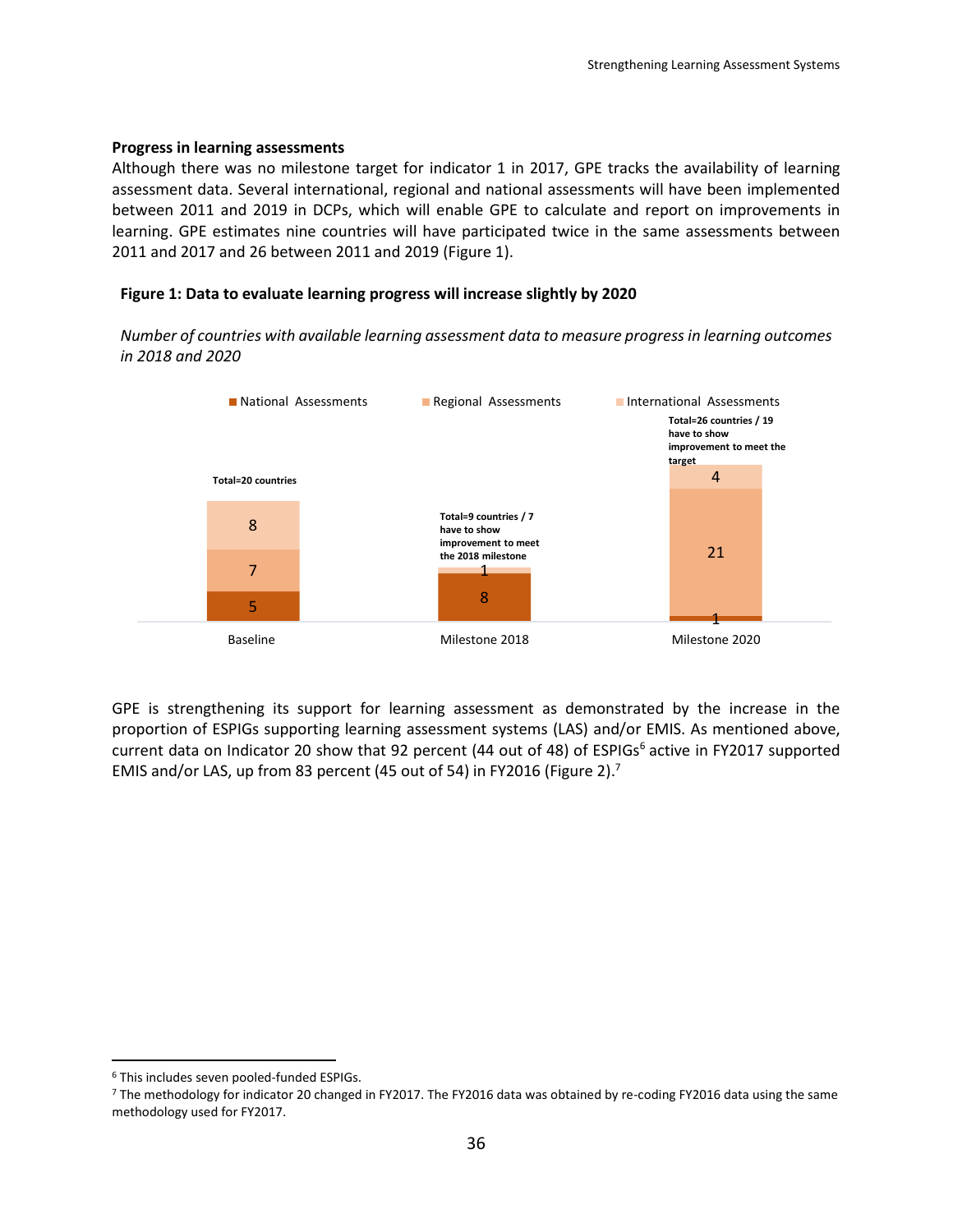

#### **Figure 2: Almost all GPE grants support EMIS and/or LAS**

Note: FY16 figures are based on re-coding.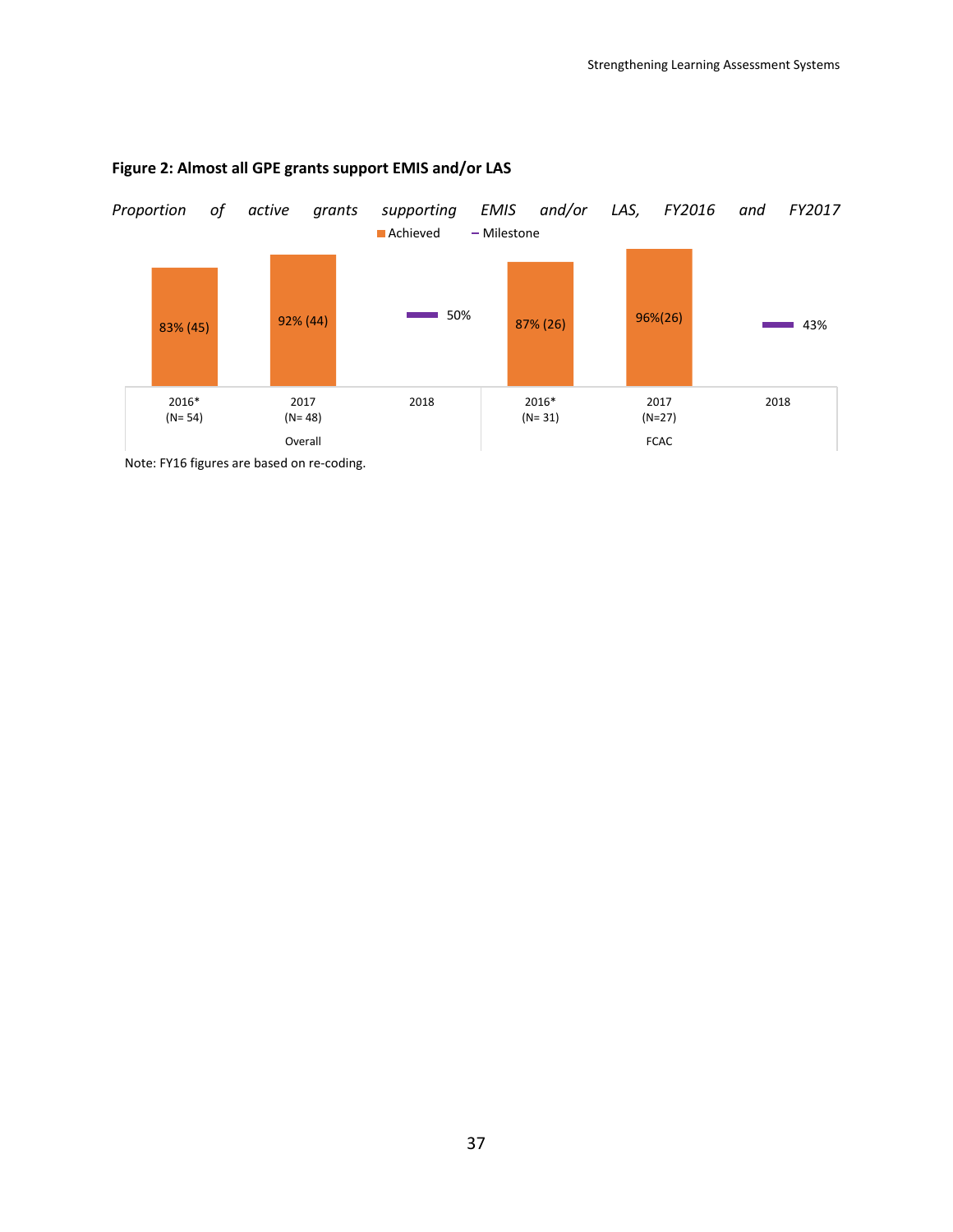## **Annex B. National and Cross-National Assessments in Developing Country Partners, 2010–2017**

|                                     | <b>Types of Learning Assessments Conducted by Year</b> |                                          |                                                                |                    |                                          |  |  |
|-------------------------------------|--------------------------------------------------------|------------------------------------------|----------------------------------------------------------------|--------------------|------------------------------------------|--|--|
| <b>Country</b>                      | <b>National</b>                                        | <b>Regional</b>                          | <b>International</b>                                           | <b>Citizen-led</b> | <b>Early Grade</b>                       |  |  |
| Afghanistan                         | 2013                                                   |                                          |                                                                |                    | <b>EGRA 2015</b>                         |  |  |
| Albania                             | 2015                                                   |                                          | PISA 2012, 2015                                                |                    |                                          |  |  |
| Bangladesh                          | 2013                                                   |                                          |                                                                | 2015               |                                          |  |  |
| Benin                               | 2011                                                   | <b>PASEC 2014</b>                        |                                                                |                    | <b>EGRA 2015</b>                         |  |  |
| <b>Bhutan</b>                       | 2013                                                   |                                          |                                                                |                    |                                          |  |  |
| <b>Burkina Faso</b>                 | 2014                                                   | <b>PASEC 2014</b>                        |                                                                |                    |                                          |  |  |
| Burundi                             | 2011                                                   | <b>PASEC 2014</b>                        |                                                                |                    | <b>EGRA 2011</b>                         |  |  |
| Cambodia                            | 2011                                                   | <b>PASEC</b><br>2014<br>*SEA-PLM<br>2016 |                                                                |                    | <b>EGRA 2016</b>                         |  |  |
| Cameroon                            | 2011                                                   | <b>PASEC 2014</b>                        |                                                                |                    | <b>EGRA 2015</b>                         |  |  |
| Central<br>African<br>Republic      |                                                        |                                          |                                                                |                    |                                          |  |  |
| Chad                                |                                                        | <b>PASEC 2014</b>                        |                                                                |                    | <b>EGRA 2012</b>                         |  |  |
| Comoros                             |                                                        |                                          |                                                                |                    |                                          |  |  |
| Congo,<br>Democratic<br>Republic of |                                                        |                                          |                                                                |                    | <b>EGRA</b><br>2015,<br><b>EGMA 2015</b> |  |  |
| Congo,<br>Republic of               |                                                        | <b>PASEC 2014</b>                        |                                                                |                    |                                          |  |  |
| Côte d'Ivoire                       | 2011                                                   | <b>PASEC 2014</b>                        |                                                                |                    |                                          |  |  |
| Djibouti                            |                                                        |                                          |                                                                |                    |                                          |  |  |
| <b>Dominica</b>                     |                                                        |                                          |                                                                |                    |                                          |  |  |
| Eritrea                             | 2015                                                   |                                          |                                                                |                    |                                          |  |  |
| Ethiopia                            | 2013                                                   |                                          |                                                                |                    | <b>EGRA 2014</b>                         |  |  |
| The Gambia                          | 2014                                                   |                                          |                                                                |                    | <b>EGRA 2013</b>                         |  |  |
| Georgia                             | 2015                                                   |                                          | <b>PIRLS</b><br>2010,<br>2015<br>2010,<br><b>TIMSS</b><br>2015 |                    |                                          |  |  |
| Ghana                               | 2014                                                   |                                          | <b>TIMSS 2010</b>                                              | 2016               | EGRA<br>2015,<br><b>EGMA 2013</b>        |  |  |
| Grenada                             |                                                        |                                          |                                                                |                    |                                          |  |  |
| Guinea                              | 2014                                                   |                                          |                                                                |                    |                                          |  |  |
| Guinea-Bissau                       | 2014                                                   |                                          |                                                                |                    |                                          |  |  |
| Guyana                              | 2014                                                   |                                          |                                                                |                    |                                          |  |  |
| Haiti                               |                                                        |                                          | *LaNA 2016                                                     |                    | <b>EGRA 2015</b>                         |  |  |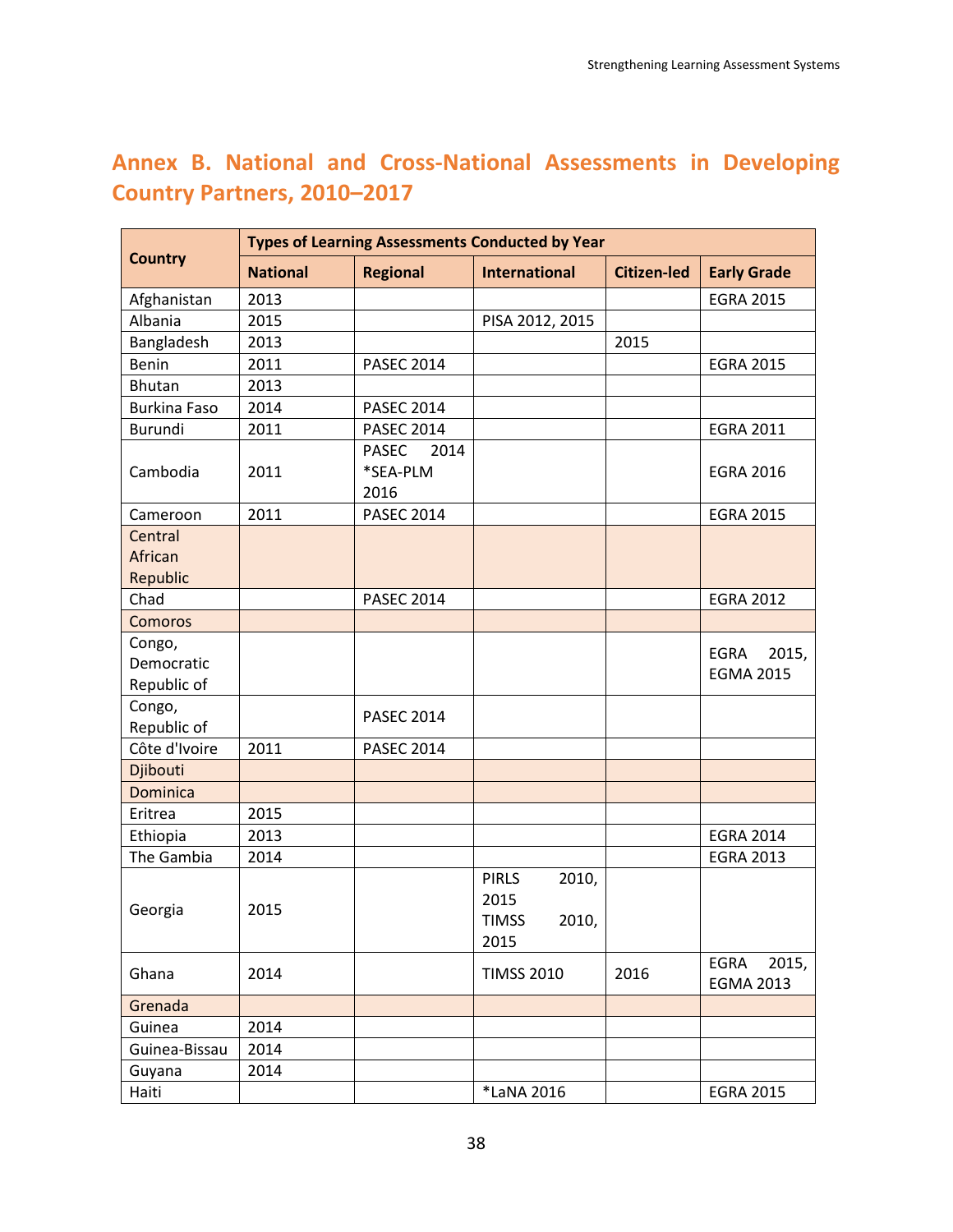|                                           | <b>Types of Learning Assessments Conducted by Year</b> |                                          |                                        |                    |                                          |  |  |  |
|-------------------------------------------|--------------------------------------------------------|------------------------------------------|----------------------------------------|--------------------|------------------------------------------|--|--|--|
| <b>Country</b>                            | <b>National</b>                                        | <b>Regional</b>                          | <b>International</b>                   | <b>Citizen-led</b> | <b>Early Grade</b>                       |  |  |  |
| Honduras                                  | 2014                                                   | <b>TERCE 2013</b>                        | <b>PIRLS 2010</b><br><b>TIMSS 2010</b> |                    | <b>EGRA 2016</b>                         |  |  |  |
| Kenya                                     |                                                        | SEACMEQ<br>2013                          |                                        | 2015               | <b>EGRA 2015</b><br><b>EGMA 2012</b>     |  |  |  |
| Kyrgyz<br>Republic                        |                                                        |                                          | <b>PISA 2015</b>                       |                    | <b>EGRA 2011</b>                         |  |  |  |
| People's<br>Lao<br>Democratic<br>Republic | 2012                                                   | <b>PASEC</b><br>2014<br>*SEA-PLM<br>2016 |                                        |                    | <b>EGRA 2016</b>                         |  |  |  |
| Lesotho                                   | 2014                                                   | SEACMEQ<br>2013                          |                                        |                    | <b>EGRA 2015</b>                         |  |  |  |
| Liberia                                   |                                                        |                                          |                                        |                    | 2015<br><b>EGRA</b><br><b>EGMA 2015</b>  |  |  |  |
| Madagascar                                | 2012                                                   |                                          |                                        |                    |                                          |  |  |  |
| Malawi                                    | 2012                                                   | <b>SEACMEQ</b><br>2013                   |                                        |                    | 2016<br><b>EGRA</b><br><b>EGMA 2011</b>  |  |  |  |
| Mali                                      |                                                        | <b>PASEC 2014</b>                        |                                        | 2016               | <b>EGRA</b><br>2015,<br><b>EGMA 2011</b> |  |  |  |
| Mauritania                                |                                                        |                                          |                                        |                    |                                          |  |  |  |
| Moldova                                   |                                                        |                                          | <b>PISA 2015</b>                       |                    |                                          |  |  |  |
| Mongolia                                  | 2013                                                   |                                          |                                        |                    |                                          |  |  |  |
| Mozambique                                | 2013                                                   | SEACMEQ<br>2013                          |                                        | 2016               | <b>EGRA 2015</b>                         |  |  |  |
| Nepal                                     | 2013                                                   |                                          |                                        |                    | <b>EGRA 2014</b>                         |  |  |  |
| Nicaragua                                 | 2010                                                   | <b>TERCE 2013</b>                        |                                        |                    | <b>EGRA</b><br>2015<br><b>EGMA 2011</b>  |  |  |  |
| Niger                                     |                                                        | <b>PASEC 2014</b>                        |                                        |                    | <b>EGRA 2014</b>                         |  |  |  |
| Nigeria                                   | 2011                                                   |                                          |                                        |                    | <b>EGRA</b><br>2015<br><b>EGMA 2013</b>  |  |  |  |
| Pakistan                                  | 2014                                                   |                                          |                                        | 2016               | <b>EGRA 2014</b>                         |  |  |  |
| Papua<br><b>New</b><br>Guinea             |                                                        | <b>PILNA 2012</b>                        |                                        |                    | <b>EGRA 2013</b>                         |  |  |  |
| Rwanda                                    | 2011                                                   |                                          |                                        |                    | <b>EGRA</b><br>2015<br><b>EGMA 2011</b>  |  |  |  |
| <b>Saint Lucia</b>                        |                                                        |                                          |                                        |                    |                                          |  |  |  |
| Saint Vincent<br>and the                  |                                                        |                                          |                                        |                    |                                          |  |  |  |
| Grenadines                                |                                                        |                                          |                                        |                    |                                          |  |  |  |
| São Tomé and<br>Príncipe                  | 2015                                                   |                                          |                                        |                    |                                          |  |  |  |
| Senegal                                   | 2014                                                   | <b>PASEC 2014</b>                        |                                        | 2013               | <b>EGRA 2014</b>                         |  |  |  |
| Sierra Leone                              |                                                        |                                          | <b>MICS 2018</b>                       |                    | 2012<br><b>EGRA</b><br><b>EGMA 2014</b>  |  |  |  |
| Somalia                                   |                                                        |                                          |                                        |                    | <b>EGRA 2013</b>                         |  |  |  |